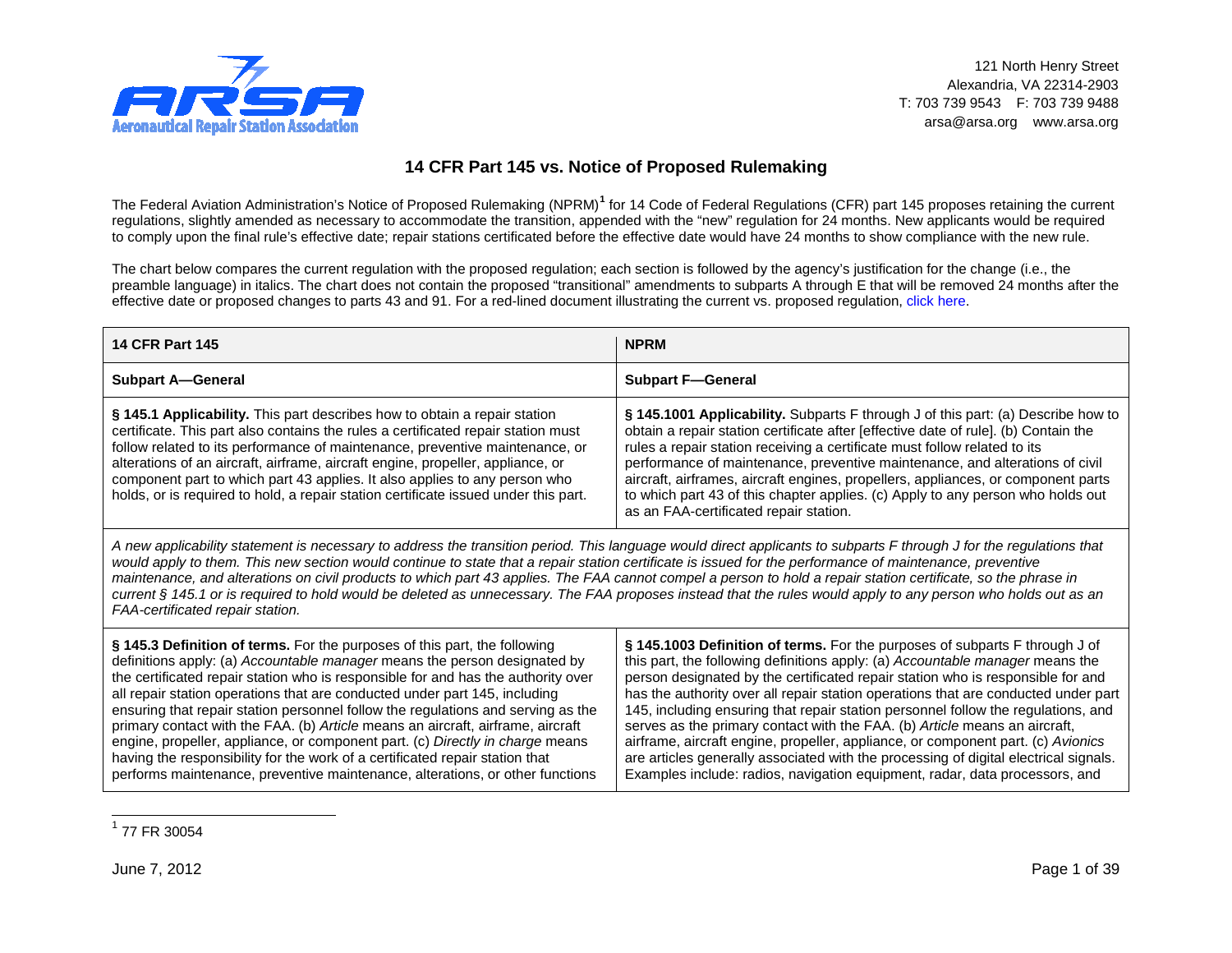| <b>14 CFR Part 145</b>                                                                                                                                                                                                                                                                                                                                                                                                                                                                                                                                                                                                                                                                                                                                                                                                                                                                                                                                                                                                                                                                                                             | <b>NPRM</b>                                                                                                                                                                                                                                                                                                                                                                                                                                                                                                                                                                                                                                                                                                                                                                                                                                                                                                                                                                                       |  |
|------------------------------------------------------------------------------------------------------------------------------------------------------------------------------------------------------------------------------------------------------------------------------------------------------------------------------------------------------------------------------------------------------------------------------------------------------------------------------------------------------------------------------------------------------------------------------------------------------------------------------------------------------------------------------------------------------------------------------------------------------------------------------------------------------------------------------------------------------------------------------------------------------------------------------------------------------------------------------------------------------------------------------------------------------------------------------------------------------------------------------------|---------------------------------------------------------------------------------------------------------------------------------------------------------------------------------------------------------------------------------------------------------------------------------------------------------------------------------------------------------------------------------------------------------------------------------------------------------------------------------------------------------------------------------------------------------------------------------------------------------------------------------------------------------------------------------------------------------------------------------------------------------------------------------------------------------------------------------------------------------------------------------------------------------------------------------------------------------------------------------------------------|--|
| affecting aircraft airworthiness. A person directly in charge does not need to<br>physically observe and direct each worker constantly but must be available for<br>consultation on matters requiring instruction or decision from higher authority.<br>(d) Line maintenance means-(1) Any unscheduled maintenance resulting from<br>unforeseen events; or (2) Scheduled checks that contain servicing and/or<br>inspections that do not require specialized training, equipment, or facilities.                                                                                                                                                                                                                                                                                                                                                                                                                                                                                                                                                                                                                                   | cathode ray tubes. (d) Directly in charge means having the responsibility for the<br>work of a certificated repair station that performs maintenance, preventive<br>maintenance, alterations, or other functions affecting aircraft airworthiness. A<br>person directly in charge does not need to physically observe and direct each<br>worker constantly but must be readily available for consultation on matters<br>requiring instruction or decision from higher authority. (e) Line maintenance<br>means maintenance performed for an air carrier certificated under part 121 or<br>part 135 of this chapter, or a foreign air carrier or foreign person operating a<br>U.S.-registered aircraft in common carriage under part 129 of this chapter,<br>which is generally performed at the ramp, parking area, or gate, and typically<br>will not exceed 24 continuous hours per aircraft.                                                                                                  |  |
| Aviation electronic technology has advanced dramatically since the advent of the current ratings system. Because of these advancements, the ARAC<br>recommended the addition of an avionics rating. The FAA proposed such a rating in the 2006 NPRM. The commenters generally opposed a separate avionics<br>rating. Most of these commenters stated that avionics are components and should simply be identified as such. Moreover, other commenters stated that confusion<br>would exist if avionics were made a separate category of component. To recognize advances in the field of aviation electronics and to reduce any confusion that<br>exists regarding the differences and overlaps in the terms instruments, electronics, electrical systems, and avionics, the FAA is proposing to add a definition for the<br>term "Avionics" in proposed § 145.1003(c). Under this definition, "Avionics" (i.e., aviation electronics) would be any component generally associated with<br>processing digital electronic signals. Examples of such components include radios and navigation equipment, radar, and data processors. |                                                                                                                                                                                                                                                                                                                                                                                                                                                                                                                                                                                                                                                                                                                                                                                                                                                                                                                                                                                                   |  |
| § 145.5 Certificate operations specifications requirements. (a) No person<br>may operate as a certificated repair station without, or in violation of, a repair<br>station certificate, ratings, or operations specifications issued under this part. (b)<br>The certificate and operations specifications issued to a certificated repair<br>station must be available on the premises for inspection by the public and the<br>FAA.                                                                                                                                                                                                                                                                                                                                                                                                                                                                                                                                                                                                                                                                                               | § 145.1005 Certificate and operations specifications requirements. (a) No<br>person may operate as a certificated repair station without, or in violation of, a<br>repair station certificate, rating, or operations specifications issued under this<br>part. (b) The certificate and operations specifications issued to a certificated<br>repair station must be available on the premises for inspection by the public and<br>the FAA.                                                                                                                                                                                                                                                                                                                                                                                                                                                                                                                                                        |  |
|                                                                                                                                                                                                                                                                                                                                                                                                                                                                                                                                                                                                                                                                                                                                                                                                                                                                                                                                                                                                                                                                                                                                    | § 145.1012 Repair station records: Falsification, reproduction, or<br>alteration. (a) No person may make or cause to be made: (1) Any fraudulent or<br>intentionally false entry in any record or report (including any application for a<br>repair station certificate or rating) that is required to be made, kept, or used to<br>show compliance with any requirement under this part; (2) Any reproduction, for<br>fraudulent purpose, of any record or report (including any application for a<br>repair station certificate or rating) under this part; or (3) Any alteration, for<br>fraudulent purpose, of any record or report (including any application for a<br>repair station certificate or rating) under this part. (b) The commission by any<br>person of an act prohibited under paragraph (a) of this section is a basis for<br>suspending or revoking the repair station certificate and any certificate,<br>approval, or authorization issued by the FAA held by that person. |  |

*At present, part 145 does not contain a general prohibition against making fraudulent or intentionally false entries in repair station records or for making fraudulent*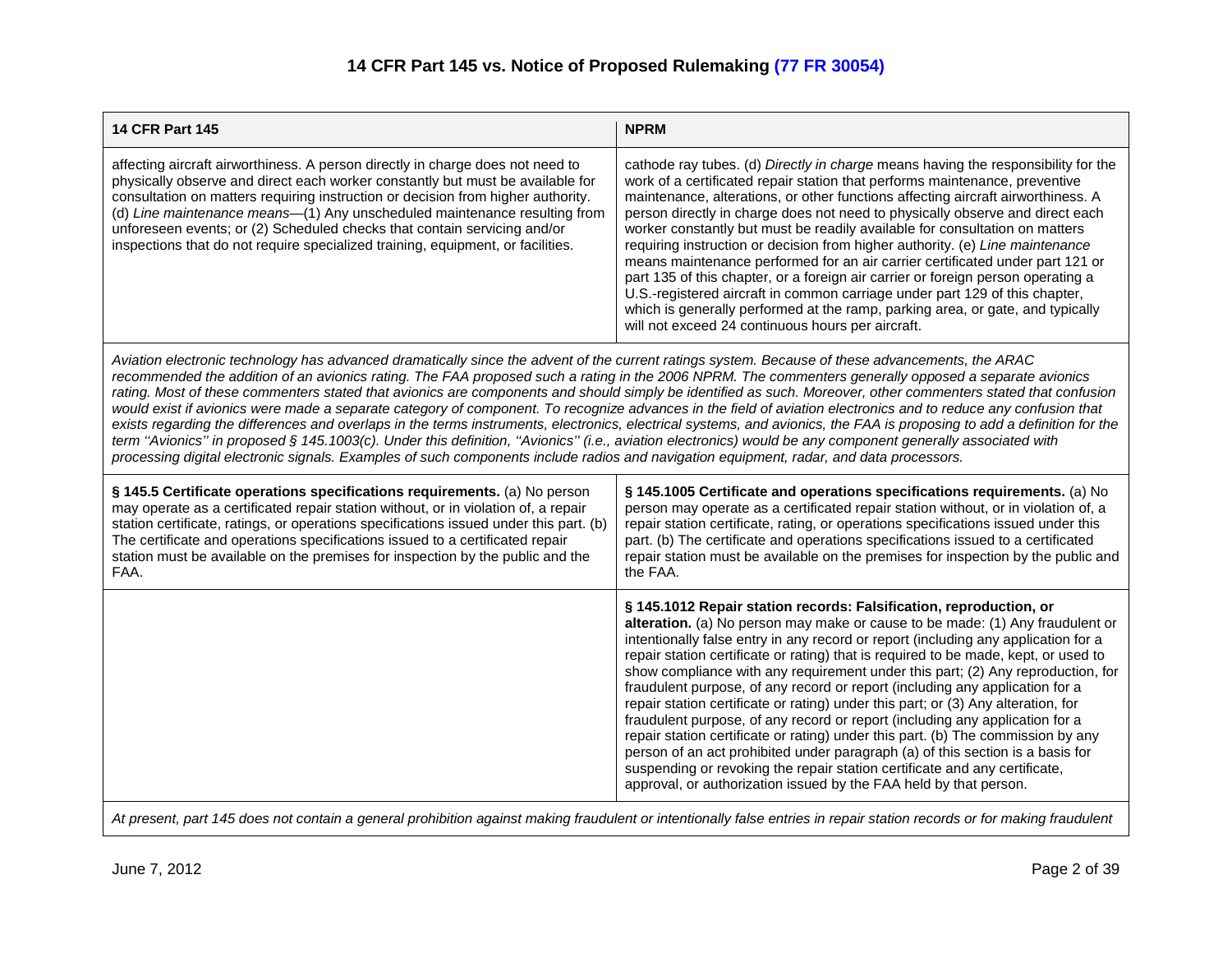| <b>14 CFR Part 145</b>                                                                                                                                                                                                                                                                                                                                                                                                                                                                                                                                                                                                                                                                                                                                                                                                                                                                                                                                                                                                                                                                                                                                                                                                                                                                                                                                                                                                                                                                                                                                                                                                                                                                                                                                                                                                                                                                                                                                                                                                                                                                                            | <b>NPRM</b>                                                                                                                                                                                                                                                                                                                                                                                                                                                                                                                                                                                                                                                                                                                                                                                                                                                                                                                                                                                                                                                                                                                                                                                                                                                                                                                                                                                          |
|-------------------------------------------------------------------------------------------------------------------------------------------------------------------------------------------------------------------------------------------------------------------------------------------------------------------------------------------------------------------------------------------------------------------------------------------------------------------------------------------------------------------------------------------------------------------------------------------------------------------------------------------------------------------------------------------------------------------------------------------------------------------------------------------------------------------------------------------------------------------------------------------------------------------------------------------------------------------------------------------------------------------------------------------------------------------------------------------------------------------------------------------------------------------------------------------------------------------------------------------------------------------------------------------------------------------------------------------------------------------------------------------------------------------------------------------------------------------------------------------------------------------------------------------------------------------------------------------------------------------------------------------------------------------------------------------------------------------------------------------------------------------------------------------------------------------------------------------------------------------------------------------------------------------------------------------------------------------------------------------------------------------------------------------------------------------------------------------------------------------|------------------------------------------------------------------------------------------------------------------------------------------------------------------------------------------------------------------------------------------------------------------------------------------------------------------------------------------------------------------------------------------------------------------------------------------------------------------------------------------------------------------------------------------------------------------------------------------------------------------------------------------------------------------------------------------------------------------------------------------------------------------------------------------------------------------------------------------------------------------------------------------------------------------------------------------------------------------------------------------------------------------------------------------------------------------------------------------------------------------------------------------------------------------------------------------------------------------------------------------------------------------------------------------------------------------------------------------------------------------------------------------------------|
| reproduction or alteration of records or reports. Other parts of the regulations do contain similar proscriptions. For example, part 43 contains such prohibitions for<br>maintenance records or reports, with a consequence of suspension or revocation of the applicable airman, operator, or production certificate and other specified<br>privileges (see § 43.12.). Other regulations contain similar prohibitions (e.g., intentionally false entries on applications and other records, and cheating on tests)<br>with similar consequences (i.e., suspension or revocation of FAA-issued certificates or ratings (see. e.g., §§ 61.37, 61.59, 63.18, 63.20, 65.18, 65.20, and<br>67.403.)). While § 43.12 provides for suspension or revocation of the applicable airman and other mentioned certificates and privileges for requisite maintenance<br>record falsifications or fraudulent acts, it does not provide for repair station certificate suspension or revocation for the same kind of conduct. Therefore, the FAA is<br>proposing a new § 145.12 in subpart A, and a new § 145.1012 in subpart F, that would be similar to § 43.12. Under 49 U.S.C. 44701, the FAA is charged with<br>promoting aviation safety. The importance of accurate records and reports cannot be overstated. In view of the FAA's limited resources, "the agency, and<br>ultimately the flying public, depend heavily on the integrity of the system of self-reports." Twomey v. National Transp. Safety Bd., 821 F.2d 63, 68 (1st Cir. 1987).<br>Because of the importance of honest and trustworthy records and reports to aviation safety, the FAA believes that any person who makes or causes to be made<br>an intentionally false or fraudulent entry in any record or report the agency needs to provide proper oversight of repair stations should be subject to enforcement<br>action as noted above. Accordingly, the agency is proposing suspension or revocation of not only the repair station certificate, but any certificate, approval, or<br>authorization issued by the FAA and held by that person. |                                                                                                                                                                                                                                                                                                                                                                                                                                                                                                                                                                                                                                                                                                                                                                                                                                                                                                                                                                                                                                                                                                                                                                                                                                                                                                                                                                                                      |
| <b>Subpart B-Certification</b>                                                                                                                                                                                                                                                                                                                                                                                                                                                                                                                                                                                                                                                                                                                                                                                                                                                                                                                                                                                                                                                                                                                                                                                                                                                                                                                                                                                                                                                                                                                                                                                                                                                                                                                                                                                                                                                                                                                                                                                                                                                                                    | <b>Subpart G-Certification</b>                                                                                                                                                                                                                                                                                                                                                                                                                                                                                                                                                                                                                                                                                                                                                                                                                                                                                                                                                                                                                                                                                                                                                                                                                                                                                                                                                                       |
| § 145.51 Application for certificate. (a) An application for a repair station<br>certificate and rating must be made in a format acceptable to the FAA and must<br>include the following: (1) A repair station manual acceptable to the FAA as<br>required by § 145.207;(2) A quality control manual acceptable to the FAA as<br>required by § 145.211(c);(3) A list by type, make, or model, as appropriate, of<br>each article for which the application is made; (4) An organizational chart of the<br>repair station and the names and titles of managing and supervisory<br>personnel; (5) A description of the housing and facilities, including the physical<br>address, in accordance with § 145.103;(6) A list of the maintenance functions,<br>for approval by the FAA, to be performed for the repair station under contract by<br>another person in accordance with $\S$ 145.217; and(7) A training program for<br>approval by the FAA in accordance with $\S$ 145.163.                                                                                                                                                                                                                                                                                                                                                                                                                                                                                                                                                                                                                                                                                                                                                                                                                                                                                                                                                                                                                                                                                                                               | § 145.1051 Application for certificate. (a) An application for a repair station<br>certificate and rating must be made in a format acceptable to the FAA and must<br>include the following: (1) For initial applicants, a letter of compliance detailing<br>how the applicant will comply with all sections of this part. (2) A repair station<br>manual acceptable to the FAA as required by § 145.1207; (3) A quality control<br>manual acceptable to the FAA as required by § 145.1207 (the repair station and<br>quality control manuals may be contained in the same document if they are<br>clearly identified); (4) A list that includes each product or article for which the<br>application is made, as defined in the rating system identified in § 145.1059. (5)<br>An organizational chart of the repair station with the names and titles of<br>managing and supervisory personnel; (6) The physical address and a<br>description of all the repair station housing and facilities, including any<br>additional fixed locations requested for approval in accordance with §<br>145.1103(d). (7) A list of the maintenance functions, for approval by the FAA, to<br>be performed for the repair station under contract by another person under the<br>provisions of § 145.1217; and (8) A description of the training program for<br>approval by the FAA in accordance with § 145.1163. |
| Several areas within subpart B (Certification) of part 145 have, over time, caused confusion in the industry and within the FAA. Changes within this subpart are<br>needed to clarify existing regulatory language and, in some cases, create regulatory language where essential practices have long been imposed through FAA<br>guidance. Changes are also needed in this subpart to align language with other proposed section changes contained in this NPRM. In addition, this NPRM<br>contains a proposal to allow for certification denial when certain enforcement history exists. a. Application for Certificate-Items Required (Current §<br>145.51(a)/Proposed § 145.1051(a)) Current § 145.51(a) details, and § 145.1051(a) proposes to detail, those items that must be included in an application for a                                                                                                                                                                                                                                                                                                                                                                                                                                                                                                                                                                                                                                                                                                                                                                                                                                                                                                                                                                                                                                                                                                                                                                                                                                                                                             |                                                                                                                                                                                                                                                                                                                                                                                                                                                                                                                                                                                                                                                                                                                                                                                                                                                                                                                                                                                                                                                                                                                                                                                                                                                                                                                                                                                                      |

*repair station certificate and rating. The FAA proposes to add a provision that would require an initial applicant for a repair station certificate to provide the FAA*  with a letter outlining how the applicant will comply with each section of part 145 (see proposed § 145.1051(a)). The FAA refers to this as a "letter of compliance."

June 7, 2012 Page 3 of 39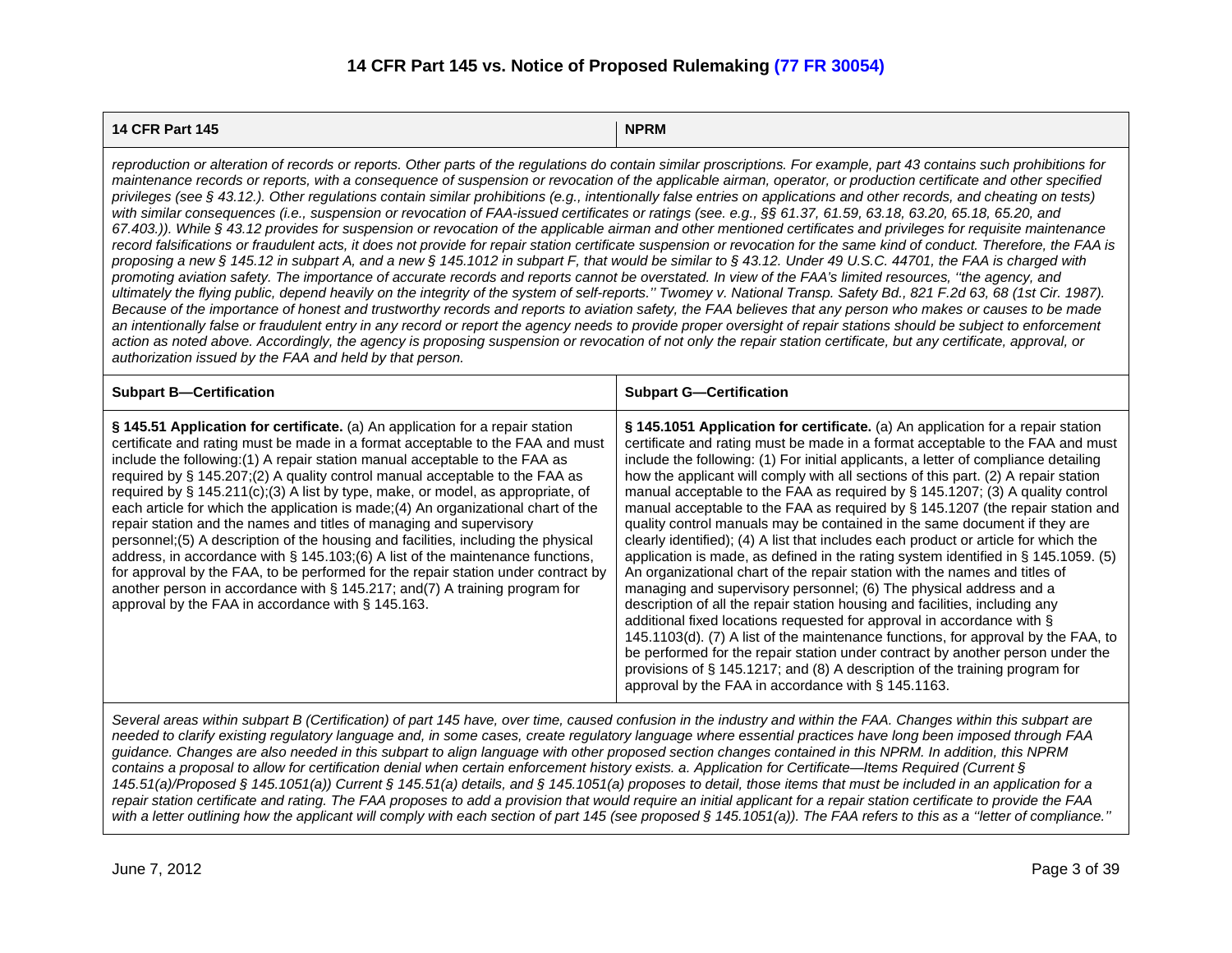| 14 CFR Part 145                                                                                                                                                                                                                                                                                                                                                                                                                                                                                                                                                                                                                                                                                                                                                                                                                                                                                                                                                                                                                                                                                                                                                                                                                                                                                                                                                                                                                                                                                                                                                                                                                                                                                                                                                                                                                                                                                                                                                                                                                                                                                                                                                                                                                                                                                                                                                                                                                                                                                                                                                                                                                                                                                               | <b>NPRM</b>                                                                                                                                                                                                                                                                                                                |
|---------------------------------------------------------------------------------------------------------------------------------------------------------------------------------------------------------------------------------------------------------------------------------------------------------------------------------------------------------------------------------------------------------------------------------------------------------------------------------------------------------------------------------------------------------------------------------------------------------------------------------------------------------------------------------------------------------------------------------------------------------------------------------------------------------------------------------------------------------------------------------------------------------------------------------------------------------------------------------------------------------------------------------------------------------------------------------------------------------------------------------------------------------------------------------------------------------------------------------------------------------------------------------------------------------------------------------------------------------------------------------------------------------------------------------------------------------------------------------------------------------------------------------------------------------------------------------------------------------------------------------------------------------------------------------------------------------------------------------------------------------------------------------------------------------------------------------------------------------------------------------------------------------------------------------------------------------------------------------------------------------------------------------------------------------------------------------------------------------------------------------------------------------------------------------------------------------------------------------------------------------------------------------------------------------------------------------------------------------------------------------------------------------------------------------------------------------------------------------------------------------------------------------------------------------------------------------------------------------------------------------------------------------------------------------------------------------------|----------------------------------------------------------------------------------------------------------------------------------------------------------------------------------------------------------------------------------------------------------------------------------------------------------------------------|
| Under longstanding FAA policy and practice, applicants have provided this letter in the past. Since this letter has long been an essential part of the application<br>process, the FAA believes it appropriate to propose a regulatory basis for it. Also, because applicants have been providing these letters by policy, the FAA<br>believes no additional cost would be incurred. Current § 145.51(a)(1) requires that an application for a repair station certificate include a repair station manual<br>acceptable to the FAA as required by current § 145.207, and § 145.51(a)(2) requires that the application include a quality control manual acceptable to the FAA as<br>required by current § 145.211(c). These requirements are found in proposed §§ 145.1051(a)(2) and (a)(3), respectively. The FAA is also proposing in §<br>145.1051(a)(3) that the repair station manual and the quality control manual may be contained in the same document if they are clearly identified. Currently, an<br>applicant is required to provide a list by type, make, or model of each article for which the application is made $(\S 145.51(a)(3))$ . This requirement is not explicitly<br>linked to the rating system found in § 145.59. The FAA proposes to revise this requirement (in proposed § 145.1051(a)(4)) to specifically reference the rating<br>system (as found in proposed § 145.1059). This would help the applicant better understand the certification requirements and align the information provided at the<br>time of application with the actual ratings allowed through the regulation. The FAA does not anticipate that this change would burden current repair stations, and it<br>would ensure that applicants submit the necessary information without adding new requirements. As repair stations have become larger and more complex, it is<br>apparent that identification of the principal repair station location has often become difficult to ascertain for the public as well as for the FAA. This has made it<br>difficult for the FAA to fulfill its obligation to provide appropriate oversight. Current § 145.51(a)(5) requires an applicant to provide a description of its housing and<br>facilities, in accordance with § 145.103. The FAA is proposing clarifying language in § 145.1051(a)(6) that would require the applicant to identify all facilities that<br>will make up the repair station at the time of application. The FAA is not proposing changes to the requirements in current §§ 145.51(a)(4), (6) and (7). However, in<br>proposed subpart G, these requirements would be found in proposed as $\S$ 145.1051(a)(5), (7) and (8) respectively. |                                                                                                                                                                                                                                                                                                                            |
| § 145.51 Application for certificate. (b) The equipment, personnel, technical<br>data, and housing and facilities required for the certificate and rating, or for an<br>additional rating must be in place for inspection at the time of certification or<br>rating approval by the FAA. An applicant may meet the equipment requirement<br>of this paragraph if the applicant has a contract acceptable to the FAA with<br>another person to make the equipment available to the applicant at the time of<br>certification and at any time that it is necessary when the relevant work is being<br>performed by the repair station.                                                                                                                                                                                                                                                                                                                                                                                                                                                                                                                                                                                                                                                                                                                                                                                                                                                                                                                                                                                                                                                                                                                                                                                                                                                                                                                                                                                                                                                                                                                                                                                                                                                                                                                                                                                                                                                                                                                                                                                                                                                                          | § 145.1051 Application for certificate. (b) The technical data, housing,<br>facilities, equipment, tools, test apparatus, materials, and personnel required for<br>the certificate and rating, or for an additional rating, must be in place for<br>inspection at the time of certification or rating approval by the FAA. |
| Current § 145.51(b) requires that the equipment, personnel, technical data, and housing and facilities required for the certificate and rating, or for an additional<br>rating, must be in place for inspection at the time of certification or rating approval by the FAA. This section also states that an applicant may meet the equipment<br>requirement if it has a contract acceptable to the FAA with another person to make the equipment available to the applicant at the time of certification and at any<br>time it is necessary when the relevant work is being performed by the repair station. This provision was included for the first time in the 2001 final rule in response<br>to comments received on the 1999 NPRM. The commenters expressed concerns that the requirement to have all the equipment in place at the time of certification<br>would be unnecessarily burdensome. Others noted that it is important only that the equipment be in place when it is needed to perform the work. Similarly,<br>commenters opposed the requirement in then proposed § 145.111 (Equipment and material requirements) that would have required repair stations to have,<br>located on the premises and under their full control, the equipment and material necessary to perform the maintenance appropriate to their ratings. They said the<br>requirement would preclude repair stations from renting or leasing equipment. The commenters also noted that a renting or leasing option would be particularly<br>important for expensive, rarely used tools. In response to those comments, the FAA revised the text in § 145.51(b) to permit an applicant for a repair station<br>certificate to meet the equipment requirement by having a contract acceptable to the FAA that would ensure the equipment would be available when the relevant<br>work is performed. Agreeing with the commenters' concerns over the burden of having to purchase expensive, rarely used tools to have in place during initial<br>certification, the FAA stated that its new contract provision "will accommodate those repair stations that do not plan to purchase expensive equipment that may not<br>be used regularly" (66 FR 41095, August 6, 2001). The preamble discussion, however, noted that the provision did not relieve an applicant from having the<br>equipment in place and available for inspection at the time of certification. While recognizing that, under this provision, an applicant need not physically retain the                                                                                                                                                              |                                                                                                                                                                                                                                                                                                                            |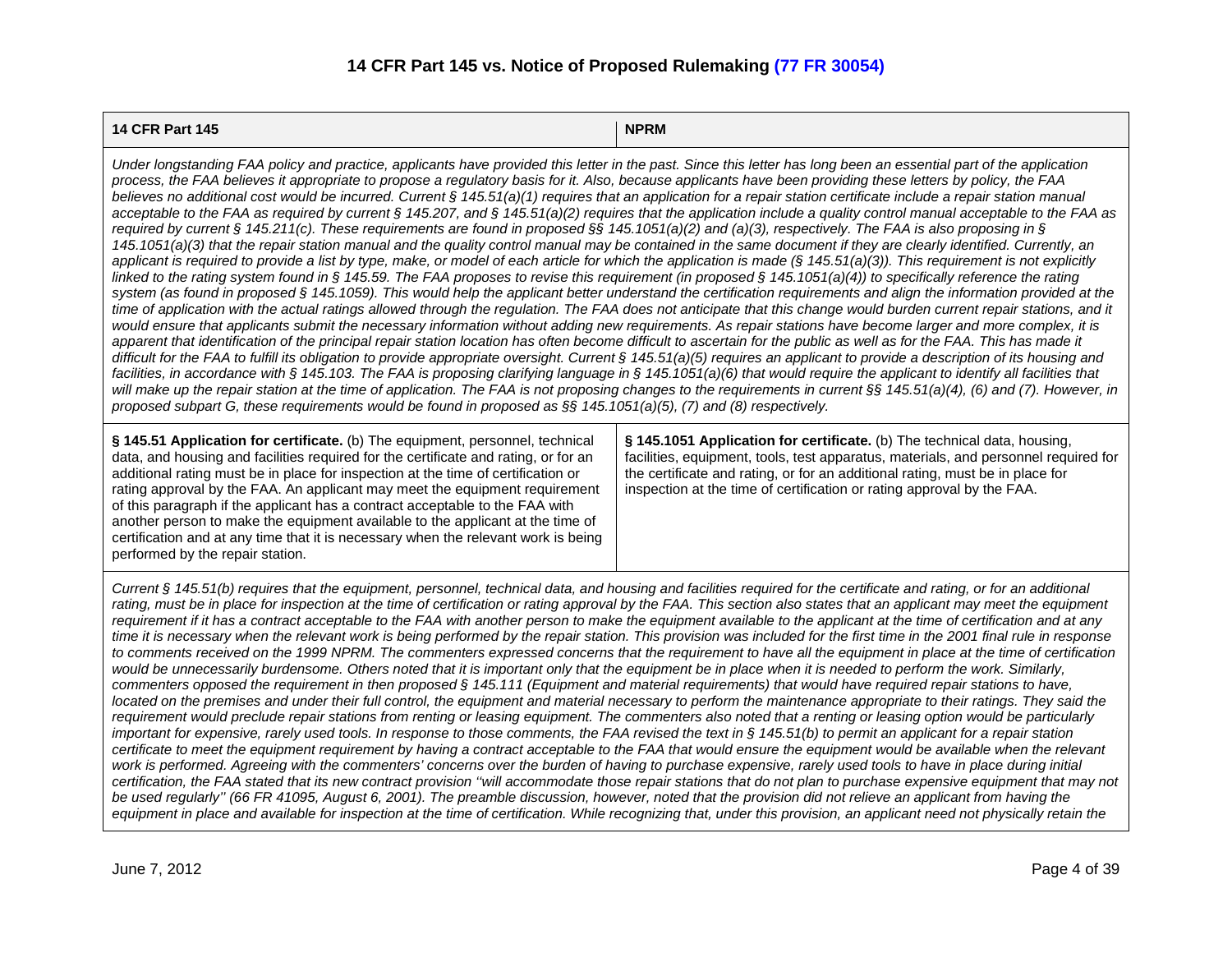#### **14 CFR Part 145 NPRM** equipment after certification, the FAA found it necessary that each applicant have the equipment in place during the certification process. During the certification *inspection, the FAA could ''observe the placement of the equipment, whether the equipment works, and whether the applicant can use the equipment properly.'' Id. Similarly, in response to the comments on proposed § 145.111, the FAA revised the text (now found in § 145.109) to provide that: ''The equipment, tools, and material must be located on the premises and under the repair station's control when the work is being done.'' This change also accommodated the commenters' concerns about not having to purchase expensive, seldom used equipment to have permanently in place when they could instead obtain it through contract when needed. These issues were discussed in the 2006 NPRM, when the FAA addressed and attempted to clarify what it termed was an ambiguity in the existing text. The preamble stated that this ''ambiguity results from the phrase specifying that the equipment requirement could be met 'if the applicant has a contract acceptable to the FAA with another person to make the equipment available to the applicant at the time of certification' '' (71 FR 70256, Dec. 1, 2006 (emphasis in original)). The FAA noted the possibility of inconsistent application of this provision by different FAA inspectors. For example, one inspector might require all of the*  equipment to be placed on site for initial inspection, and another might only review the contract. Noting that the safety basis for the equipment requirement is that *the equipment be in place when the work is being performed, the FAA proposed revised text in the 2006 NPRM to clarify that the requirement for initial certification could be met by a contract to make the equipment, tools, and test apparatus available to the repair station at any time it is necessary when the relevant work is*  being performed. The FAA has reconsidered this issue and has determined that the "clarification" proposed in the 2006 NPRM was not entirely consistent with the *underlying purpose of the provision published in the 2001 final rule. As noted above, the 2001 preamble supported the change to allow contracting for equipment availability by noting that it would ''accommodate those repair stations that do not plan to purchase expensive equipment that may not be used regularly.'' The preamble also made clear that the new provision did not relieve an applicant from having the equipment in place and available for inspection at the time of certification. Thus, the clarification offered in the 2006 NPRM was not in full accord with the agency's intent set forth in the 2001 preamble, which would have required applicants to have basic equipment in place for inspection. The FAA believes it should not grant a repair station certificate to an applicant with a virtually empty building based merely on a showing it can get the required equipment by contract when needed. Therefore, the FAA proposes to change the rule to remove any ambiguity by requiring the repair station to meet the equipment requirements of proposed § 145.1051 by having the equipment available for inspection at certification. The repair station would not need to own the equipment but would be required to present the equipment during certification and have it available thereafter. The FAA also proposes to clarify the scope of the kinds of items a repair station must have for initially obtaining certification by adding both tools and*  test apparatus to the list of items a repair station must have on site. While the term "equipment" could be interpreted to include many examples of each, adding the *term ''tools'' to the regulation would ensure that an applicant for a repair station certificate also have on site certain tools necessary for the rating sought that individual mechanics or repairmen might not possess. This might include tools that are of a specialized nature for the rating or other tools that might be too large or expensive, or of a limited specialized nature. For the same reasons, and for consistency with the requirements of § 43.13(a), the FAA proposes to add ''test apparatus'' to the list of items a repair station must have in place for inspection at the time of initial certification or rating approval.*

**§ 145.51 Application for certificate.** (c) In addition to meeting the other applicable requirements for a repair station certificate and rating, an applicant for a repair station certificate and rating located outside the United States must meet the following requirements:(1) The applicant must show that the repair station certificate and/or rating is necessary for maintaining or altering the following: (i) U.S.-registered aircraft and articles for use on U.S.-registered aircraft, or(ii) Foreign-registered aircraft operated under the provisions of part 121 or part 135, and articles for use on these aircraft.(2) The applicant must show that the fee prescribed by the FAA has been paid.

**§ 145.1051 Application for certificate.** (c) In addition to meeting the other applicable requirements for a repair station certificate and rating, an applicant for a repair station certificate and rating located outside the United States must meet the following requirements: (1) The applicant must show that the repair station certificate and/or rating is necessary for maintaining or altering the following: (i) U.S.-registered aircraft or articles for use on U.S.-registered aircraft, or (ii) Foreign-registered aircraft operated under the provisions of part 121 or part 135 of this chapter, or articles for use on those aircraft. (2) The applicant must show that the fee prescribed by the FAA has been paid.

*Current § 145.51(c) requires an applicant for a certificate for a repair station located outside the United States to show the certificate and/or rating is necessary for maintaining or altering certain aircraft and articles. The result of this language unintentionally requires the repair station applicant to maintain both aircraft and articles. The FAA proposes to change the word ''and'' to the less restrictive ''or'' in proposed § 145.1051(c).*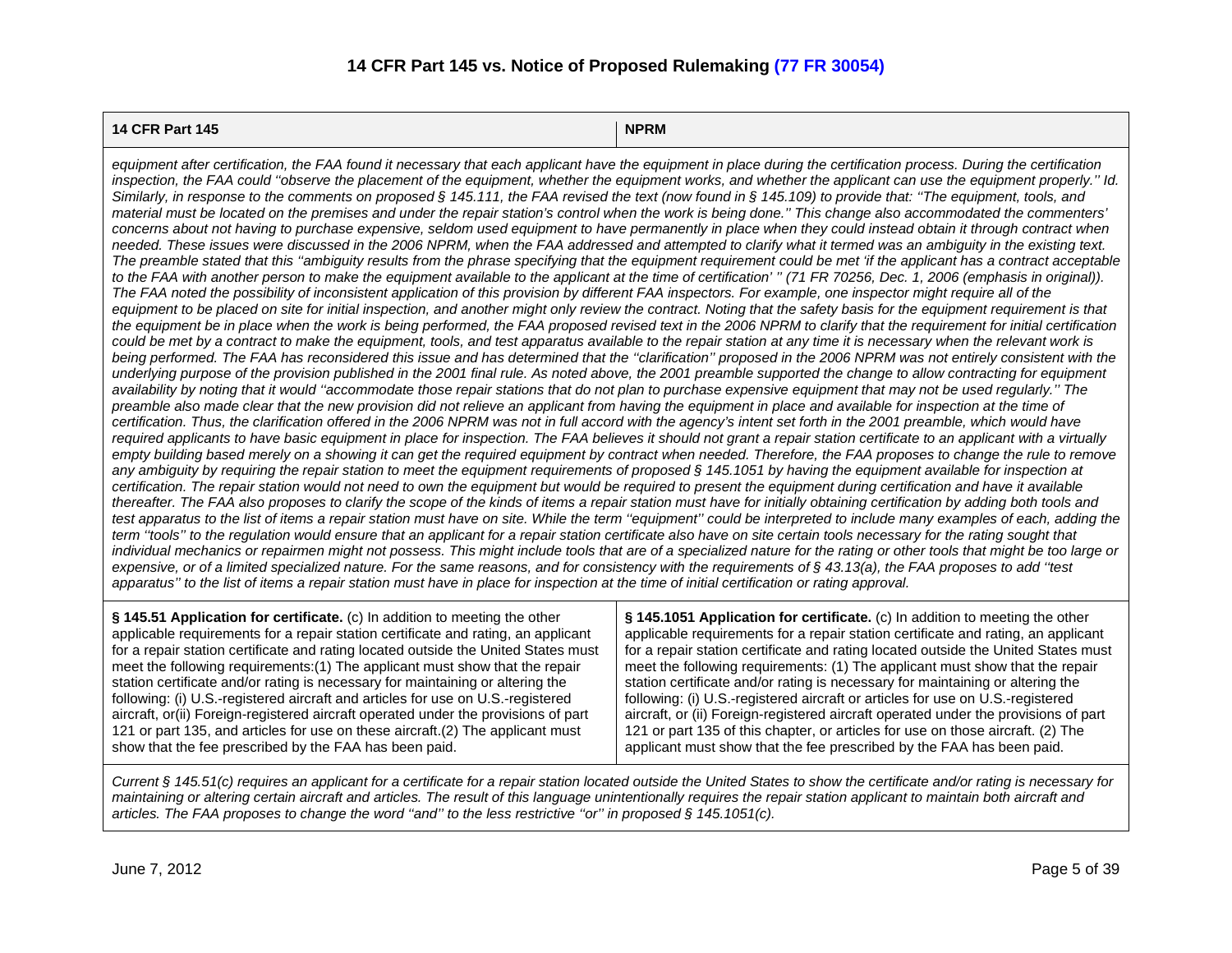| <b>14 CFR Part 145</b>                                                                                                                                                                                                                                                                                                                               | <b>NPRM</b>                                                                                                                                                                                                                                                                                                                                                                                                                                                                                                                                                                                                                                                                                                                                                                                                                                                                                                                                                                                                                                                                                                                                                                                                                                                                                                                                                                                                                                                              |
|------------------------------------------------------------------------------------------------------------------------------------------------------------------------------------------------------------------------------------------------------------------------------------------------------------------------------------------------------|--------------------------------------------------------------------------------------------------------------------------------------------------------------------------------------------------------------------------------------------------------------------------------------------------------------------------------------------------------------------------------------------------------------------------------------------------------------------------------------------------------------------------------------------------------------------------------------------------------------------------------------------------------------------------------------------------------------------------------------------------------------------------------------------------------------------------------------------------------------------------------------------------------------------------------------------------------------------------------------------------------------------------------------------------------------------------------------------------------------------------------------------------------------------------------------------------------------------------------------------------------------------------------------------------------------------------------------------------------------------------------------------------------------------------------------------------------------------------|
| § 145.51 Application for certificate. (d) An application for an additional rating,<br>amended repair station certificate, or renewal of a repair station certificate must<br>be made in a format acceptable to the FAA. The application must include only<br>that information necessary to substantiate the change or renewal of the<br>certificate. | § 145.1051 Application for certificate. (d) An application for an additional<br>rating, amended repair station certificate, or renewal of a repair station<br>certificate must be made in a format acceptable to the FAA. The application<br>should include only that information necessary to substantiate the change or<br>renewal of the certificate.                                                                                                                                                                                                                                                                                                                                                                                                                                                                                                                                                                                                                                                                                                                                                                                                                                                                                                                                                                                                                                                                                                                 |
|                                                                                                                                                                                                                                                                                                                                                      | § 145.1051 Application for certificate. (e) An application for a repair station<br>certificate may be denied if the FAA finds that: (1) The applicant holds a repair<br>station certificate in the process of being revoked, or previously held a repair<br>station certificate that was revoked; (2) The applicant intends to fill or fills a<br>management position with an individual who exercised control over or who held<br>the same or a similar position with a certificate holder whose repair station<br>certificate was revoked, or is in the process of being revoked, and that<br>individual materially contributed to the circumstances causing the revocation or<br>causing the revocation process; (3) An individual who will hold a management<br>position previously held a management position with a certificate holder whose<br>repair station certificate was revoked, or is in the process of being revoked, and<br>the individual materially contributed to the circumstances causing the revocation<br>or causing the revocation process; or (4) An individual who will have control<br>over or substantial ownership interest in the applicant had the same or similar<br>control or interest in a certificate holder whose repair station certificate was<br>revoked, or is in the process of being revoked, and that individual materially<br>contributed to the circumstances causing the revocation or causing the<br>revocation process. |

*The 2006 NPRM proposed that the FAA could deny an application for a repair station certificate if the applicant previously held a repair station certificate that had been revoked or if the applicant or certain key individuals who would exercise control over the new repair station had materially contributed to the circumstances that resulted in a prior repair station certificate revocation action. This is similar to the current authority contained in part 119 authorizing the FAA to deny applications for air carrier and commercial operator certificates. The commenters who opposed this proposal stated it was too open-ended and that it would be impossible to maintain a tracking list of disqualifying individuals. At the present time, the FAA is not planning to maintain a tracking list of individuals who might be disqualified under this section. The agency is, however, planning to add a question to the repair station application inquiring into the disqualifying criteria set forth*  in this section, e.g., whether the applicant held a repair station certificate that had been revoked or that is in the process of being revoked. A truthful answer here would be imperative in view of proposed § 145.1012, because an intentionally false answer to the question could result in the suspension or revocation of any *FAA-issued certificate held by that applicant. While the FAA understands the concerns of the commenters, the agency believes this requirement should be implemented to address safety concerns. For example, a chief inspector from a repair station that lost its certificate for serious maintenance-related safety violations applied for and received a new repair station certificate. That individual also became the chief inspector at the newly certificated repair station. While under the chief inspector's direction, employees of the newly certificated station performed improper maintenance on a number of propellers, one of which came apart in flight causing a fatal accident. The FAA already has such a mechanism in place for air carriers and commercial operators. Section 119.39(b) allows the FAA to deny an application for a part 121 or 135 air carrier certificate or operating certificate based on prior relevant enforcement action. The FAA can deny certification to an applicant who is substantially owned by (or intends to fill a management position with) an individual who had a similar interest in a certificate holder whose certificate was (or is being) revoked when that individual materially contributed to the circumstances causing the revocation process. The FAA*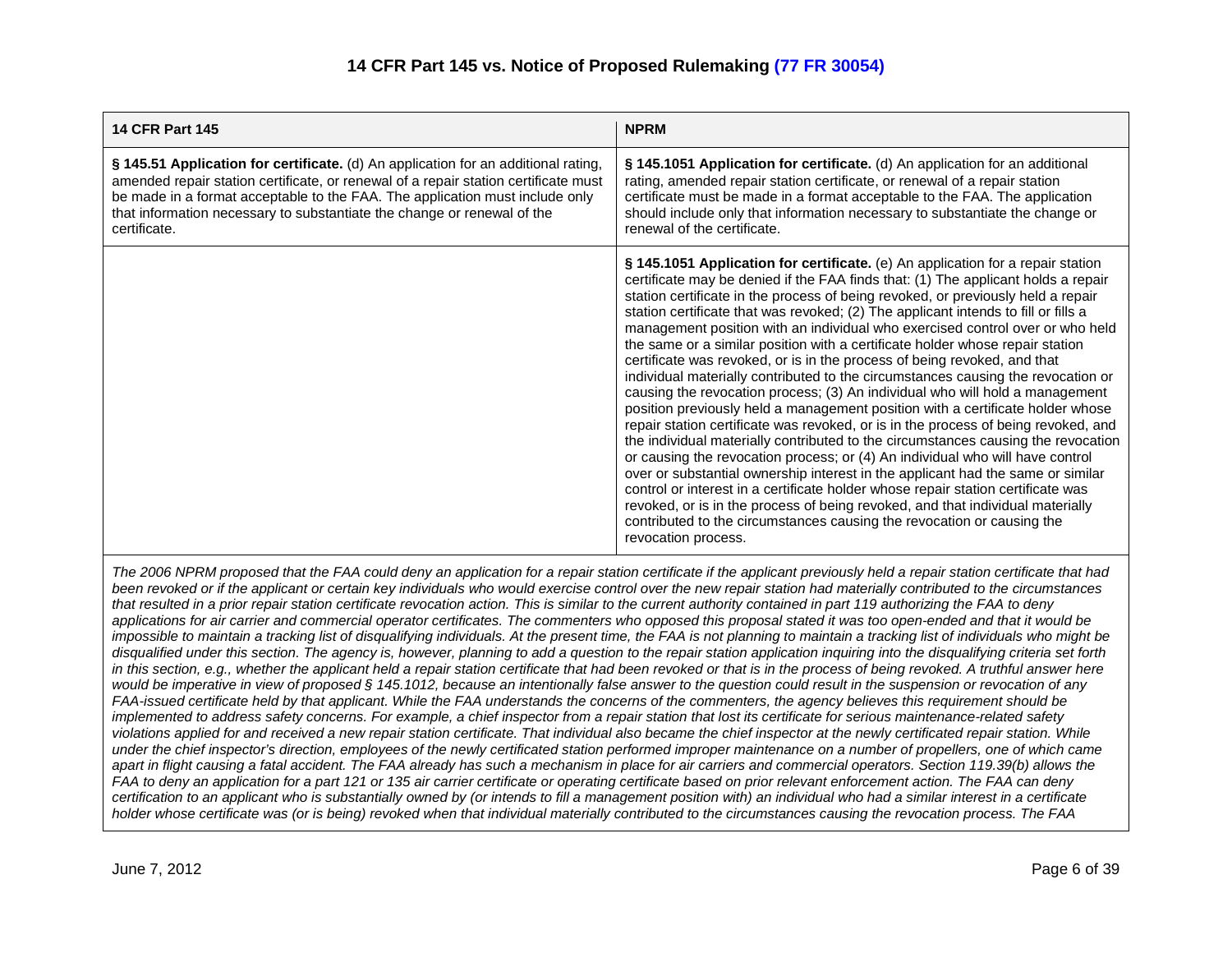| <b>14 CFR Part 145</b>                                                                                                                                                                                                                                                                                                                                                                                                                                                                                                                                                                                                                                                                                                                                                                                                                                                                                                                                                                                                                                                                                                                                                                                                                                                                                                                                                                                                                                                                                                                                                                                                                                                                                                                                                                                                                                                                                                                                                                                                                                                                                                                                                                                                                                                                                                                                                                                                                                                                                                                                                                                                                                                                                                                                                                                                                                                                                                                                                                                                                                                                                                                                                                                                                                                                                                                                                                                                                                                                                                                                                                                                                                                                                                                                                                                                                                                                                                                                                                                                                                                                                                                                                                                                                                                                                                                     | <b>NPRM</b>                                                                                                                                                                                                                                                                                                                                              |
|--------------------------------------------------------------------------------------------------------------------------------------------------------------------------------------------------------------------------------------------------------------------------------------------------------------------------------------------------------------------------------------------------------------------------------------------------------------------------------------------------------------------------------------------------------------------------------------------------------------------------------------------------------------------------------------------------------------------------------------------------------------------------------------------------------------------------------------------------------------------------------------------------------------------------------------------------------------------------------------------------------------------------------------------------------------------------------------------------------------------------------------------------------------------------------------------------------------------------------------------------------------------------------------------------------------------------------------------------------------------------------------------------------------------------------------------------------------------------------------------------------------------------------------------------------------------------------------------------------------------------------------------------------------------------------------------------------------------------------------------------------------------------------------------------------------------------------------------------------------------------------------------------------------------------------------------------------------------------------------------------------------------------------------------------------------------------------------------------------------------------------------------------------------------------------------------------------------------------------------------------------------------------------------------------------------------------------------------------------------------------------------------------------------------------------------------------------------------------------------------------------------------------------------------------------------------------------------------------------------------------------------------------------------------------------------------------------------------------------------------------------------------------------------------------------------------------------------------------------------------------------------------------------------------------------------------------------------------------------------------------------------------------------------------------------------------------------------------------------------------------------------------------------------------------------------------------------------------------------------------------------------------------------------------------------------------------------------------------------------------------------------------------------------------------------------------------------------------------------------------------------------------------------------------------------------------------------------------------------------------------------------------------------------------------------------------------------------------------------------------------------------------------------------------------------------------------------------------------------------------------------------------------------------------------------------------------------------------------------------------------------------------------------------------------------------------------------------------------------------------------------------------------------------------------------------------------------------------------------------------------------------------------------------------------------------------------------------------|----------------------------------------------------------------------------------------------------------------------------------------------------------------------------------------------------------------------------------------------------------------------------------------------------------------------------------------------------------|
| proposes new language (in § 145.1051(e)) to detail conditions under which a person may be denied a repair station certificate. The changes the FAA propose are<br>based to a large extent on the language contained in § 119.39(b). The FAA's proposal would authorize the agency to deny a repair station application if: 1) The<br>control over or who held the same or a similar position with a certificate holder whose repair station certificate was revoked, or is in the process of being revoked.<br>That individual must have materially contributed to the circumstances causing the revocation or causing the revocation process. 3) An individual who would hold a<br>management position previously held a management position with a certificate holder whose repair station certificate was revoked, or is in the process of being<br>revoked. The individual must have materially contributed to the circumstances causing the revocation or causing the revocation process. 4) An individual who<br>would have control over or substantial ownership interest in the applicant had the same or similar control or interest in a certificate holder whose repair station<br>certificate was revoked, or is in the process of being revoked. That individual must have materially contributed to the circumstances causing the revocation or<br>causing the revocation process. The current regulations (§ 145.55(a)) contemplate the holder of a repair station certificate voluntarily surrendering the certificate to<br>the FAA, in which case it would cease to be effective. This voluntary surrender provision is sometimes abused in an attempt to thwart an ongoing investigation.<br>The FAA is aware that sometimes after an enforcement investigation has commenced, the certificate holder will attempt to surrender the certificate as a means of<br>stopping the enforcement action. It is the FAA's policy, however, not to accept the voluntary surrender of a certificate in those circumstances. The FAA's<br>Compliance and Enforcement Program (FAA Order 2150.3B at Ch 5, Para. 10(b)) instructs FAA investigative personnel to refuse the voluntary surrender of a<br>certificate if it appears the surrender is being attempted to avoid a certificate action. In those cases, the investigative personnel are to continue with the<br>investigation and recommend enforcement action, if appropriate. As discussed in paragraph f (Duration and Renewal of Certificate (current § 145.55/ proposed §<br>145.1055)) below, the FAA is proposing to amend the text currently in § 145.55 to add a new condition to the certificate surrender provision—that acceptance for<br>cancellation by the FAA of a certificate offered for surrender is necessary to render the certificate no longer effective. This change would highlight and provide<br>action. Unless the FAA accepted the certificate for surrender, it would remain effective for administrative and enforcement purposes, even if the certificate holder<br>ceased operations. Accordingly, in the event of an enforcement action that might result in the suspension or revocation of a repair station certificate, the<br>enforcement process could continue and, in the case of a revocation, a record would exist to support the certificate denial provisions proposed in this paragraph.<br>The FAA recognizes that the proposed language does not contain an appeal or reconsideration procedure. This is because a process already exists in current $\S$<br>13.20, which addresses, among other things, orders of denial. Paragraph (b) of that section provides, in pertinent part, that unless an emergency exists requiring<br>the immediate issuance of an order of denial, the affected person (the applicant) must be provided with notice prior to issuance of an order of denial. Paragraph (c)<br>further provides that, within 30 days after service of the notice, the affected person may reply in writing or request a hearing in accordance with subpart D of part<br>13. Subpart D of part 13 provides the Rules of Practice for FAA Hearings. Thus, applicants who are denied a repair station certificate would be provided with<br>appropriate due process through the means of an evidentiary hearing. | applicant previously held a repair station certificate that was revoked. 2) The applicant intends to fill or fills a management position with an individual who exercised<br>additional notice to the holders of repair station certificates of the FAA's policy against potential violators merely surrendering their certificates to avoid enforcement |
|                                                                                                                                                                                                                                                                                                                                                                                                                                                                                                                                                                                                                                                                                                                                                                                                                                                                                                                                                                                                                                                                                                                                                                                                                                                                                                                                                                                                                                                                                                                                                                                                                                                                                                                                                                                                                                                                                                                                                                                                                                                                                                                                                                                                                                                                                                                                                                                                                                                                                                                                                                                                                                                                                                                                                                                                                                                                                                                                                                                                                                                                                                                                                                                                                                                                                                                                                                                                                                                                                                                                                                                                                                                                                                                                                                                                                                                                                                                                                                                                                                                                                                                                                                                                                                                                                                                                            |                                                                                                                                                                                                                                                                                                                                                          |

| this part is eligible to be issued a repair station certificate with appropriate<br>(d) of this section, a person who meets the requirements of this part is entitled<br>to a repair station certificate with appropriate ratings prescribing such<br>operations specifications and limitations as are necessary in the interest of<br>safety. (b) If the person is located in a country with which the United States has<br>a bilateral aviation safety agreement, the FAA may find that the person meets<br>the requirements of this part based on a certification from the civil aviation<br>authority of that country. This certification must be made in accordance with<br>implementation procedures signed by the Administrator or the Administrator's<br>designee. (c) Before a repair station certificate can be issued for a repair station<br>that is located within the United States, the applicant shall certify in writing that<br>all "hazmat employees" (see 49 CFR 171.8) for the repair station, its | ratings prescribing such operations specifications and limitations as are<br>necessary in the interest of safety. (b) If the person is located in a country with<br>which the United States has a bilateral aviation safety agreement, the FAA may<br>find that the person meets the requirements of this part based on a certification<br>from the civil aviation authority of that country or an authority acceptable to the<br>FAA. This certification must be made in accordance with implementation<br>procedures signed by the FAA or the FAA's designee. (c) Before an air agency<br>certificate can be issued for a repair station that is located within the United<br>States, the applicant shall certify in writing that all hazmat employees (as<br>defined in 49 CFR 171.8) for the repair station, its contractors, or |
|-------------------------------------------------------------------------------------------------------------------------------------------------------------------------------------------------------------------------------------------------------------------------------------------------------------------------------------------------------------------------------------------------------------------------------------------------------------------------------------------------------------------------------------------------------------------------------------------------------------------------------------------------------------------------------------------------------------------------------------------------------------------------------------------------------------------------------------------------------------------------------------------------------------------------------------------------------------------------------------------------------------------------|--------------------------------------------------------------------------------------------------------------------------------------------------------------------------------------------------------------------------------------------------------------------------------------------------------------------------------------------------------------------------------------------------------------------------------------------------------------------------------------------------------------------------------------------------------------------------------------------------------------------------------------------------------------------------------------------------------------------------------------------------------------------------------------------------------------------------------------|
|-------------------------------------------------------------------------------------------------------------------------------------------------------------------------------------------------------------------------------------------------------------------------------------------------------------------------------------------------------------------------------------------------------------------------------------------------------------------------------------------------------------------------------------------------------------------------------------------------------------------------------------------------------------------------------------------------------------------------------------------------------------------------------------------------------------------------------------------------------------------------------------------------------------------------------------------------------------------------------------------------------------------------|--------------------------------------------------------------------------------------------------------------------------------------------------------------------------------------------------------------------------------------------------------------------------------------------------------------------------------------------------------------------------------------------------------------------------------------------------------------------------------------------------------------------------------------------------------------------------------------------------------------------------------------------------------------------------------------------------------------------------------------------------------------------------------------------------------------------------------------|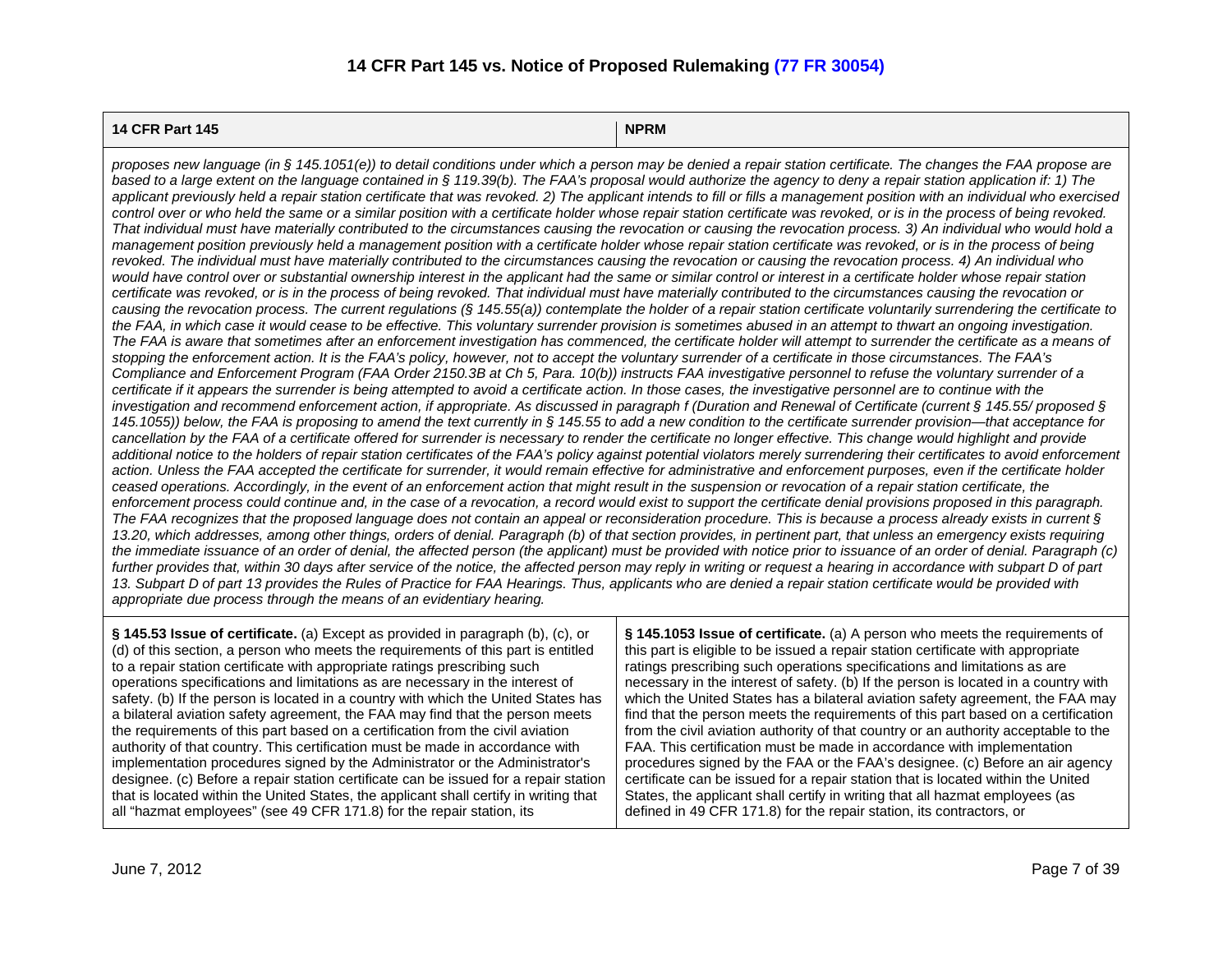| <b>14 CFR Part 145</b>                                                                                                                                                                                                                                                                                                                                                                                                                                                                                                                                                                                                                                                                                                                                                                                                                                                                                                                                                                                                                                                                                                                                                                                                                                                                                                                                                                                                                                                                                                                                                                                                                                                                                                                                                                                                                                                                                                                                                                                                                                               | <b>NPRM</b>                                                                                                                                                                                                                                                                                                                                                                                                                                                                                                                                                                                                                                                                                                                                                                                                                                                                                                                                                                                                                                                                                                                                                                                                                                                                                                                                                                                                                                        |  |
|----------------------------------------------------------------------------------------------------------------------------------------------------------------------------------------------------------------------------------------------------------------------------------------------------------------------------------------------------------------------------------------------------------------------------------------------------------------------------------------------------------------------------------------------------------------------------------------------------------------------------------------------------------------------------------------------------------------------------------------------------------------------------------------------------------------------------------------------------------------------------------------------------------------------------------------------------------------------------------------------------------------------------------------------------------------------------------------------------------------------------------------------------------------------------------------------------------------------------------------------------------------------------------------------------------------------------------------------------------------------------------------------------------------------------------------------------------------------------------------------------------------------------------------------------------------------------------------------------------------------------------------------------------------------------------------------------------------------------------------------------------------------------------------------------------------------------------------------------------------------------------------------------------------------------------------------------------------------------------------------------------------------------------------------------------------------|----------------------------------------------------------------------------------------------------------------------------------------------------------------------------------------------------------------------------------------------------------------------------------------------------------------------------------------------------------------------------------------------------------------------------------------------------------------------------------------------------------------------------------------------------------------------------------------------------------------------------------------------------------------------------------------------------------------------------------------------------------------------------------------------------------------------------------------------------------------------------------------------------------------------------------------------------------------------------------------------------------------------------------------------------------------------------------------------------------------------------------------------------------------------------------------------------------------------------------------------------------------------------------------------------------------------------------------------------------------------------------------------------------------------------------------------------|--|
| contractors, or subcontractors are trained as required in 49 CFR part 172<br>subpart H. (d) Before a repair station certificate can be issued for a repair<br>station that is located outside the United States, the applicant shall certify in<br>writing that all employees for the repair station, its contractors, or<br>subcontractors performing a job function concerning the transport of dangerous<br>goods (hazardous material) are trained as outlined in the most current edition of<br>the International Civil Aviation Organization Technical Instructions for the Safe<br>Transport of Dangerous Goods by Air.                                                                                                                                                                                                                                                                                                                                                                                                                                                                                                                                                                                                                                                                                                                                                                                                                                                                                                                                                                                                                                                                                                                                                                                                                                                                                                                                                                                                                                        | subcontractors are trained as required in 49 CFR part 172, subpart H. (d)<br>Before an air agency certificate can be issued for a repair station located<br>outside the United States, the applicant shall certify in writing that all employees<br>for the repair station, its contractors, or subcontractors performing a job function<br>concerning the transport of dangerous goods (hazardous material) are trained<br>as outlined in the most current edition of the International Civil Aviation<br>Organization Technical Instructions for the Safe Transport of Dangerous Goods<br>by Air.                                                                                                                                                                                                                                                                                                                                                                                                                                                                                                                                                                                                                                                                                                                                                                                                                                                |  |
| Current § 145.53(a) states that, subject to three exceptions, a person who meets the requirements of part 145 is entitled to a repair station certificate with<br>appropriate ratings prescribing such operations specifications and limitations as are necessary in the interest of safety. Since proposed § 145.1051 would provide<br>a mechanism for the FAA to deny a certificate, an applicant would no longer be "entitled" to a certificate. The FAA is proposing in § 145.1053(a) that an applicant<br>could be found "eligible to be issued" a certificate. This proposed change is consistent with other certification requirements, such as in parts 121 and 135, where<br>the FAA has the authority to deny a certificate. In addition, the FAA proposes to remove the three exceptions from this paragraph as they refer to additional<br>requirements for particular applicants, not exceptions to the eligibility requirements. Section 145.53(b) sets forth the procedure to certify repair stations located in a<br>country with which the United States has a bilateral aviation safety agreement. This procedure is based on the certification from the civil aviation authority of the<br>country that the applicant meets the requirements of part 145. The FAA must consider that the United States may enter into a bilateral agreement with a civil<br>aviation authority other than a national aviation authority. This situation already exists in Europe. The European Union formed the European Aviation Safety<br>Agency (EASA) to carry out those civil aviation safety functions that were previously the domain of national aviation authorities. Therefore, the FAA is proposing in<br>§ 145.1053(b) to allow the FAA to certify a repair station outside the U.S. based on a certification from an authority acceptable to the FAA. This change would<br>allow the FAA to make the finding based on a recommendation from a national aviation authority, EASA, or any other EASA-like entity that may be created in the<br>future. |                                                                                                                                                                                                                                                                                                                                                                                                                                                                                                                                                                                                                                                                                                                                                                                                                                                                                                                                                                                                                                                                                                                                                                                                                                                                                                                                                                                                                                                    |  |
| § 145.55 Duration and renewal of certificate. (a) A certificate or rating issued<br>to a repair station located in the United States is effective from the date of issue<br>until the repair station surrenders it or the FAA suspends or revokes it. (b) A<br>certificate or rating issued to a repair station located outside the United States is<br>effective from the date of issue until the last day of the 12th month after the date<br>of issue unless the repair station surrenders the certificate or the FAA suspends<br>or revokes it. The FAA may renew the certificate or rating for 24 months if the<br>repair station has operated in compliance with the applicable requirements of<br>part 145 within the preceding certificate duration period. (c) A certificated repair<br>station located outside the United States that applies for a renewal of its repair<br>station certificate must—(1) Submit its request for renewal no later than 30 days<br>before the repair station's current certificate expires. If a request for renewal is<br>not made within this period, the repair station must follow the application<br>procedures in § 145.51. (2) Send its request for renewal to the FAA office that<br>has jurisdiction over the certificated repair station. (d) The holder of an expired,<br>surrendered, suspended, or revoked certificate must return it to the FAA.                                                                                                                                                                                                                                                                                                                                                                                                                                                                                                                                                                                                                                                              | § 145.1055 Duration and renewal of certificate. (a) A certificate or rating<br>issued to a repair station located in the United States is effective from the date<br>of issue until the repair station surrenders the certificate and the FAA accepts it<br>for cancellation, or the FAA suspends or revokes it. (b) A certificate or rating<br>issued to a repair station located outside the United States is effective from the<br>date of issue until the last day of the 12th month after the date of issue unless<br>the repair station surrenders the certificate and the FAA accepts it for<br>cancellation, or the FAA suspends or revokes it. The FAA may renew the<br>certificate or rating for 24 months if the repair station has operated in<br>compliance with the applicable requirements of part 145 within the preceding<br>certificate duration period. (c) A certificated repair station located outside the<br>United States that applies for a renewal of its repair station certificate must-<br>(1) Submit its request for renewal no later than 30 days before the repair<br>station's current certificate expires. If a request for renewal is not made within<br>this period, the repair station must follow the application procedures in §<br>145.1051; (2) Send its request for renewal to the FAA office that has jurisdiction<br>over the certificated repair station; and (3) Show that the fee prescribed by the |  |

FAA has been paid. (d) The holder of an expired, surrendered, suspended, or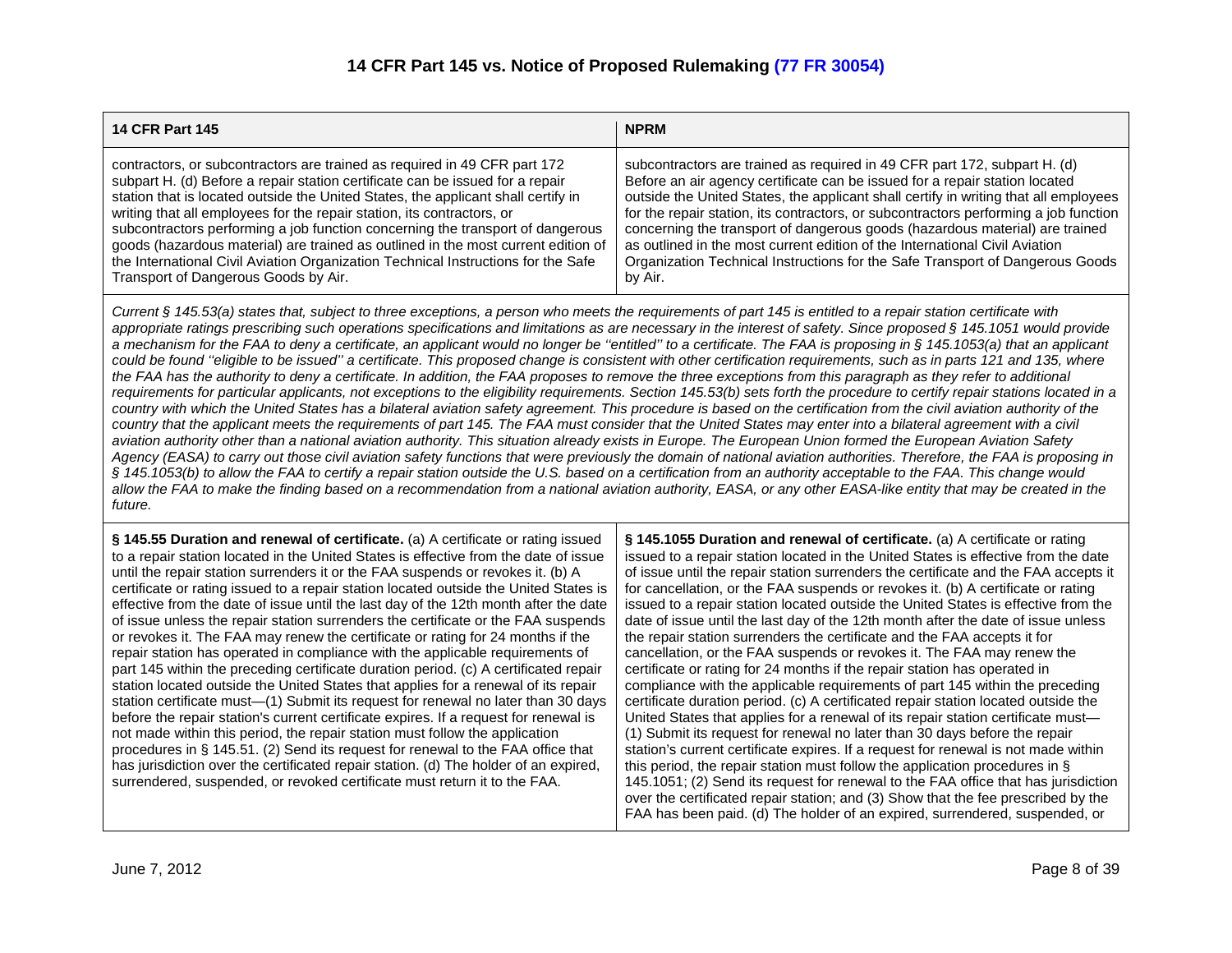| <b>14 CFR Part 145</b>                                                                                                                                                                                                                                                                                                                                                                                                                                                                                                                                                                                                                                                                                                                                                                                                                                                                                                                                                                                                                                                                                                                                                                                                                                                                                                                                                                                                                                                                                                                                                                                                                                                                                                                                                                                                                                                                                                                                                                                                                                                                                                                                                                                                                                                                                                                                                                                                                                                                                                                                                       | <b>NPRM</b>                                                                                                                                                                                                                                                                                                                                                                                                                                                                                                                                                                                                                                                                                                                                                                                                                                                                                                                                                                                                                                                    |
|------------------------------------------------------------------------------------------------------------------------------------------------------------------------------------------------------------------------------------------------------------------------------------------------------------------------------------------------------------------------------------------------------------------------------------------------------------------------------------------------------------------------------------------------------------------------------------------------------------------------------------------------------------------------------------------------------------------------------------------------------------------------------------------------------------------------------------------------------------------------------------------------------------------------------------------------------------------------------------------------------------------------------------------------------------------------------------------------------------------------------------------------------------------------------------------------------------------------------------------------------------------------------------------------------------------------------------------------------------------------------------------------------------------------------------------------------------------------------------------------------------------------------------------------------------------------------------------------------------------------------------------------------------------------------------------------------------------------------------------------------------------------------------------------------------------------------------------------------------------------------------------------------------------------------------------------------------------------------------------------------------------------------------------------------------------------------------------------------------------------------------------------------------------------------------------------------------------------------------------------------------------------------------------------------------------------------------------------------------------------------------------------------------------------------------------------------------------------------------------------------------------------------------------------------------------------------|----------------------------------------------------------------------------------------------------------------------------------------------------------------------------------------------------------------------------------------------------------------------------------------------------------------------------------------------------------------------------------------------------------------------------------------------------------------------------------------------------------------------------------------------------------------------------------------------------------------------------------------------------------------------------------------------------------------------------------------------------------------------------------------------------------------------------------------------------------------------------------------------------------------------------------------------------------------------------------------------------------------------------------------------------------------|
|                                                                                                                                                                                                                                                                                                                                                                                                                                                                                                                                                                                                                                                                                                                                                                                                                                                                                                                                                                                                                                                                                                                                                                                                                                                                                                                                                                                                                                                                                                                                                                                                                                                                                                                                                                                                                                                                                                                                                                                                                                                                                                                                                                                                                                                                                                                                                                                                                                                                                                                                                                              | revoked certificate must return it to the FAA.                                                                                                                                                                                                                                                                                                                                                                                                                                                                                                                                                                                                                                                                                                                                                                                                                                                                                                                                                                                                                 |
| As discussed in paragraph d (Application for Certificate—Denial (proposed § 145.1051(e)) above, the FAA has experienced instances in which a certificate holder<br>surrendered its certificate to the FAA in order to stop an investigation that the holder suspected would lead to an FAA order suspending or revoking the certificate<br>because of known or suspected serious violations of the regulations. In the case of a repair station, the holder of a repair station certificate could attempt to take<br>advantage of the provision in current § 145.55, regarding surrender of the certificate. Upon surrender the certificate would no longer be effective, and there would<br>be no certificate that could be suspended or revoked. This is an abuse of the surrender provision, as it was never intended as a device to stop an investigation and<br>possible enforcement proceeding. In proposed § 145.1055, the FAA would add a new condition to rendering a surrendered certificate ineffective. Under the<br>proposal, a surrendered certificate would remain effective unless the FAA accepted it for cancellation. As the discussion in paragraph d points out, the FAA's<br>Compliance and Enforcement Program (FAA Order 2150.3B at Ch 5, Para. 10(b)) instructs FAA investigative personnel to refuse the voluntary surrender of a<br>certificate if it appears the surrender is an attempt to avoid a certificate action. The amendment proposed here would provide additional notice to all holders of<br>repair station certificates that successfully surrendering a repair station certificate for cancellation requires not only the offer of surrender, but also the FAA's<br>acceptance of that offer. As we noted above, unless and until the FAA accepts for cancellation a surrendered certificate, the certificate would remain effective for<br>administrative and enforcement purposes, even if the holder ceased operations. Current § 145.55(c) sets forth what a certificated repair station located outside the<br>United States must provide to renew its certificate. In addition to the items listed in that provision, a certificated repair station located outside the United States<br>must pay a fee for service as a condition for renewal. The requirement to pay this fee as part of the renewal application is not in § 145.55(c) even though it is a<br>requirement found in 14 CFR part 187. The FAA is proposing in § 145.1055(c)(3) that, as a condition of renewal, the fee prescribed by the FAA has been paid. |                                                                                                                                                                                                                                                                                                                                                                                                                                                                                                                                                                                                                                                                                                                                                                                                                                                                                                                                                                                                                                                                |
| § 145.57 Amendment to or transfer of certificate. (a) The holder of a repair<br>station certificate must apply for a change to its certificate in a format<br>acceptable to the Administrator. A change to the certificate must include<br>certification in compliance with § 145.53(c) or (d), if not previously submitted. A<br>certificate change is necessary if the certificate holder-(1) Changes the<br>location of the repair station, or (2) Requests to add or amend a rating. (b) If the<br>holder of a repair station certificate sells or transfers its assets, the new owner<br>must apply for an amended certificate in accordance with § 145.51.                                                                                                                                                                                                                                                                                                                                                                                                                                                                                                                                                                                                                                                                                                                                                                                                                                                                                                                                                                                                                                                                                                                                                                                                                                                                                                                                                                                                                                                                                                                                                                                                                                                                                                                                                                                                                                                                                                             | § 145.1056 Amendment to or transfer of certificate. (a) An application to<br>amend a repair station certificate must be made to the certificate-holding district<br>office in a form and manner acceptable to the FAA. The request must meet the<br>certification requirements of $\S$ 145.1051(d) and the statement required by $\S$<br>145.1053(c) or (d) must be included, if not previously submitted. (b) The<br>certificate holder must file the application made under paragraph (a) of this<br>section with the certificate holding district office at least 15 days before the date<br>proposed by the applicant for the amendment to become effective, unless the<br>FAA accepts filing within a shorter period. (c) A certificate amendment is<br>necessary if the certificate holder changes the location of the repair station or<br>requests to add or amend a rating. (d) If the holder of a repair station certificate<br>sells or transfers its assets, the new owner must apply for an amended<br>certificate in accordance with § 145.1051. |
| Although the one thousand series numbers (1xxx) in proposed subparts F through J generally have the same one hundred series number (xxx) for each<br>corresponding regulation section in the current rule (subparts A through E), the FAA is proposing to deviate from this scheme for this section in order to<br>accommodate two new proposed sections on operations specifications. Therefore, the proposed new section on "Amendment to or transfer of certificate" would be<br>numbered § 145.1056, whereas the current section is numbered § 145.57. The proposed section captioned "Operations specifications" would be numbered §<br>145.1057. Also, as written, current § 145.57 contains confusing language that implies a repair station must apply for a change to its certificate without reason. The<br>proposed section would change the confusing language and add a time limitation for submitting an application for a certificate amendment, change in location, or<br>transfer of certificate.                                                                                                                                                                                                                                                                                                                                                                                                                                                                                                                                                                                                                                                                                                                                                                                                                                                                                                                                                                                                                                                                                                                                                                                                                                                                                                                                                                                                                                                                                                                                                           |                                                                                                                                                                                                                                                                                                                                                                                                                                                                                                                                                                                                                                                                                                                                                                                                                                                                                                                                                                                                                                                                |

**§ 145.1057 Operations specifications.** (a) Except for operations specifications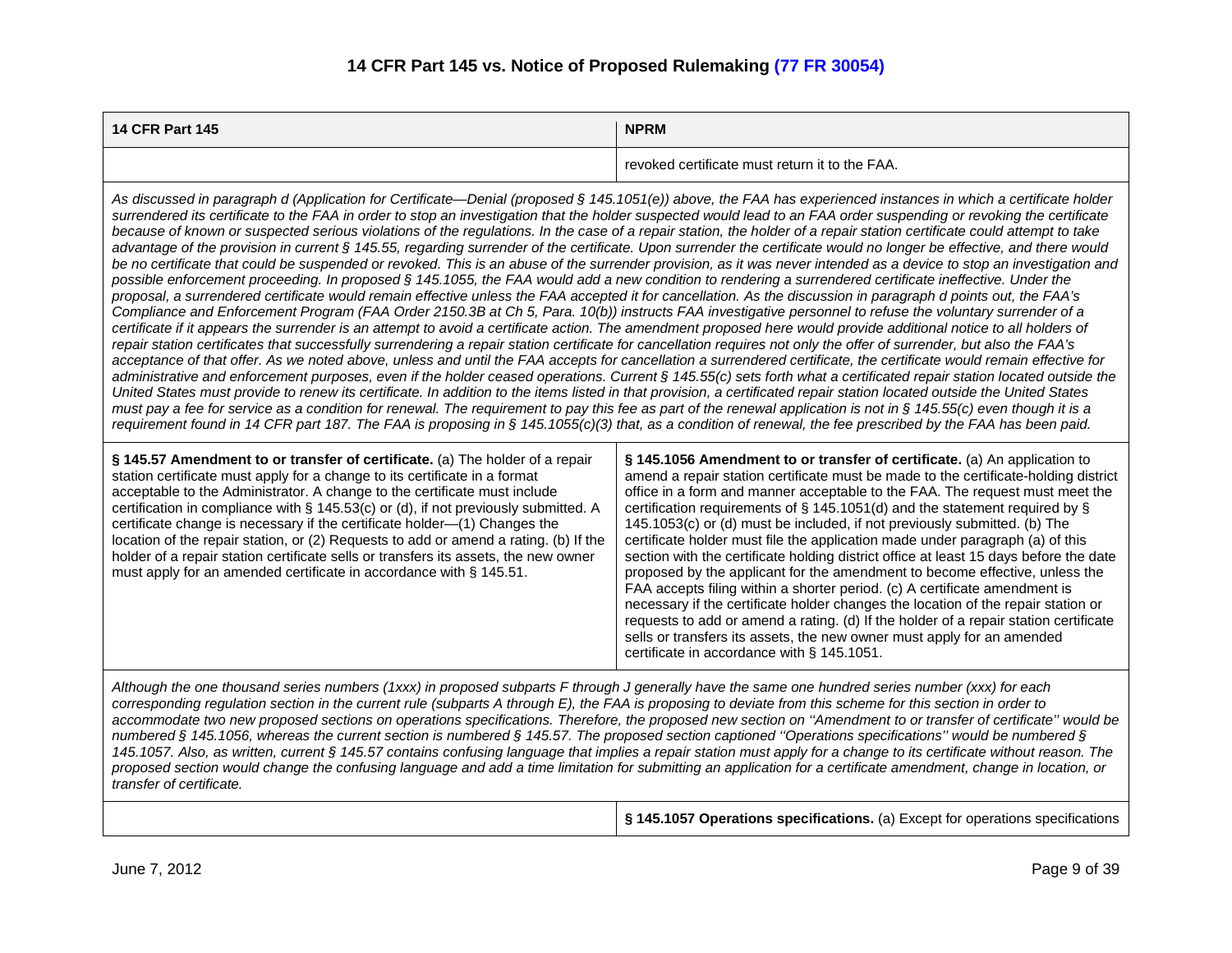| <b>14 CFR Part 145</b>                                                                                                                                                                                                                                                                                                                                                                                                                                                                                                                                                                                                                                                                                                                                                                                                                                                                                                                                                                           | <b>NPRM</b>                                                                                                                                                                                                                                                                                                                                                                                                                                                                                                                                                                                                                                                                                                                                                                                                                                                                                                                                                                                                                                                                                                                                                                                                                                                                                                                                                                                                                                                                                                                                                                                                                                                                                                                                                                                                                 |
|--------------------------------------------------------------------------------------------------------------------------------------------------------------------------------------------------------------------------------------------------------------------------------------------------------------------------------------------------------------------------------------------------------------------------------------------------------------------------------------------------------------------------------------------------------------------------------------------------------------------------------------------------------------------------------------------------------------------------------------------------------------------------------------------------------------------------------------------------------------------------------------------------------------------------------------------------------------------------------------------------|-----------------------------------------------------------------------------------------------------------------------------------------------------------------------------------------------------------------------------------------------------------------------------------------------------------------------------------------------------------------------------------------------------------------------------------------------------------------------------------------------------------------------------------------------------------------------------------------------------------------------------------------------------------------------------------------------------------------------------------------------------------------------------------------------------------------------------------------------------------------------------------------------------------------------------------------------------------------------------------------------------------------------------------------------------------------------------------------------------------------------------------------------------------------------------------------------------------------------------------------------------------------------------------------------------------------------------------------------------------------------------------------------------------------------------------------------------------------------------------------------------------------------------------------------------------------------------------------------------------------------------------------------------------------------------------------------------------------------------------------------------------------------------------------------------------------------------|
|                                                                                                                                                                                                                                                                                                                                                                                                                                                                                                                                                                                                                                                                                                                                                                                                                                                                                                                                                                                                  | paragraphs specifying ratings and limitations to those ratings, operations<br>specifications are not part of a certificate. (b) Operations specifications issued<br>under this part are effective as long as the repair station certificate is valid. (c)<br>The operations specifications issued to a repair station must be available at the<br>repair station for inspection by the public and the FAA at the address required<br>by paragraph (d)(1) of this section. (d) Each certificate holder's operations<br>specifications must contain- (1) The physical address of the certificate holder's<br>fixed location for operation of the repair station. The address shall also serve as<br>the address for mailed paper correspondence between the FAA and the<br>certificate holder; (2) The ratings held and any limitations to those ratings; (3)<br>Any special authorizations and limitations for the conduct of repair station<br>operations; (4) Any exemption granted by the FAA to the repair station; and (5)<br>Any other information the FAA determines is necessary. (e) If the optional<br>capability list provided for in § 145.1215 is not used, each certificate holder's<br>operations specifications must, within the rating categories authorized under §<br>145.1059, identify each airframe, powerplant, or propeller by manufacturer,<br>model, and series as applicable. For a Component rating, the operations<br>specifications must identify each component or appliance included in the rating<br>by manufacturer, manufacturer-designated nomenclature, and basic part<br>number. For a Specialized Service rating, the operations specifications must<br>identify each specific and unique maintenance function and the FAA acceptable<br>specification associated with each function. |
| Currently, part 145, Repair Stations, introduces the requirement for operations specifications in § 145.5, Certificate and operations specification requirements.<br>Unlike other operating rules requiring operation specifications, part 145 does not explain what operation specifications are or what they must contain. Also unlike<br>part 119, which clearly states in § 119.7 that with limited exceptions operations specifications are not a part of the certificate, some operators and FAA personnel<br>assume repair station operations specifications are an extension of the repair station certificate, while others do not. The FAA is proposing to specify how long<br>operations specifications are valid, what they must contain, and where they must be located. The FAA would also clarify that except for those operation<br>specifications detailing ratings and limitations, repair station operations specifications are not a part of the repair station certificate. |                                                                                                                                                                                                                                                                                                                                                                                                                                                                                                                                                                                                                                                                                                                                                                                                                                                                                                                                                                                                                                                                                                                                                                                                                                                                                                                                                                                                                                                                                                                                                                                                                                                                                                                                                                                                                             |
|                                                                                                                                                                                                                                                                                                                                                                                                                                                                                                                                                                                                                                                                                                                                                                                                                                                                                                                                                                                                  | § 145.1058 Amending operations specifications. (a) The FAA may amend<br>any operations specifications issued under this part if-(1) The operations<br>specification was issued erroneously; (2) The FAA revises the operations<br>specifications template; (3) The FAA determines that safety in air commerce<br>and the public interest require the amendment; or (4) The certificate holder<br>applies for the amendment and the FAA determines that safety in air commerce<br>and the public interest allows the amendment. (b) Except for an amendment<br>involving a rating or a limitation to a rating, which would be considered a<br>certificate action, and except as provided in paragraph (e) of this section for<br>other amendments in which the certificate-holding district office finds that an<br>emergency exists requiring immediate action, when the FAA initiates an                                                                                                                                                                                                                                                                                                                                                                                                                                                                                                                                                                                                                                                                                                                                                                                                                                                                                                                                   |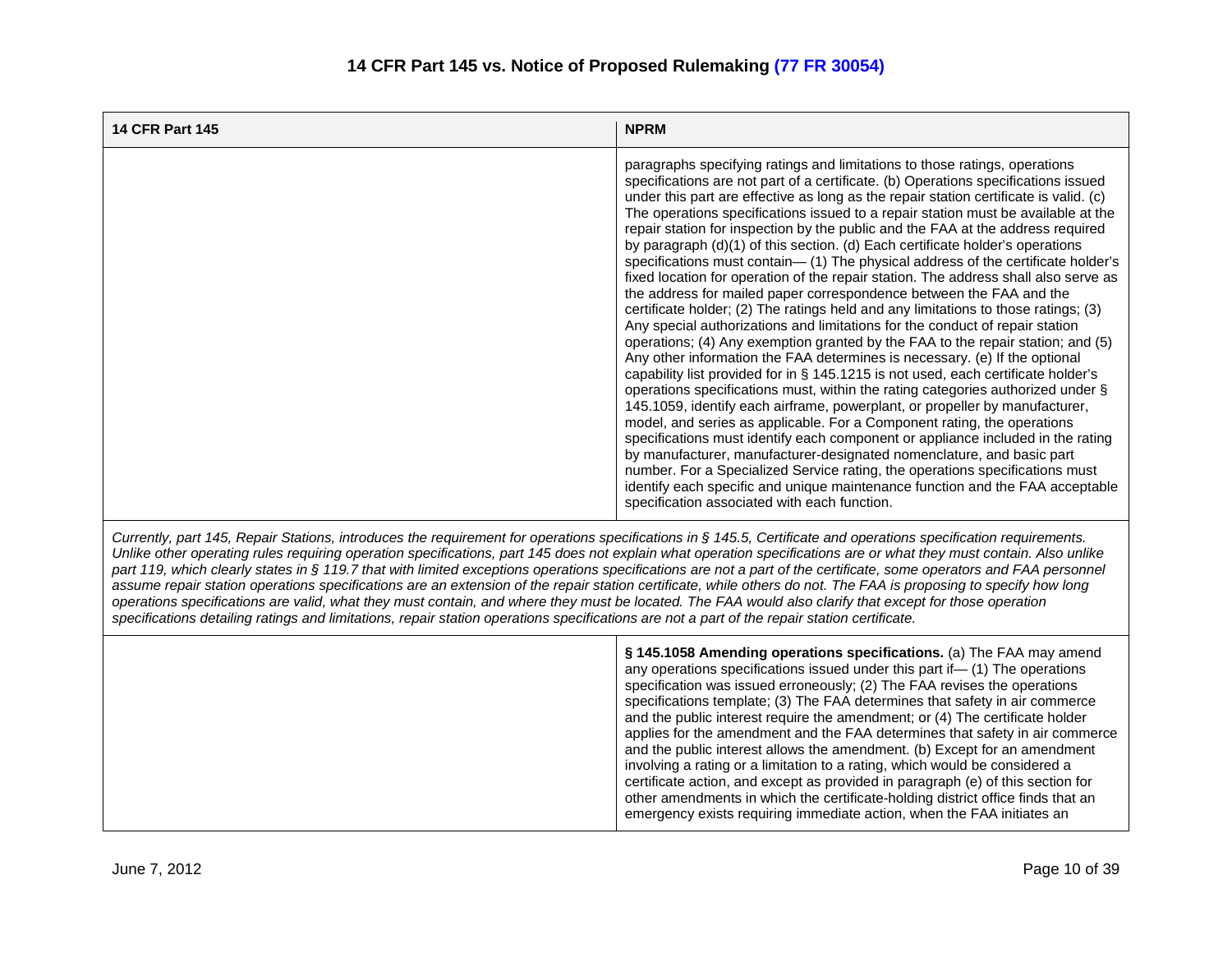| <b>14 CFR Part 145</b> | <b>NPRM</b>                                                                                                                                                                                                                                                                                                                                                                                                                                                                                                                                                                                                                                                                                                                                                                                                                                                                                                                                                                                                                                                                                                                                                                                                                                                                                                                                                                                                                                                                                                                                                                                                                                                                                                                                                                                                                                                                                                                                                                                                                                                                                                                                                                                                                                                                                                                                                                                                                                                                                                                                                                                                                                                                                                                                                                                                                                                                                                                                                                                                                                                                                                                                              |
|------------------------|----------------------------------------------------------------------------------------------------------------------------------------------------------------------------------------------------------------------------------------------------------------------------------------------------------------------------------------------------------------------------------------------------------------------------------------------------------------------------------------------------------------------------------------------------------------------------------------------------------------------------------------------------------------------------------------------------------------------------------------------------------------------------------------------------------------------------------------------------------------------------------------------------------------------------------------------------------------------------------------------------------------------------------------------------------------------------------------------------------------------------------------------------------------------------------------------------------------------------------------------------------------------------------------------------------------------------------------------------------------------------------------------------------------------------------------------------------------------------------------------------------------------------------------------------------------------------------------------------------------------------------------------------------------------------------------------------------------------------------------------------------------------------------------------------------------------------------------------------------------------------------------------------------------------------------------------------------------------------------------------------------------------------------------------------------------------------------------------------------------------------------------------------------------------------------------------------------------------------------------------------------------------------------------------------------------------------------------------------------------------------------------------------------------------------------------------------------------------------------------------------------------------------------------------------------------------------------------------------------------------------------------------------------------------------------------------------------------------------------------------------------------------------------------------------------------------------------------------------------------------------------------------------------------------------------------------------------------------------------------------------------------------------------------------------------------------------------------------------------------------------------------------------------|
|                        | amendment to a certificate holder's operations specifications, the following<br>procedure applies: (1) The certificate-holding district office notifies the certificate<br>holder in writing of the proposed amendment. (2) The certificate-holding district<br>office sets a reasonable period (but not less than 7 days) within which the<br>certificate holder may submit written information, views, and arguments on the<br>amendment. (3) After considering the material presented, the certificate-holding<br>district office notifies the certificate holder of— (i) The adoption of the proposed<br>amendment; (ii) The partial adoption of the proposed amendment; or (iii) The<br>withdrawal of the proposed amendment. (4) If the certificate-holding district<br>office issues an amendment to the operations specifications, it becomes<br>effective not less than 30 days after the certificate holder receives notice of it<br>unless-(i) The certificate-holding district office finds under paragraph (e) of<br>this section that an emergency exists requiring immediate action with respect to<br>safety in air commerce; or (ii) The certificate holder petitions for reconsideration<br>of the amendment under paragraph (d) of this section. (c) If the certificate<br>holder applies for an amendment to its operations specifications, the following<br>procedure applies: (1) The certificate holder must file an application to amend<br>its operations specifications at least 15 days before the date proposed by the<br>applicant for the amendment to become effective; (2) The application must be<br>submitted to the certificate-holding district office in a form and manner<br>prescribed by the FAA. (3) After considering the material presented, the<br>certificate-holding district office notifies the certificate holder of- (i) The<br>adoption of the applied-for amendment; (ii) The partial adoption of the applied-<br>for amendment; or (iii) The denial of the applied-for amendment. The certificate<br>holder may petition for reconsideration of a denial under paragraph (d) of this<br>section. (4) If the certificate-holding district office approves the amendment<br>following coordination with the certificate holder regarding its implementation,<br>the amendment is effective on the date the FAA approves it. (d) When a<br>certificate holder seeks reconsideration of a decision from the certificate-holding<br>district office concerning the amendment of operations specifications, the<br>following procedure applies: (1) The certificate holder must petition for<br>reconsideration of that decision within 30 days of the date that the certificate<br>holder receives a notice of denial of the amendment to its operations<br>specifications, or of the date it receives notice of an FAA-initiated amendment to<br>its operations specifications, whichever circumstance applies. (2) The certificate<br>holder must address its petition to the applicable Flight Standards Regional<br>Division Manager. (3) A petition for reconsideration, if filed within the 30-day |
|                        | period, suspends the effectiveness of any amendment issued by the certificate-<br>holding district office unless the certificate-holding district office has found,<br>under paragraph (e) of this section, that an emergency exists requiring<br>immediate action with respect to safety in air transportation or air commerce, in                                                                                                                                                                                                                                                                                                                                                                                                                                                                                                                                                                                                                                                                                                                                                                                                                                                                                                                                                                                                                                                                                                                                                                                                                                                                                                                                                                                                                                                                                                                                                                                                                                                                                                                                                                                                                                                                                                                                                                                                                                                                                                                                                                                                                                                                                                                                                                                                                                                                                                                                                                                                                                                                                                                                                                                                                      |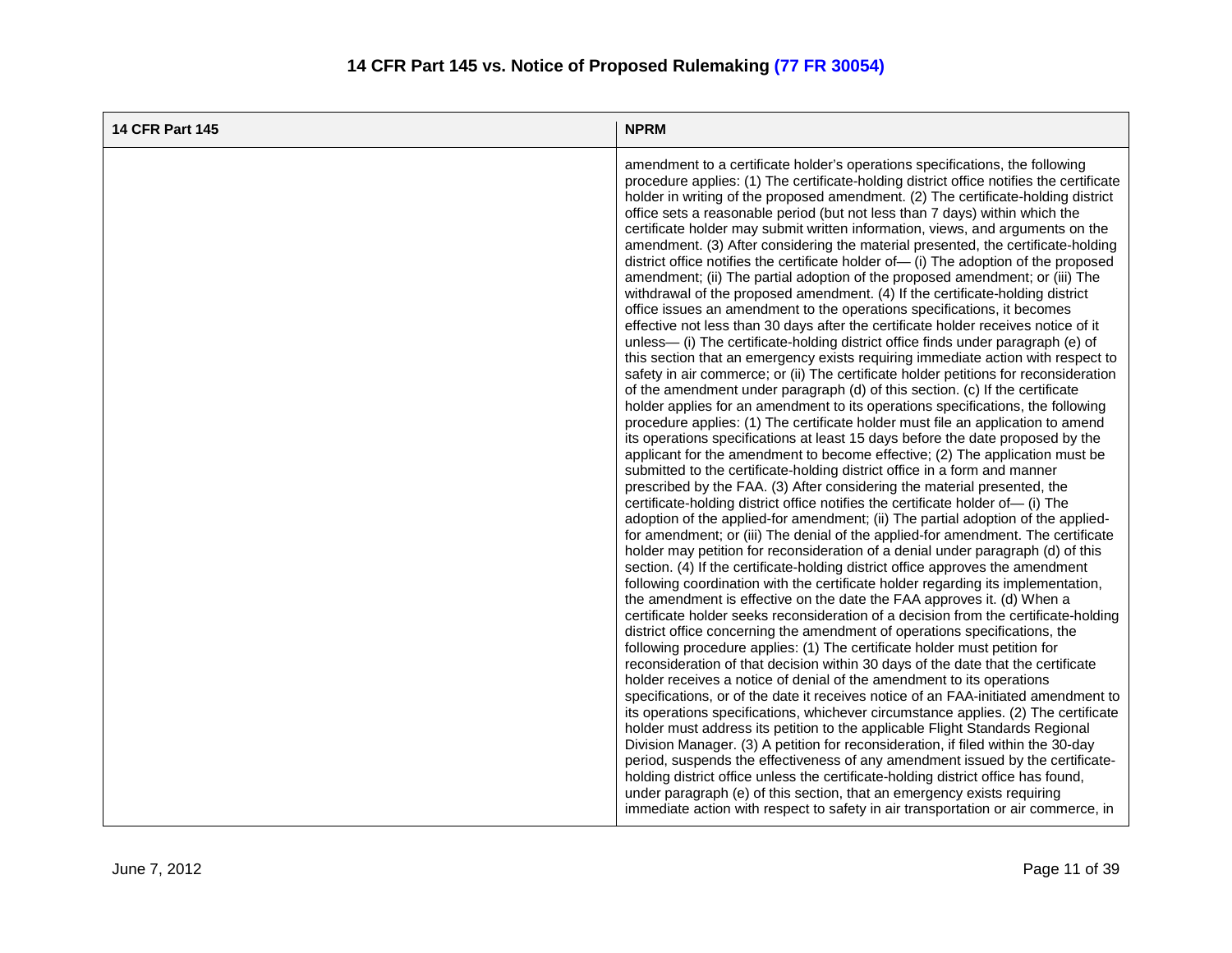| 14 CFR Part 145                                                                                                                                                                                                                                                                                                                                                                                                                                                                                                                                                                                                                                                                                                                                                                                                                                                                                                                                                                                                                                                                                                                                                                                                                                                                                                                                                   | <b>NPRM</b>                                                                                                                                                                                                                                                                                                                                                                                                                                                                                                                                                                                                                                                                                                                                                                                                                                                                                                                                                                     |  |
|-------------------------------------------------------------------------------------------------------------------------------------------------------------------------------------------------------------------------------------------------------------------------------------------------------------------------------------------------------------------------------------------------------------------------------------------------------------------------------------------------------------------------------------------------------------------------------------------------------------------------------------------------------------------------------------------------------------------------------------------------------------------------------------------------------------------------------------------------------------------------------------------------------------------------------------------------------------------------------------------------------------------------------------------------------------------------------------------------------------------------------------------------------------------------------------------------------------------------------------------------------------------------------------------------------------------------------------------------------------------|---------------------------------------------------------------------------------------------------------------------------------------------------------------------------------------------------------------------------------------------------------------------------------------------------------------------------------------------------------------------------------------------------------------------------------------------------------------------------------------------------------------------------------------------------------------------------------------------------------------------------------------------------------------------------------------------------------------------------------------------------------------------------------------------------------------------------------------------------------------------------------------------------------------------------------------------------------------------------------|--|
|                                                                                                                                                                                                                                                                                                                                                                                                                                                                                                                                                                                                                                                                                                                                                                                                                                                                                                                                                                                                                                                                                                                                                                                                                                                                                                                                                                   | which case the amendment remains in effect during the appeal. (e) If the<br>certificate-holding district office finds that an emergency exists requiring<br>immediate action with respect to safety in air commerce that makes the<br>procedures set out in paragraph (d) of this section impracticable or contrary to<br>the public interest: (1) The certificate-holding district office amends the<br>operations specifications and makes the amendment effective on the day the<br>certificate holder receives notice of it. (2) In the notice to the certificate holder,<br>the certificate-holding district office articulates the reasons for its finding that an<br>emergency exists requiring immediate action with respect to safety in air<br>commerce that makes it impracticable or contrary to the public interest to stay<br>the effectiveness of the amendment.                                                                                                 |  |
| The proposed clarification of operations specifications in proposed § 145.1057, specifying that operations specifications are not a part of a certificate, would allow<br>the FAA to make administrative changes to operations specifications other than ratings or limitations (e.g., definitions or formatting) without having to resort to<br>certificate action, when appropriate notice is given to the repair station. This section would provide procedures to be followed by both the FAA and repair stations<br>for initiating changes to the operations specifications. Additionally, procedures would be provided for affected repair stations to petition for reconsideration of<br>adverse decisions by the FAA, both in emergency and nonemergency situations.                                                                                                                                                                                                                                                                                                                                                                                                                                                                                                                                                                                      |                                                                                                                                                                                                                                                                                                                                                                                                                                                                                                                                                                                                                                                                                                                                                                                                                                                                                                                                                                                 |  |
| § 145.59 Ratings. The following ratings are issued under this subpart: (a)<br>Airframe ratings. (1) Class 1: Composite construction of small aircraft. (2) Class<br>2: Composite construction of large aircraft. (3) Class 3: All-metal construction of<br>small aircraft. (4) Class 4: All-metal construction of large aircraft.                                                                                                                                                                                                                                                                                                                                                                                                                                                                                                                                                                                                                                                                                                                                                                                                                                                                                                                                                                                                                                 | § 145.1059 Ratings. (a) Airframe rating. The following categories are<br>authorized under the airframe rating: (1) Category 1: Aircraft certificated under<br>parts 23 and 27. (2) Category 2: Aircraft certificated under parts 25 and 29. (3)<br>Category 3: All other aircraft. (i) A certificated repair station with an Airframe<br>rating may perform maintenance, preventive maintenance, and alterations on<br>airframes under the provisions listed on its operations specifications; (ii) A<br>certificated repair station with an Airframe rating shall not perform maintenance,<br>preventive maintenance, or alterations on those articles for which a Powerplant<br>or Propeller rating is required, unless the repair station possesses the<br>appropriate rating; and (iii) A certificated repair station with an Airframe rating is<br>not required to obtain a separate Component rating to maintain articles<br>associated with its rating and capabilities. |  |
| The FAA proposes to revise the ratings and classes that may be issued to certificated repair stations. Under this proposal, the system of ratings would be reduced<br>from eight ratings to five ratings. The ratings definitions would be revised to clearly indicate the type of work that a repair station is authorized to perform under<br>each rating. a. Airframe Rating (Current § 145.59(a)/ Proposed § 145.1059(a)) Currently, the FAA may issue a repair station an Airframe rating with any of four<br>class ratings: Classes 1, 2, 3, and 4. These classes are based on aircraft weight (large or small (as defined in 14 CFR 1.1)) and construction (composite or all-<br>metal). The use of construction as a basis for determining the class rating system no longer reflects the technology used in building today's aircraft. For example,<br>at the time the Airframe rating was created, the aviation industry commonly referred to aircraft made from a combination of wood, fabric, and metal materials as<br>aircraft with a "composite" construction. Today, the term "composite" construction refers to the use of carbon-carbon compounds and advanced polymers (which<br>is fast becoming the standard in the industry). These types of materials were not even envisioned when the Airframe rating was created. In addition, airframe |                                                                                                                                                                                                                                                                                                                                                                                                                                                                                                                                                                                                                                                                                                                                                                                                                                                                                                                                                                                 |  |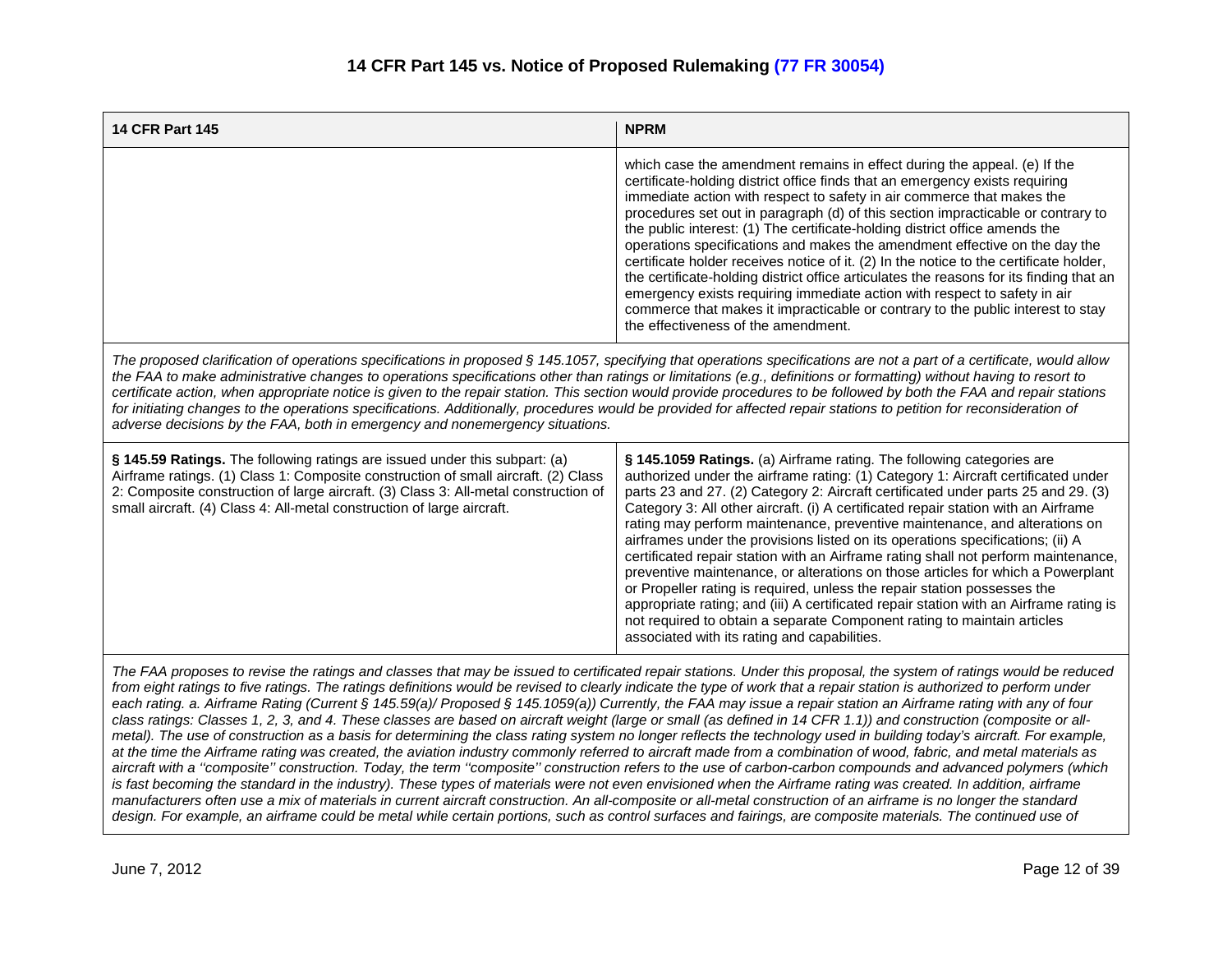| <b>14 CFR Part 145</b>                                                                                                                                                                                                                                                                                                                                                                                                                                                                                                                                                                                                                                                                                                                                                                                                                                                                                                                                                                                                                                                                                                                                                                                                                                                                                                                                                                                                                                                                                                                                                                                                                                                                                                                                                                                                                                                                                                                                                                                                                                                                                                                                                                                                                                                                                                                                                                                                                                                       | <b>NPRM</b>                                                                                                                                                                                                                                                                                                                                                                                                                                                                                                                                                                                                                                                                                                                                                                                                                                                                                                                                                                                                     |
|------------------------------------------------------------------------------------------------------------------------------------------------------------------------------------------------------------------------------------------------------------------------------------------------------------------------------------------------------------------------------------------------------------------------------------------------------------------------------------------------------------------------------------------------------------------------------------------------------------------------------------------------------------------------------------------------------------------------------------------------------------------------------------------------------------------------------------------------------------------------------------------------------------------------------------------------------------------------------------------------------------------------------------------------------------------------------------------------------------------------------------------------------------------------------------------------------------------------------------------------------------------------------------------------------------------------------------------------------------------------------------------------------------------------------------------------------------------------------------------------------------------------------------------------------------------------------------------------------------------------------------------------------------------------------------------------------------------------------------------------------------------------------------------------------------------------------------------------------------------------------------------------------------------------------------------------------------------------------------------------------------------------------------------------------------------------------------------------------------------------------------------------------------------------------------------------------------------------------------------------------------------------------------------------------------------------------------------------------------------------------------------------------------------------------------------------------------------------------|-----------------------------------------------------------------------------------------------------------------------------------------------------------------------------------------------------------------------------------------------------------------------------------------------------------------------------------------------------------------------------------------------------------------------------------------------------------------------------------------------------------------------------------------------------------------------------------------------------------------------------------------------------------------------------------------------------------------------------------------------------------------------------------------------------------------------------------------------------------------------------------------------------------------------------------------------------------------------------------------------------------------|
| weight as a basis for determining the class rating is also problematic. Historically, the FAA and the aviation industry used the weight classification of small and<br>over 12,500 pounds, while general aviation operators typically used smaller aircraft. This distinction also reflected the relative complexity of the aircraft. Today,<br>however, aircraft weight reflects neither the complexity nor the intended use of an aircraft. Therefore, it is clear that the Airframe rating needs to be updated. The<br>FAA initially considered trying to define the term "composite." This was difficult, at best. More importantly, any definition developed today may soon become<br>outdated by further technological advances. The FAA has determined that a better approach is to have the underlying certification rules dictate the appropriate<br>certification standards under parts 23, 25, 27, and 29. All other aircraft not certificated under these parts would be in a separate category "all other aircraft." The<br>FAA believes that grouping the Airframe rating into categories according to the airworthiness certification standards would better define the technology of the<br>aircraft and relieve confusion. The proposed structure of the Airframe rating is: Category 1: All aircraft certificated under parts 23 and 27. Category 2: All aircraft<br>certificated under their respective airworthiness standards. The third category would capture aircraft that were originally certificated under Civil Aeronautical Rules<br>future aircraft designs. Category 3 would capture aircraft that are not included in categories 1 and 2. This would include aircraft such as unmanned aircraft<br>systems, light sport aircraft, and manned balloons. This would also provide a category for other aircraft currently under design status and not yet certified under<br>established certification regulations. An application for the proposed Airframe rating would have to include a list of the make, model, or series of all aircraft that the<br>repair station intends to maintain. This is a marked change for current airframe class rated repair stations. The FAA also proposes to use the term "category" as a<br>replacement for the term "class." The term "class" has been used for so many years to mean a particular group of aircraft in part 145 that it seems impractical to<br>try to apply it in a different context. | large aircraft to distinguish aircraft used in commercial air carrier service from those used in general aviation. Commercial operators typically used aircraft weighing<br>rating. The FAA proposes to remove classes from the Airframe rating and group the aircraft that were previously covered by these classes in accordance with their<br>certificated under parts 25 and 29. Category 3: All other aircraft. The purpose of grouping airframes into categories 1 and 2 is to include aircraft that were originally<br>(CARs), Civil Aeronautical Bulletins (CABs) and/or Special Aeronautical Information Bulletins (SAIBs). This system of airframe rating categories would also capture                                                                                                                                                                                                                                                                                                               |
| § 145.59 Ratings. (b) Powerplant ratings. (1) Class 1: Reciprocating engines of<br>400 horsepower or less. (2) Class 2: Reciprocating engines of more than 400<br>horsepower. (3) Class 3: Turbine engines.                                                                                                                                                                                                                                                                                                                                                                                                                                                                                                                                                                                                                                                                                                                                                                                                                                                                                                                                                                                                                                                                                                                                                                                                                                                                                                                                                                                                                                                                                                                                                                                                                                                                                                                                                                                                                                                                                                                                                                                                                                                                                                                                                                                                                                                                  | § 145.1059 Ratings. (b) Powerplant rating. The following categories are<br>authorized under the Powerplant rating: (1) Category 1: Reciprocating engines.<br>(2) Category 2: Turbine engines. (3) Category 3: Auxiliary Power Units (APU).<br>(4) Category 4: All other powerplants. (i) A certificated repair station with a<br>Powerplant rating may perform maintenance, preventive maintenance, and<br>alterations on powerplants and auxiliary power units under the provisions listed<br>on its operations specifications; (ii) A certificated repair station with a<br>Powerplant rating shall not perform maintenance, preventive maintenance, or<br>alterations on those articles for which an Airframe or Propeller rating is required.<br>unless the repair station possesses the appropriate rating; and (iii) A certificated<br>repair station with a Powerplant rating is not required to obtain a separate<br>Component rating to maintain articles associated with its rating and capabilities. |

*The current Powerplant rating has three classes: Class 1—Reciprocating engines of 400 horsepower or less, Class 2—Reciprocating engines of more than 400 horsepower, and Class 3—Turbine engines. When the FAA established the current Powerplant rating, reciprocating radial engines that produced more than 400 horsepower powered nearly all large aircraft. These engines differed substantially from the horizontallyopposed reciprocating engines with less than 400 horsepower that manufacturers used to power general aviation aircraft. In 1941 (which was when the repair station ratings were originally developed), horsepower evaluations were the most common of the methods available to determine the complexity of engines. Today, this methodology is antiquated and adds no value to the Powerplant rating. It is possible for small horizontally-opposed reciprocating engines to produce more than 400 horsepower. Further, most modern transport category aircraft now have turbine engines, while manufacturers no longer produce high horsepower radial engines. This is the exact opposite of what was in place*  when the FAA established the current Powerplant rating (i.e., manufacturers were just beginning to use turbine engines on civil aircraft). Therefore, separate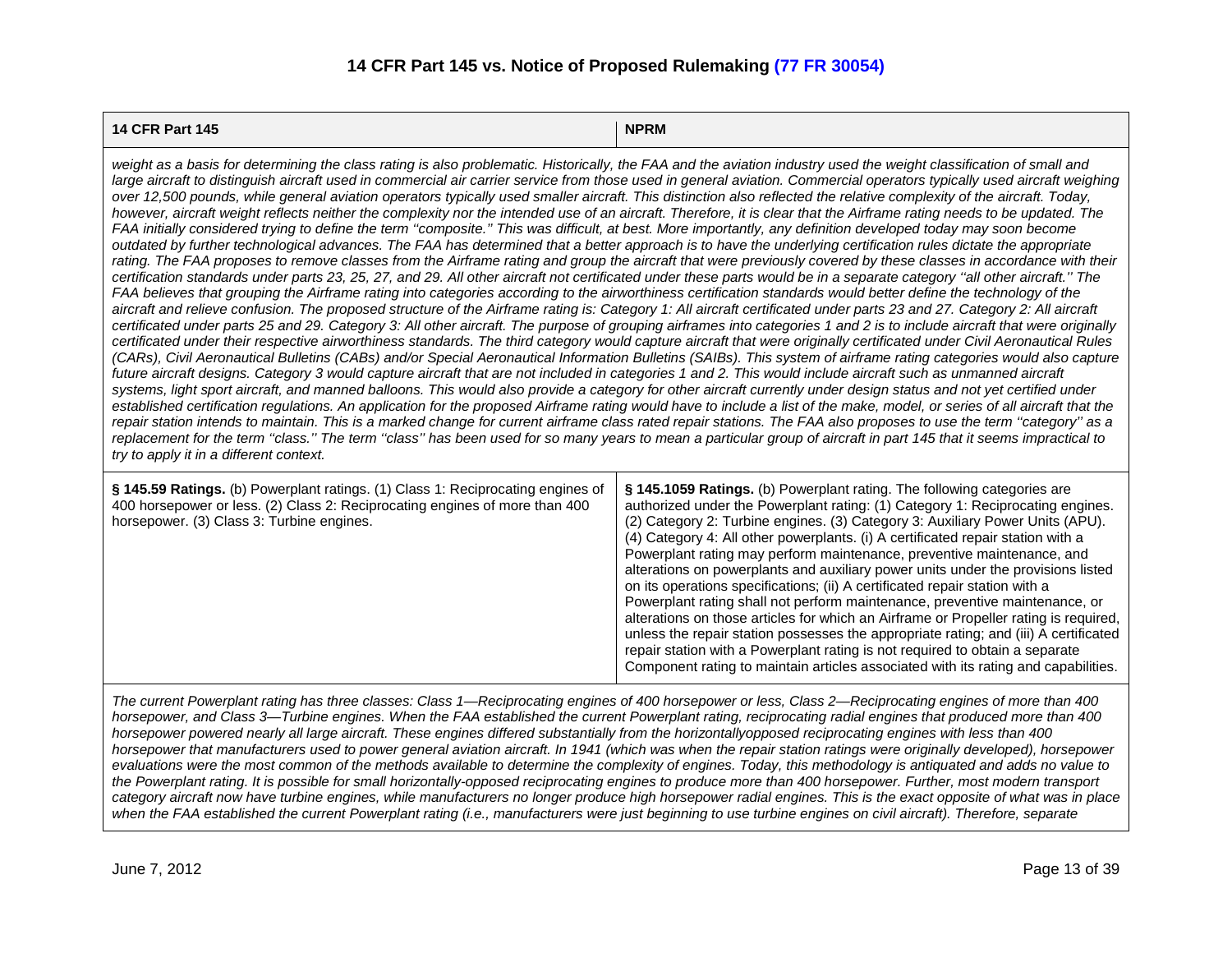| 14 CFR Part 145                                                                                                                                                                                                                                                                                                                                                                                                                                                                                                                                                                                                                                                                                                                                                                                                                                                                                                                                                                                                                                                                                                                                                                                                                                                                                                                                                                                                                                                                                                                                                                                                                                                                                                                                                                                                                                                                                                                                                                                                                                                                                                                                                                   | <b>NPRM</b>                                                                                                                                                                                                                                                                                                                                                                                                                                                                                                                                                                                                                                                                                                                                                                                                                                                                                                                                                                |
|-----------------------------------------------------------------------------------------------------------------------------------------------------------------------------------------------------------------------------------------------------------------------------------------------------------------------------------------------------------------------------------------------------------------------------------------------------------------------------------------------------------------------------------------------------------------------------------------------------------------------------------------------------------------------------------------------------------------------------------------------------------------------------------------------------------------------------------------------------------------------------------------------------------------------------------------------------------------------------------------------------------------------------------------------------------------------------------------------------------------------------------------------------------------------------------------------------------------------------------------------------------------------------------------------------------------------------------------------------------------------------------------------------------------------------------------------------------------------------------------------------------------------------------------------------------------------------------------------------------------------------------------------------------------------------------------------------------------------------------------------------------------------------------------------------------------------------------------------------------------------------------------------------------------------------------------------------------------------------------------------------------------------------------------------------------------------------------------------------------------------------------------------------------------------------------|----------------------------------------------------------------------------------------------------------------------------------------------------------------------------------------------------------------------------------------------------------------------------------------------------------------------------------------------------------------------------------------------------------------------------------------------------------------------------------------------------------------------------------------------------------------------------------------------------------------------------------------------------------------------------------------------------------------------------------------------------------------------------------------------------------------------------------------------------------------------------------------------------------------------------------------------------------------------------|
| classes for reciprocating engines are no longer useful. Under the proposed Powerplant rating, the FAA intends to establish four categories: Category 1:<br>Reciprocating engine. Category 2: Turbine engine. Category 3: Auxiliary Power Units (APU). Category 4: All other powerplants. Reciprocating engines would be<br>grouped into one category regardless of the horsepower generated. Turbine engines would continue to be grouped into one category. Since reciprocating and<br>turbine engines do not cross technological boundaries, the FAA believes the two categories sufficiently capture the types of engine work that a repair station may<br>perform. A new category for APUs is proposed because they have evolved into a specialized technology in the powerplant arena. An APU refers to any gas<br>turbine-powered unit delivering rotating shaft power or compressed air, or both, that is not intended for propelling aircraft. APUs often drive aircraft generators and<br>air-conditioning packs. APUs also can be used as an extra source of energy to start the primary aircraft engines. The design configurations of some aircraft rely on<br>an APU for provisional back-up electrical power in flight if the primary power sources fail. The fourth category, All other powerplants, would be created to allow<br>growth within the Powerplant rating for any other powerplant units not commonly used in aircraft today, such as solely electric engines. Under the proposed rating<br>system, a repair station holding a new Powerplant rating could perform maintenance, preventive maintenance, and alterations of the powerplant and associated<br>articles that are necessary for the powerplant to operate properly. An application for the proposed Powerplant rating would have to include a list of the make,<br>model, or series of all aircraft engines and APUs that the repair station intends to maintain. This is a marked change for current powerplant class rated repair<br>stations. As was the case with the proposed Airframe rating, the FAA is proposing to use the term "category" as a replacement for the term "class." |                                                                                                                                                                                                                                                                                                                                                                                                                                                                                                                                                                                                                                                                                                                                                                                                                                                                                                                                                                            |
| § 145.59 Ratings. (c) Propeller ratings. (1) Class 1: Fixed-pitch and ground-<br>adjustable propellers of wood, metal, or composite construction. (2) Class 2:<br>Other propellers, by make.                                                                                                                                                                                                                                                                                                                                                                                                                                                                                                                                                                                                                                                                                                                                                                                                                                                                                                                                                                                                                                                                                                                                                                                                                                                                                                                                                                                                                                                                                                                                                                                                                                                                                                                                                                                                                                                                                                                                                                                      | § 145.1059 Ratings. (c) Propeller rating. The following categories are<br>authorized under the Propeller rating: (1) Category 1: Fixed-pitch and ground-<br>adjustable pitch propellers. (2) Category 2: Variable-pitch propellers. (3)<br>Category 3: All other propellers. (i) A certificated repair station with a Propeller<br>rating may perform maintenance, preventive maintenance, and alterations on<br>propellers under the provisions listed on its operations specifications; (ii) A<br>certificated repair station with a Propeller rating shall not perform maintenance,<br>preventive maintenance, or alterations on those articles for which an Airframe<br>or Powerplant rating is required, unless the repair station possesses the<br>appropriate rating; and (iii) A certificated repair station with a Propeller rating is<br>not required to obtain a separate Component rating to maintain articles<br>associated with its rating and capabilities. |
| Under the current regulations, the Propeller rating has two classes. Class 1 covers fixed-pitch and ground adjustable propellers of wood, metal, or composite<br>construction. All other propellers, by make, fall under Class 2. This distinction is based on the different levels of complexity between a propeller with no moving<br>parts and a propeller with a mechanical system that controls the pitch of the propeller while operating. Aircraft with small reciprocating engines generally have<br>fixed-pitch propellers, while aircraft with high horsepower engines have variable-pitch propellers. Although varying levels of complexity exist for propellers, most<br>repair stations performing maintenance on propellers hold both class ratings. As was the case with the current Airframe rating, the use of a propeller's composition<br>as a basis to classify propellers has lost its usefulness. The proposed Propeller rating would be structured to categorize propellers by complexity of designs and<br>would no longer refer to the composition of a propeller as a method of categorization. The proposed structure of the Propeller rating is: Category 1: Fixed-pitch and<br>ground adjustable propellers. Category 2: Variable-pitch propellers. Category 3: All other propellers. The proposed Propeller rating would permit a repair station to<br>perform maintenance, preventive maintenance, and alterations on propellers and their respective individual component parts that are necessary for the propellers<br>to operate. Examples of these propeller component parts would be propeller blade pitch controls, governors, pitch change assemblies, pitch locks, mechanical                                                                                                                                                                                                                                                                                                                                                                                                                                                             |                                                                                                                                                                                                                                                                                                                                                                                                                                                                                                                                                                                                                                                                                                                                                                                                                                                                                                                                                                            |

*stops, and feathering system components. The proposed Propeller rating does not include main and auxiliary rotors (Airframe rating required) or rotating airfoils of aircraft engines (Powerplant rating required). An application for the proposed Propeller rating would have to include a list of the make, model, or series of all propellers that the repair station intends to maintain. As was the case with the proposed Airframe and Powerplant ratings, the FAA is proposing to use the term ''category'' as a replacement for the term ''class.''*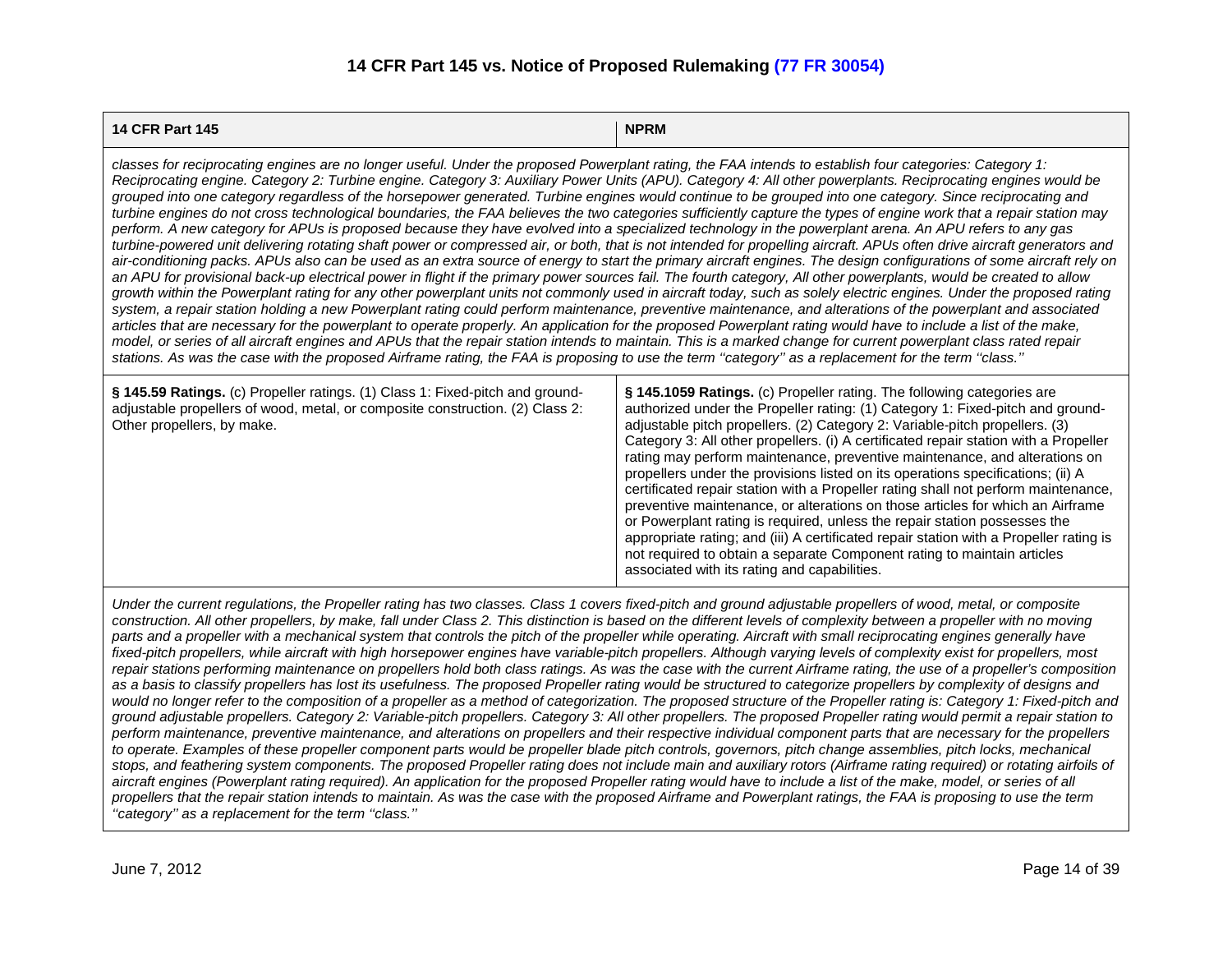| <b>14 CFR Part 145</b>                                                                                                                                                                                                                                                                                                                                                                                                                                                                                                                                                                                                                                                                                                                                                                                                                                                                                                                                                                                                                                                                                                                                                                                                                                                                                                                                                                                                                                                                                                                                                                                                                                                                                                                                                                                                                                                                                                                                                                                                                                                                                                                                                                                                                                                                                                                                                                                                                                                                                                                                                                                                                                                                                                                                                                                                                                                                                                                                                                                                                                                                                    | <b>NPRM</b>                                                                                                                                                                                                                                                                                                                                                                                                                                                                                                                                                                                                                                                                                                                                                                                                                                                                                                                                                                                                                                                                                                                                                                                                                                                                                                                                                                                                                                                                                                                     |
|-----------------------------------------------------------------------------------------------------------------------------------------------------------------------------------------------------------------------------------------------------------------------------------------------------------------------------------------------------------------------------------------------------------------------------------------------------------------------------------------------------------------------------------------------------------------------------------------------------------------------------------------------------------------------------------------------------------------------------------------------------------------------------------------------------------------------------------------------------------------------------------------------------------------------------------------------------------------------------------------------------------------------------------------------------------------------------------------------------------------------------------------------------------------------------------------------------------------------------------------------------------------------------------------------------------------------------------------------------------------------------------------------------------------------------------------------------------------------------------------------------------------------------------------------------------------------------------------------------------------------------------------------------------------------------------------------------------------------------------------------------------------------------------------------------------------------------------------------------------------------------------------------------------------------------------------------------------------------------------------------------------------------------------------------------------------------------------------------------------------------------------------------------------------------------------------------------------------------------------------------------------------------------------------------------------------------------------------------------------------------------------------------------------------------------------------------------------------------------------------------------------------------------------------------------------------------------------------------------------------------------------------------------------------------------------------------------------------------------------------------------------------------------------------------------------------------------------------------------------------------------------------------------------------------------------------------------------------------------------------------------------------------------------------------------------------------------------------------------------|---------------------------------------------------------------------------------------------------------------------------------------------------------------------------------------------------------------------------------------------------------------------------------------------------------------------------------------------------------------------------------------------------------------------------------------------------------------------------------------------------------------------------------------------------------------------------------------------------------------------------------------------------------------------------------------------------------------------------------------------------------------------------------------------------------------------------------------------------------------------------------------------------------------------------------------------------------------------------------------------------------------------------------------------------------------------------------------------------------------------------------------------------------------------------------------------------------------------------------------------------------------------------------------------------------------------------------------------------------------------------------------------------------------------------------------------------------------------------------------------------------------------------------|
| § 145.59 Ratings. (d) Radio ratings. (1) Class 1: Communication equipment.<br>Radio transmitting and/or receiving equipment used in an aircraft to send or<br>receive communications in flight, regardless of carrier frequency or type of<br>modulation used. This equipment includes auxiliary and related aircraft<br>interphone systems, amplifier systems, electrical or electronic intercrew<br>signaling devices, and similar equipment. This equipment does not include<br>equipment used for navigating or aiding navigation of aircraft, equipment used<br>for measuring altitude or terrain clearance, other measuring equipment<br>operated on radio or radar principles, or mechanical, electrical, gyroscopic, or<br>electronic instruments that are a part of communications radio equipment. (2)<br>Class 2: Navigational equipment. A radio system used in an aircraft for en route<br>or approach navigation. This does not include equipment operated on radar or<br>pulsed radio frequency principles, or equipment used for measuring altitude or<br>terrain clearance. (3) Class 3: Radar equipment. An aircraft electronic system<br>operated on radar or pulsed radio frequency principles. (e) Instrument ratings.<br>(1) Class 1: Mechanical. A diaphragm, bourdon tube, aneroid, optical, or<br>mechanically driven centrifugal instrument used on aircraft or to operate aircraft,<br>including tachometers, airspeed indicators, pressure gauges drift sights,<br>magnetic compasses, altimeters, or similar mechanical instruments. (2) Class 2:<br>Electrical. Self-synchronous and electrical-indicating instruments and systems,<br>including remote indicating instruments, cylinder head temperature gauges, or<br>similar electrical instruments. (3) Class 3: Gyroscopic. An instrument or system<br>using gyroscopic principles and motivated by air pressure or electrical energy,<br>including automatic pilot control units, turn and bank indicators, directional<br>gyros, and their parts, and flux gate and gyrosyn compasses. (4) Class 4:<br>Electronic. An instrument whose operation depends on electron tubes,<br>transistors, or similar devices, including capacitance type quantity gauges,<br>system amplifiers, and engine analyzers. (f) Accessory ratings. (1) Class 1: A<br>mechanical accessory that depends on friction, hydraulics, mechanical linkage,<br>or pneumatic pressure for operation, including aircraft wheel brakes,<br>mechanically driven pumps, carburetors, aircraft wheel assemblies, shock<br>absorber struts and hydraulic servo units. (2) Class 2: An electrical accessory<br>that depends on electrical energy for its operation, and a generator, including<br>starters, voltage regulators, electric motors, electrically driven fuel pumps<br>magnetos, or similar electrical accessories. (3) Class 3: An electronic accessory<br>that depends on the use of an electron tube transistor, or similar device,<br>including supercharger, temperature, air conditioning controls, or similar<br>electronic controls. | § 145.1059 Ratings. (d) Component rating. (1) A certificated repair station with<br>a Component rating may perform maintenance, preventive maintenance, and<br>alterations on appliances and components that are not installed on an airframe,<br>powerplant, or propeller under the provisions listed on its operations<br>specifications. (2) A certificated repair station with a Component rating must<br>have an Airframe, Powerplant, or Propeller rating with limitations in accordance<br>with § 145.1061 to install articles on those products. (e) Specialized Service<br>rating. (1) The FAA may issue a Specialized Service rating to a certificated<br>repair station that performs a specific and unique maintenance function. (2) The<br>maintenance function must be performed in accordance with an FAA<br>acceptable specification. (3) The repair station's operations specifications must<br>contain the specification used to perform the maintenance function. The<br>specification may be: (i) A current industry or military specification acceptable to<br>the FAA or, (ii) A specification developed by the applicant and approved by the<br>FAA. (4) A certificated repair station may, under its Specialized Service rating,<br>perform only the maintenance functions that are listed on the repair station's<br>operations specifications. (5) A certificated repair station with a Specialized<br>Service rating shall not contract out any maintenance function associated with<br>that rating. |

*The current Radio rating (§ 145.59(d)) consists of three classes: Class 1— Communication equipment, Class 2— Navigation equipment, and Class 3— Radar equipment. In its report, ARAC indicated that technological advances in avionics have led to much controversy over this categorization of equipment. ARAC noted*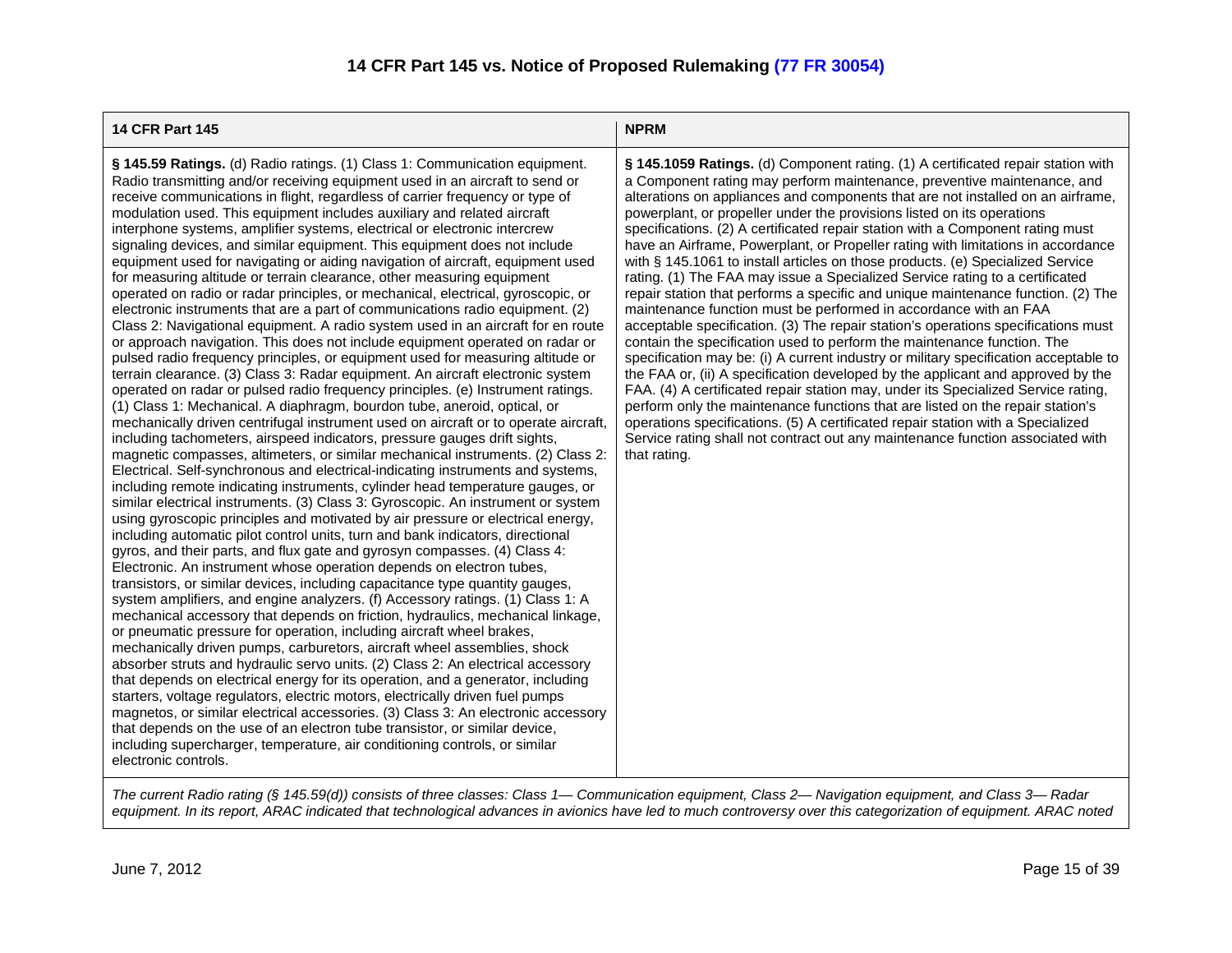| <b>14 CFR Part 145</b>                                                                                                                                                                                                                                                                                                                                                                                                                                                                                                                                                                                                                                                                                                                                                                                                                                                                                                                                                                                                                                                                                                                                                                                                                                                                                                                                                                                                                                                                                                                                                                                                                                                                                                                                                                                                                                                                                                                                                                                                                                                                                                                                                                                                       | <b>NPRM</b>                                                                                                                                                                                                                                                                                                                                                                                                                                                                                                                                                                                                                                                                                                                                                                                                                                                                                                                                                                                                           |
|------------------------------------------------------------------------------------------------------------------------------------------------------------------------------------------------------------------------------------------------------------------------------------------------------------------------------------------------------------------------------------------------------------------------------------------------------------------------------------------------------------------------------------------------------------------------------------------------------------------------------------------------------------------------------------------------------------------------------------------------------------------------------------------------------------------------------------------------------------------------------------------------------------------------------------------------------------------------------------------------------------------------------------------------------------------------------------------------------------------------------------------------------------------------------------------------------------------------------------------------------------------------------------------------------------------------------------------------------------------------------------------------------------------------------------------------------------------------------------------------------------------------------------------------------------------------------------------------------------------------------------------------------------------------------------------------------------------------------------------------------------------------------------------------------------------------------------------------------------------------------------------------------------------------------------------------------------------------------------------------------------------------------------------------------------------------------------------------------------------------------------------------------------------------------------------------------------------------------|-----------------------------------------------------------------------------------------------------------------------------------------------------------------------------------------------------------------------------------------------------------------------------------------------------------------------------------------------------------------------------------------------------------------------------------------------------------------------------------------------------------------------------------------------------------------------------------------------------------------------------------------------------------------------------------------------------------------------------------------------------------------------------------------------------------------------------------------------------------------------------------------------------------------------------------------------------------------------------------------------------------------------|
| that modern avionics equipment typically integrates communication and navigation functions into a single avionics appliance. Radar and radio equipment that<br>operate using pulse technology also serve communication and navigation functions. As such, repair stations performing work on avionics equipment often hold a<br>using a combination of these technologies. These class distinctions are no longer appropriate. The current Accessory rating (current § 145.59(f)) has three<br>classes. Class 1 is mechanical accessories that depend on friction, hydraulics, mechanical linkage, or pneumatic pressure for operation. Class 2 is electrical<br>accessories that depend on electrical energy for their operation and generators. Class 3 is electronic accessories that depend on the use of an electron tube,<br>transistor, or similar device. Similar to the Instrument rating, the classes for the Accessory rating identify the article's principle of operation. Many articles<br>maintained under this rating use a combination of principles, thus requiring repair stations to hold all the class ratings for an Accessory rating. The classes defined<br>be able to categorize properly the articles on which they desire to perform maintenance. Therefore, repair stations may be required to possess tools and<br>proposed Component rating would allow repair stations to perform maintenance, preventive maintenance, and alterations on various components and related<br>articles that are not installed on an airframe, powerplant, or propeller. The various components and articles that are currently included in a Radio, Instrument, or<br>or Propeller rating with limitations to install components or appliances. The FAA believes that the comments generated in previous rulemaking attempts are being<br>addressed by this proposed rating. The Component rating would open opportunities for repair stations to have numerous components listed on their operations<br>specifications, thus generating more work and revenue. An application for the proposed Component rating would have to include a list of the components that the<br>repair station intends to maintain. | Radio rating with all three of the classes. The current Instrument rating (§ 145.59(e)) consists of four classes: Class 1—Mechanical, Class 2— Electrical, Class 3—<br>Gyroscopic, and Class 4—Electronic. These classes were established based on the technology available at the time. However, most instruments currently operate<br>in §§ 145.59(d), (e), and (f) are essentially the same as when they were implemented in 1941. The technological advances in radios, instruments, and accessories<br>have often combined many of the functions and modernized the construction of the articles detailed in these classes. Under oo current rule, repair stations may not<br>equipment that are either antiquated or not available. The FAA is proposing a new Component rating to replace the Radio, Instrument, and Accessory ratings. The<br>Accessory class rating would be absorbed into the Component rating. A repair station with a Component rating would be required to have an Airframe, Powerplant, |
| § 145.61 Limited ratings. (a) The FAA may issue a limited rating to a<br>certificated repair station that maintains or alters only a particular type of<br>airframe, powerplant, propeller, radio, instrument, or accessory, or part thereof,<br>or performs only specialized maintenance requiring equipment and skills not<br>ordinarily performed under other repair station ratings. Such a rating may be<br>limited to a specific model aircraft, engine, or constituent part, or to any number<br>of parts made by a particular manufacturer.                                                                                                                                                                                                                                                                                                                                                                                                                                                                                                                                                                                                                                                                                                                                                                                                                                                                                                                                                                                                                                                                                                                                                                                                                                                                                                                                                                                                                                                                                                                                                                                                                                                                          | § 145.1059 Ratings. (e) Specialized Service rating. (1) The FAA may issue a<br>Specialized Service rating to a certificated repair station that performs a specific<br>and unique maintenance function. (2) The maintenance function must be<br>performed in accordance with an FAA acceptable specification. (3) The repair<br>station's operations specifications must contain the specification used to<br>perform the maintenance function. The specification may be: (i) A current<br>industry or military specification acceptable to the FAA or, (ii) A specification                                                                                                                                                                                                                                                                                                                                                                                                                                          |

*The FAA is proposing a new rating, called Specialized Service, to address what is currently listed as specialized services functions of a limited rating. This rating would be different from the other ratings in that it focuses on the maintenance being performed rather than the article being maintained. A repair station with a Specialized Service rating could perform a specialized maintenance function that might apply across multiple other ratings. The proposed Specialized Service rating is substantially the same as the existing limited rating for specialized services in § 145.61. The Specialized Service rating would allow a repair station to perform a specific and unique function associated with the maintenance, preventive maintenance, or alteration of an article. The repair station's operations specifications would list the Specialized Service rating and the specification used in performing that specialized service. The specification could be a military,*  industry, or applicant-developed specification that was approved by the FAA. Examples of specialized services would include, but not be limited to, non-destructive

developed by the applicant and approved by the FAA. (4) A certificated repair station may, under its Specialized Service rating, perform only the maintenance functions that are listed on the repair station's operations specifications. (5) A certificated repair station with a Specialized Service rating shall not contract out

any maintenance function associated with that rating.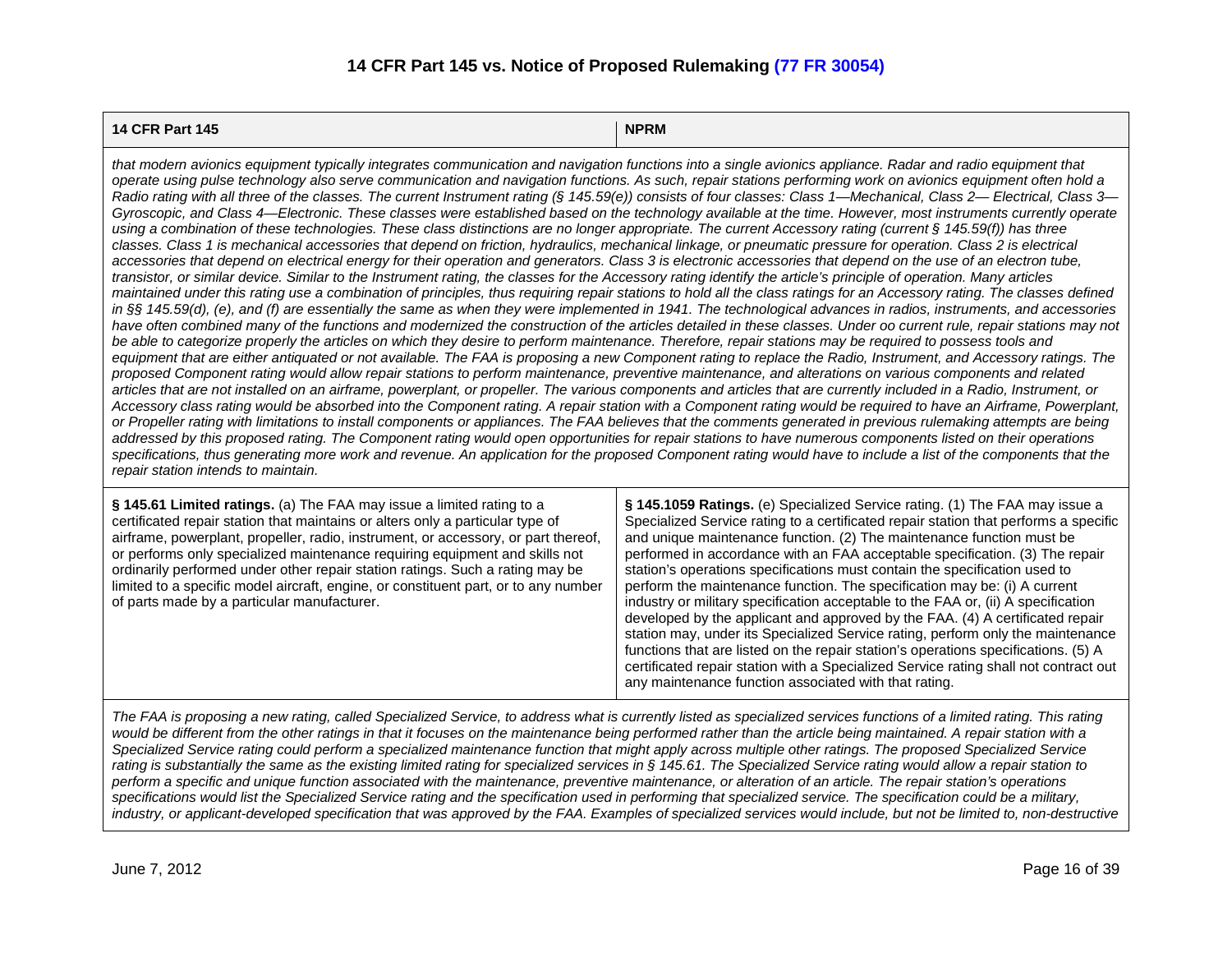| <b>14 CFR Part 145</b>                                                                                                                                                                                                                                                                                                                                                                                                                                                                                                                                                                                                                                                                                                                                                                                                                                                                                                                                                                                                                                                                                                                                                                                                                                                                                                                                                                                            | <b>NPRM</b>                                                                                                                                                                                                                                                                                                                                                                                                                                                                                                                                                                 |
|-------------------------------------------------------------------------------------------------------------------------------------------------------------------------------------------------------------------------------------------------------------------------------------------------------------------------------------------------------------------------------------------------------------------------------------------------------------------------------------------------------------------------------------------------------------------------------------------------------------------------------------------------------------------------------------------------------------------------------------------------------------------------------------------------------------------------------------------------------------------------------------------------------------------------------------------------------------------------------------------------------------------------------------------------------------------------------------------------------------------------------------------------------------------------------------------------------------------------------------------------------------------------------------------------------------------------------------------------------------------------------------------------------------------|-----------------------------------------------------------------------------------------------------------------------------------------------------------------------------------------------------------------------------------------------------------------------------------------------------------------------------------------------------------------------------------------------------------------------------------------------------------------------------------------------------------------------------------------------------------------------------|
| testing or inspection, welding, heat-treating, plating, and plasma spraying. If specialized service functions are contained within a repair station's existing ratings,<br>the repair station would not require an additional rating to perform that service. For example, if an Airframe rated repair station has the inhouse capability to<br>perform x-ray inspections in accordance with the airframe Instructions for Continued Airworthiness, it would not need to have a Specialized Service rating to<br>perform that function on an airframe for which it is already rated. As is the case with the current limited specialized service rating, this rating could enhance the<br>capabilities of some repair stations that are limited by the article-based rating they possess. This individual rating would allow a repair station to perform the<br>maintenance function outside of its article-based rating-to specialize in a particular maintenance function without being required to hold an Airframe, Powerplant,<br>Propeller, or Component rating to perform the service. An application for the proposed Specialized Service rating would have to include a list of the services, with<br>associated specifications, that the repair station intends to provide.                                                                                                                             |                                                                                                                                                                                                                                                                                                                                                                                                                                                                                                                                                                             |
| § 145.61 Limited ratings. (b) The FAA issues limited ratings for-(1) Airframes<br>of a particular make and model; $(2)$ Engines of a particular make and model; $(3)$<br>Propellers of a particular make and model; (4) Instruments of a particular make<br>and model; (5) Radio equipment of a particular make and model; (6) Accessories<br>of a particular make and model; (7) Landing gear components; (8) Floats, by<br>make; (9) Nondestructive inspection, testing, and processing; (10) Emergency<br>equipment; (11) Rotor blades, by make and model; and (12) Aircraft fabric work.<br>(c) For a limited rating for specialized services, the operations specifications of<br>the repair station must contain the specification used to perform the specialized<br>service. The specification may be—(1) A civil or military specification currently<br>used by industry and approved by the FAA, or (2) A specification developed by<br>the applicant and approved by the FAA.                                                                                                                                                                                                                                                                                                                                                                                                                          | § 145.1061 Limitations to ratings. (a) The FAA may issue limitations to the<br>ratings of a certificated repair station for a particular type of airframe,<br>powerplant, propeller, component, or specialized service that is listed on the<br>repair station's operations specifications. (b) The repair station's operations<br>specifications will identify the rating in § 145.1059 to which the limitations apply.<br>(c) Limitations to any rating in § 145.1059 may be issued as deemed<br>appropriate by the FAA, including, but not limited to, line maintenance. |
| Section 145.61 provides for limited ratings based on a repair station performing maintenance, preventive maintenance, or alterations on a particular make or model<br>of aircraft, powerplant, propeller, radio, instrument, accessory, or part thereof, and for performing specialized maintenance. The FAA is proposing that limited<br>ratings no longer be issued. Proposed § 145.1061 would more accurately detail the FAA's current practice of issuing limitations to the rating of a certificated repair<br>station. For example, if a repair station intends to perform only interior configuration work or aircraft painting, the FAA would issue the repair station a limitation to<br>its Airframe rating and list that limitation on the repair station's operations specifications. The repair station's operations specifications would specify the rating to<br>which the limitation applies in sufficient detail to describe the maintenance capabilities of the repair station. The FAA believes that the ability to place limitations<br>when necessary on a repair station's rating is essential to accurately reflect the repair station's capabilities. Currently, a repair station's operations specifications<br>contain provisions for this purpose. This proposed change would add regulatory language to control what has historically been an essential part of the rating<br>system. |                                                                                                                                                                                                                                                                                                                                                                                                                                                                                                                                                                             |

| <b>Subpart C-Housing</b>                                                                                                                                                                                                                | Subpart H- Technical Data, Housing, Facilities, Equipment, and Materials                                                                                                                                                                                                            |
|-----------------------------------------------------------------------------------------------------------------------------------------------------------------------------------------------------------------------------------------|-------------------------------------------------------------------------------------------------------------------------------------------------------------------------------------------------------------------------------------------------------------------------------------|
| § 145.101 General. A certificated repair station must provide housing, facilities,<br>equipment, materials, and data that meet the applicable requirements for the<br>issuance of the certificate and ratings the repair station holds. | § 145.1101 General. A certificated repair station must provide the technical<br>data, housing, facilities, equipment, tools, test apparatus, and materials that<br>meet the applicable requirements for the issuance of the certificate and any<br>rating the repair station holds. |
| The FAA proposes to add tools and test apparatus to the items that a repair station must provide under proposed § 145.1101. Tools and test apparatus are added                                                                          |                                                                                                                                                                                                                                                                                     |

*The FAA proposes to add tools and test apparatus to the items that a repair station must provide under proposed § 145.1101. Tools and test apparatus are added for consistency with the maintenance performance requirements of § 43.13(a). The FAA also proposes to add the word ''any'' to near the end of the sentence so*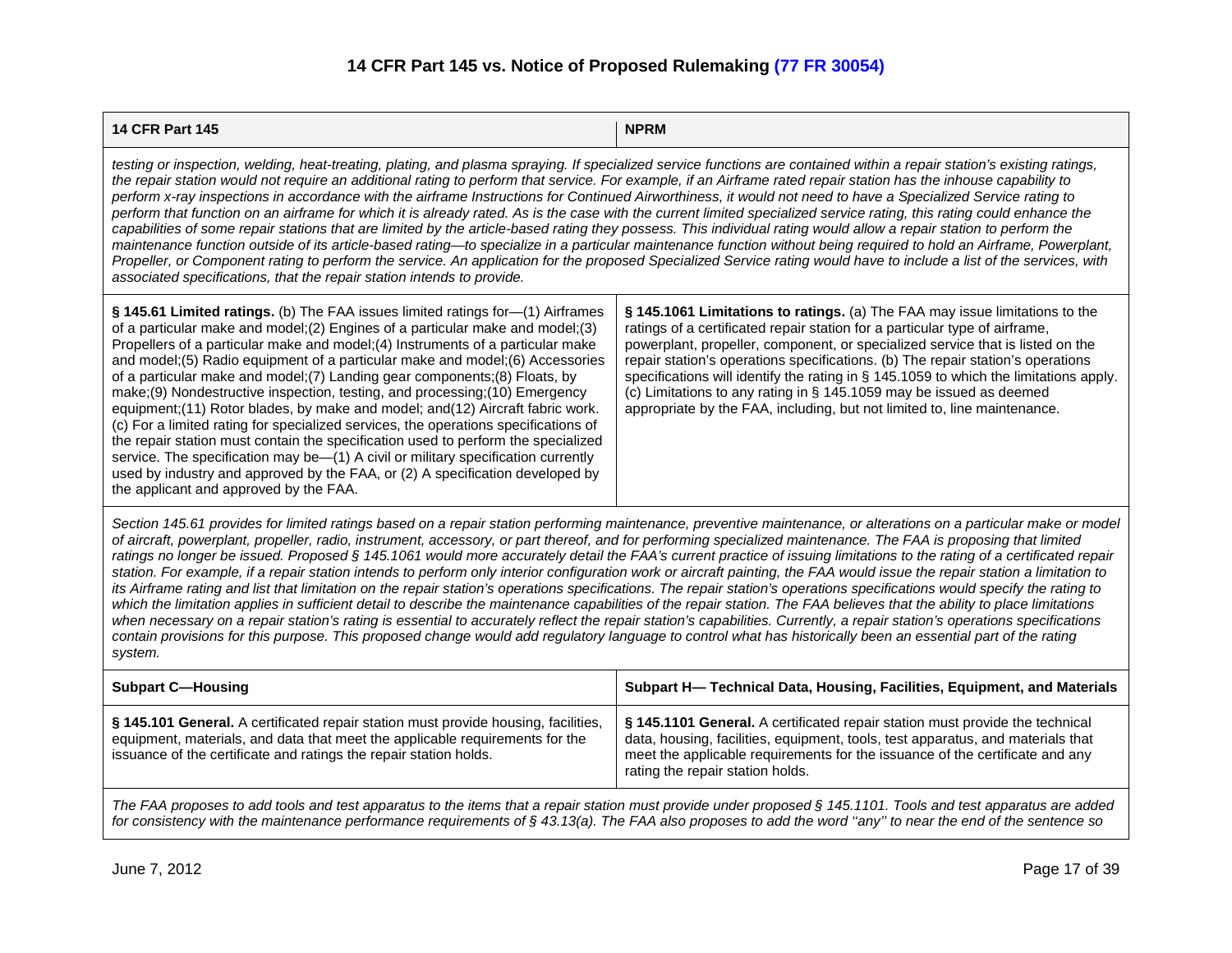| <b>14 CFR Part 145</b>                                                                                                                                                                                  | <b>NPRM</b>                                                                                                                                                                                                                               |
|---------------------------------------------------------------------------------------------------------------------------------------------------------------------------------------------------------|-------------------------------------------------------------------------------------------------------------------------------------------------------------------------------------------------------------------------------------------|
| that it reads "any rating the repair station holds."                                                                                                                                                    |                                                                                                                                                                                                                                           |
| § 145.103 Housing and facilities requirements. (a) Each certificated repair<br>station must provide-(1) Housing for the facilities, equipment, materials, and<br>personnel consistent with its ratings. | § 145.1103 Housing and facilities requirements. (a) Each certificated repair<br>station must provide and maintain— (1) Suitable permanent housing for the<br>facilities, equipment, materials, and personnel consistent with its ratings. |
| て はなしし とうしゅう いしょう とうしょう とうしょう しんしょう しょうしょう しょうしょう こうしょうめんしょう                                                                                                                                            |                                                                                                                                                                                                                                           |

*To ensure that the housing and other environmental protections continue in force, the FAA is proposing to change the phrase in the first line of § 145.103(a) from ''repair station must provide-\* \* \*'' to ''repair station must provide and maintain- \* \* \*'' in proposed § 145.1103(a). Paragraph (a)(1) of § 145.103 requires each certificated repair station to provide housing for the facilities, equipment, materials, and personnel consistent with its ratings. It has long been FAA policy that a repair station must have a permanent fixed location from which to operate. There have been occasions where the housing used to obtain certification was either relinquished by the certificate holder to the facility owner, or further sub-leased for other purposes rendering the repair station essentially unable to perform the maintenance for which it was certificated. The FAA believes it is necessary to reinforce the need for repair stations to provide assurance that work is performed adequately and to the manufacturer's standards. This means protection of workers from unfavorable environmental conditions so that their performance and the airworthiness of the articles they are maintaining are not adversely affected. Repair stations would be required to provide suitable and permanent housing to protect the articles being maintained from contamination, foreign object debris, or conditions that may promote corrosion or other deteriorating conditions. Therefore, the FAA proposes to revise this section to require ''suitable permanent'' housing. A requirement for permanent housing refers not only to the construction of the facility, but also to the fact that the certificate holder must have sole operational control at all times of the housing it uses to obtain certification, either by ownership or by contract. The FAA understands that repair stations may share the same hangar or building, and this would still be allowed under this proposal. However, these repair stations may not share the same space in that hangar or building and each repair station must have full control of its space at all times. In addition, it must be clearly defined as to what space is under the control or contract of each repair station and this space must be clearly defined in each repair station's manual as required in proposed § 145.1209(b).*

**§ 145.103 Housing and facilities requirements.** (a)(2) Facilities for properly performing the maintenance, preventive maintenance, or alterations of articles or the specialized services for which it is rated. Facilities must include the following: (i) Sufficient work space and areas for the proper segregation and protection of articles during all maintenance, preventive maintenance, or alterations;(ii) Segregated work areas enabling environmentally hazardous or sensitive operations such as painting, cleaning, welding, avionics work, electronic work, and machining to be done properly and in a manner that does not adversely affect other maintenance or alteration articles or activities;(iii) Suitable racks, hoists, trays, stands, and other segregation means for the storage and protection of all articles undergoing maintenance, preventive maintenance, or alterations;(iv) Space sufficient to segregate articles and materials stocked for installation from those articles undergoing maintenance, preventive maintenance, or alterations; and(v) Ventilation, lighting, and control of temperature, humidity, and other climatic conditions sufficient to ensure personnel perform maintenance, preventive maintenance, or alterations to the standards required by this part.

**§ 145.1103 Housing and facilities requirements.** (a)(2) Facilities for properly performing the maintenance, preventive maintenance, and alterations of articles for which it is rated. Facilities must include the following: (i) Sufficient work space and areas for the proper segregation and protection of articles during all maintenance, preventive maintenance, and alterations; (ii) Segregated work areas enabling environmentally hazardous or sensitive operations such as painting, cleaning, welding, avionics work, electronic work, and machining to be done properly and in a manner that does not adversely affect other maintenance or alterations of articles or activities; (iii) Suitable racks, hoists, trays, stands, and other segregation means for the storage and protection of all articles undergoing maintenance, preventive maintenance, or alterations; (iv) Space sufficient to segregate and protect articles and materials stocked for installation from those articles undergoing maintenance, preventive maintenance, or alterations; and (v) Ventilation, lighting, and control of temperature, humidity, and other climatic conditions sufficient to ensure personnel perform maintenance, preventive maintenance, and alterations to the standards required by this part.

*The FAA is also proposing, in § 145.1103(a)(2), to delete the reference to specialized services currently found in § 145.103(a)(2). When used in conjunction with*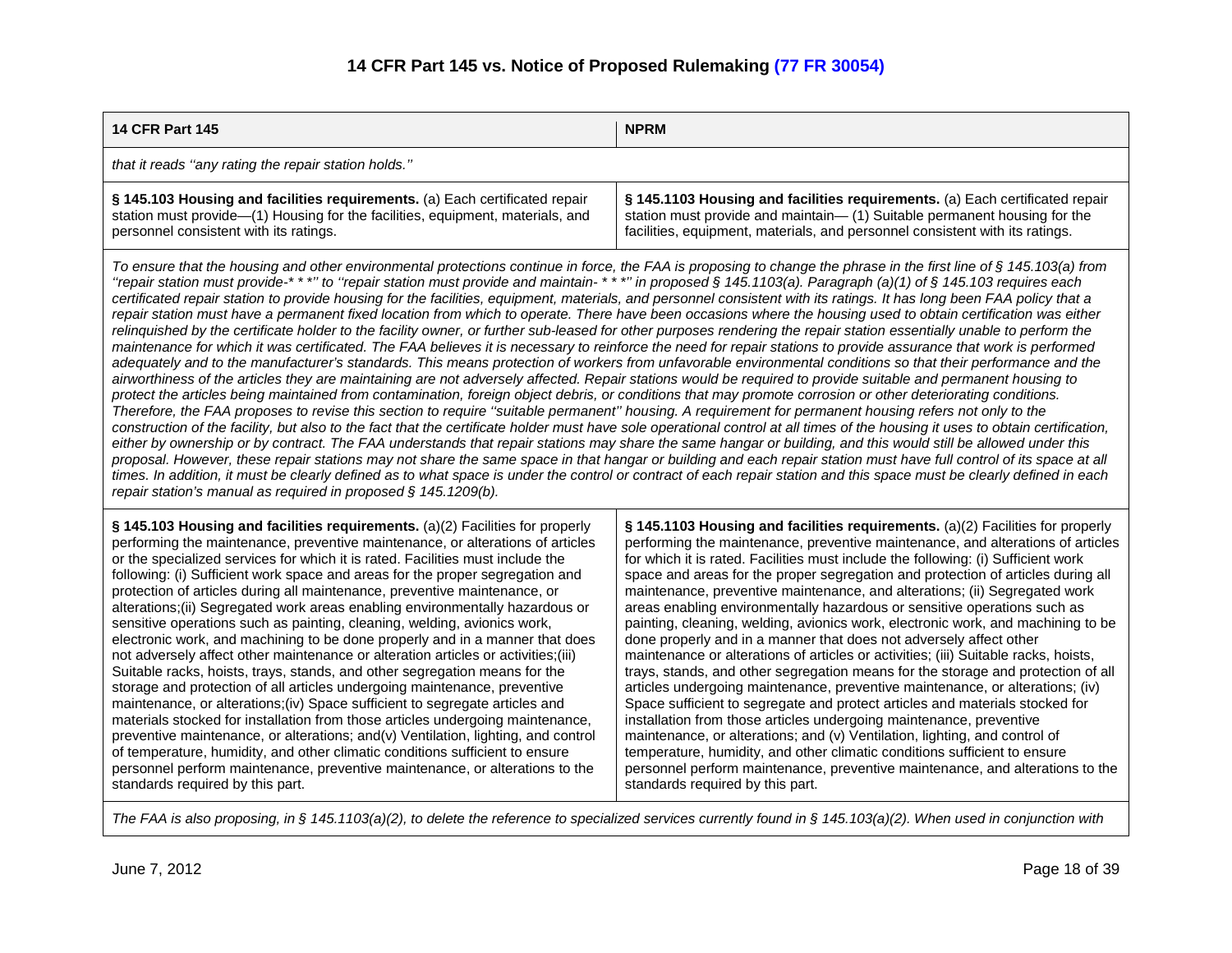| <b>14 CFR Part 145</b>                                                                                                                                                                                                                                                                                                                                                                                                                                                                                                                                                                                                                                                                                                                                                                                                                                                                                                                                                                                                                                                                                                                                                                                                                                                                                                                                                                                                                                                                                                                                                                                                                                                                                                                                                                                                                                                                                                                                                                                                                                                                                                                                                                                                                                                                                                                                                                                                                                                                                                                                                                                                                  | <b>NPRM</b>                                                                                                                                                                                                                                                                                                                                                                                                                                                                                                                                                                                                                                                            |
|-----------------------------------------------------------------------------------------------------------------------------------------------------------------------------------------------------------------------------------------------------------------------------------------------------------------------------------------------------------------------------------------------------------------------------------------------------------------------------------------------------------------------------------------------------------------------------------------------------------------------------------------------------------------------------------------------------------------------------------------------------------------------------------------------------------------------------------------------------------------------------------------------------------------------------------------------------------------------------------------------------------------------------------------------------------------------------------------------------------------------------------------------------------------------------------------------------------------------------------------------------------------------------------------------------------------------------------------------------------------------------------------------------------------------------------------------------------------------------------------------------------------------------------------------------------------------------------------------------------------------------------------------------------------------------------------------------------------------------------------------------------------------------------------------------------------------------------------------------------------------------------------------------------------------------------------------------------------------------------------------------------------------------------------------------------------------------------------------------------------------------------------------------------------------------------------------------------------------------------------------------------------------------------------------------------------------------------------------------------------------------------------------------------------------------------------------------------------------------------------------------------------------------------------------------------------------------------------------------------------------------------------|------------------------------------------------------------------------------------------------------------------------------------------------------------------------------------------------------------------------------------------------------------------------------------------------------------------------------------------------------------------------------------------------------------------------------------------------------------------------------------------------------------------------------------------------------------------------------------------------------------------------------------------------------------------------|
| maintenance, preventive maintenance, and alterations, the reference to specialized services is redundant because complete maintenance of an article includes all<br>necessary services. The FAA is also proposing to include protection of articles in § 145.1103(a)(2)(iv). Currently, a repair station's facility is required to include<br>sufficient space to segregate articles and materials stocked for installation from those undergoing maintenance or alterations. The FAA is proposing to change<br>"segregate articles * * * " in current § 145.103(a)(2)(iv) to "segregate and protect articles * * *." in § 145.1103(a)(2)(iv) to be consistent with the intent not only to<br>segregate but also to protect articles as stated in current § 145.103(a)(2)(i) and in proposed § 145.1103((a)(2)(i) "for the proper segregation and protection of<br>articles during all maintenance, preventive maintenance, or alterations." It is inconsistent to require articles to be protected during maintenance but not require<br>them to be protected in storage prior to being used in maintenance. Finally, a grammatical error currently exists in § 145.103(a)(2)(ii) that the FAA would correct in<br>proposed § 145.1103(a)(2)(ii) by adding the word "of" near the end of the sentence so that it reads "alteration of articles ***."                                                                                                                                                                                                                                                                                                                                                                                                                                                                                                                                                                                                                                                                                                                                                                                                                                                                                                                                                                                                                                                                                                                                                                                                                                                                                   |                                                                                                                                                                                                                                                                                                                                                                                                                                                                                                                                                                                                                                                                        |
| § 145.103 Housing and facilities requirements. (b) A certificated repair<br>station with an airframe rating must provide suitable permanent housing to<br>enclose the largest type and model of aircraft listed on its operations<br>specifications.                                                                                                                                                                                                                                                                                                                                                                                                                                                                                                                                                                                                                                                                                                                                                                                                                                                                                                                                                                                                                                                                                                                                                                                                                                                                                                                                                                                                                                                                                                                                                                                                                                                                                                                                                                                                                                                                                                                                                                                                                                                                                                                                                                                                                                                                                                                                                                                    | § 145.1103 Housing and facilities requirements. (b) A certificated repair<br>station with an airframe rating must provide and maintain suitable permanent<br>housing with the ability to enclose the largest type and model of aircraft for<br>which it is rated. Notwithstanding this requirement for suitable permanent<br>housing, the FAA may determine that a repair station with limitations to its<br>airframe rating does not need to have housing to enclose an entire aircraft if the<br>FAA determines that adequate environmental protection is provided by the<br>repair station consistent with the limitations issued in accordance with §<br>145.1061. |
| Under current § 145.103(b), a certificated repair station with an Airframe rating must provide suitable permanent housing to enclose the largest type and model of<br>aircraft listed on its operations specifications without consideration of the limits of the work being performed. Even if the work is limited to a certain part, portion, or<br>section of the aircraft, a repair station must be able to house the entire aircraft if it has an Airframe rating. To retain the level of safety established by certification of<br>a repair station under part 145, but to lessen the impact to those repair stations performing line maintenance or other maintenance not normally associated with a<br>requirement to have housing to enclose the entire aircraft, the FAA is proposing, in § 145.1103(b), to provide relief from the housing requirement of § 145.103(b).<br>The proposed change would allow a repair station with an Airframe rating and appropriate limitations to that rating to perform the limited airframe maintenance<br>without having housing to enclose the entire aircraft. If, as determined by the FAA, the repair station provides adequate environmental protection for the work being<br>performed under the limitation to its rating, it would not be required to house the complete aircraft. This is consistent with the housing exception for line<br>maintenance found in § 145.205(d). The proposed rule permits an evaluation of the housing requirements based on limitations to the Airframe rating. This would<br>allow for the certification of a repair station with an Airframe rating, limited to the performance of maintenance such as simple daily scheduled checks or some work<br>limited to aircraft interiors, to not have housing to enclose the entire aircraft. Repair stations currently performing work under a line maintenance authorization<br>could be provided appropriate housing relief by this proposed section if they otherwise meet the requirements of part 145. This change would provide clarity and<br>some relief in not requiring that the entire airframe be enclosed if the FAA determines the repair station provides adequate environmental protection for the work<br>being performed. This option would be available only for repair stations with an Airframe rating with limitations. If a repair station has an Airframe rating with no<br>limitations or limitations allowing work on substantially an entire airframe, it would be required to have suitable permanent housing to enclose the largest aircraft for<br>which it is rated. |                                                                                                                                                                                                                                                                                                                                                                                                                                                                                                                                                                                                                                                                        |
| § 145.103 Housing and facilities requirements. (c) A certificated repair<br>station may perform maintenance, preventive maintenance, or alterations on<br>articles outside of its housing if it provides suitable facilities that are acceptable                                                                                                                                                                                                                                                                                                                                                                                                                                                                                                                                                                                                                                                                                                                                                                                                                                                                                                                                                                                                                                                                                                                                                                                                                                                                                                                                                                                                                                                                                                                                                                                                                                                                                                                                                                                                                                                                                                                                                                                                                                                                                                                                                                                                                                                                                                                                                                                        | § 145.1103 Housing and facilities requirements. (c) A certificated repair<br>station may perform maintenance, preventive maintenance, and alterations on<br>articles outside of its housing if it provides suitable facilities that are acceptable                                                                                                                                                                                                                                                                                                                                                                                                                     |

articles outside of its housing if it provides suitable facilities that are acceptable to the FAA and meet the requirements of § 145.1103(a) so the work can be performed in accordance with the requirements of part 43 of this chapter.

to the FAA and meet the requirements of § 145.103(a) so that the work can be

done in accordance with the requirements of part 43 of this chapter.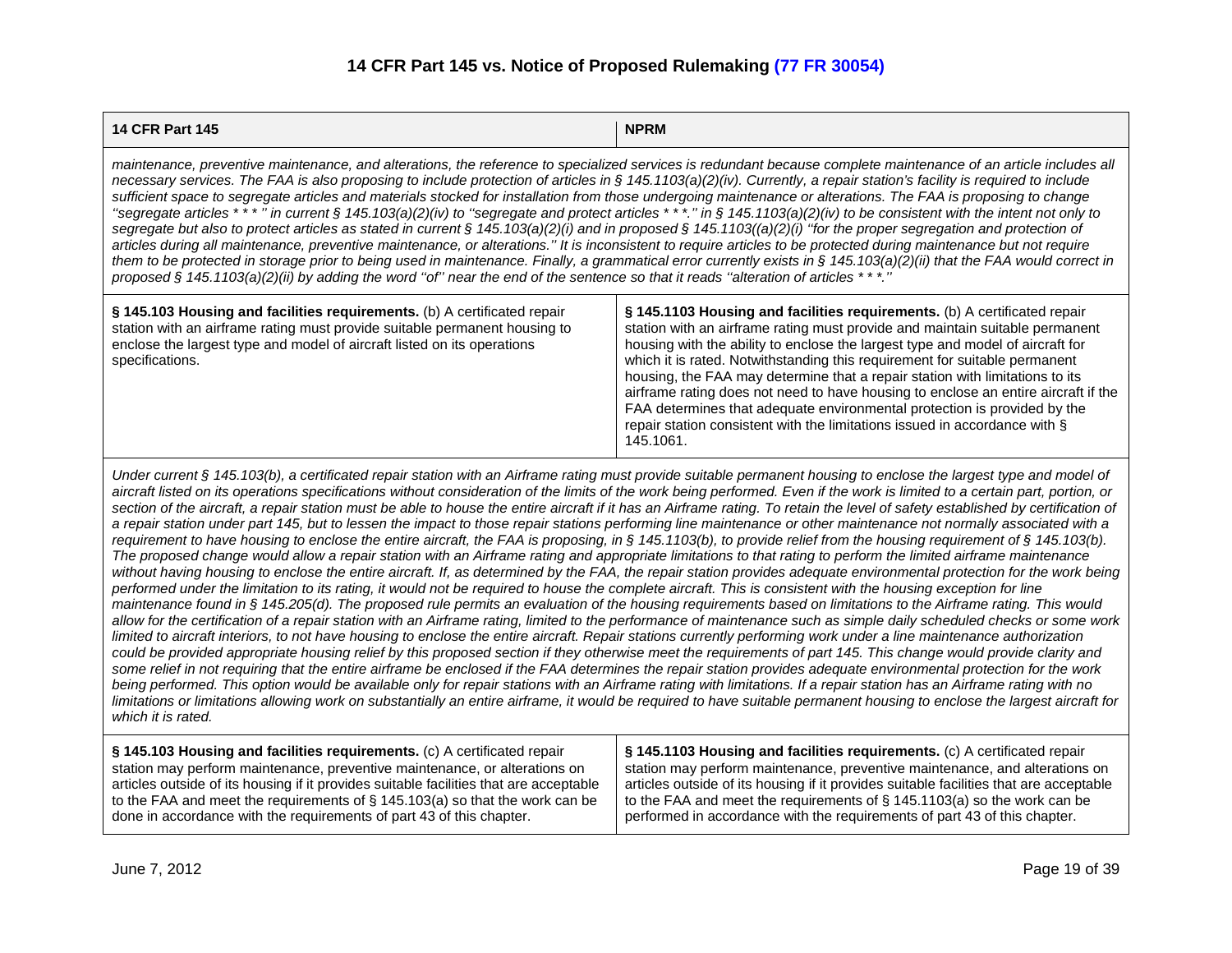| § 145.1103 Housing and facilities requirements. (d) A certificated repair<br>station may continually perform maintenance, preventive maintenance, and<br>alterations on any article for which it is rated at additional fixed locations if the<br>following requirements are met: (1) The repair station applies for and receives<br>approval of additional fixed locations. (2) For a repair station located within the<br>United States, the additional fixed location is within the geographical boundaries<br>of the Certificate Holding District Office. (3) For a repair station located outside<br>of the United States, the additional fixed location is within close proximity of the<br>certificated repair station, as determined by the FAA. (4) The location is<br>permanently affixed and is under the managerial control and authority of the<br>repair station. (5) The maintenance functions performed at the additional fixed<br>locations are in support of and within the scope of the ratings listed on the<br>repair station's operations specifications. | <b>14 CFR Part 145</b> | <b>NPRM</b> |
|---------------------------------------------------------------------------------------------------------------------------------------------------------------------------------------------------------------------------------------------------------------------------------------------------------------------------------------------------------------------------------------------------------------------------------------------------------------------------------------------------------------------------------------------------------------------------------------------------------------------------------------------------------------------------------------------------------------------------------------------------------------------------------------------------------------------------------------------------------------------------------------------------------------------------------------------------------------------------------------------------------------------------------------------------------------------------------|------------------------|-------------|
|                                                                                                                                                                                                                                                                                                                                                                                                                                                                                                                                                                                                                                                                                                                                                                                                                                                                                                                                                                                                                                                                                 |                        |             |

The FAA is also proposing to add a new § 145.1103(d) to allow a repair station to use multiple fixed locations in performing maintenance, preventive maintenance, and alterations under its repair station certificate. Additional fixed locations are not recognized in the current rule. This has led to inconsistent or non-authorization *of the use of additional permanent locations. Repair stations often find it necessary to use locations other than the primary facility for environmental reasons (such as noise abatement for an engine overhaul shop doing test runs). In recognition of this need, additional fixed locations could be authorized if: 1) The repair station applies for and receives approval of additional fixed locations. 2) The location is within the geographic boundaries of the certificate holding district office. 3) The location is permanently affixed and is under the managerial control and authority of the repair station certificate. 4) The maintenance functions performed at the additional fixed locations are in support of and within the scope of the ratings listed on the repair station operations specifications. If a fixed location were located outside of the geographic boundary of the FAA office with oversight responsibilities, the additional fixed location either would have to be certificated as a satellite repair station and meet the requirements of proposed § 145.1107, or it would require its own repair station certificate under the provisions of proposed § 145.1051 and § 145.1053.*

| § 145.105 Change of location, housing or facilities. (a) A certificated repair      | § 145.1105 Change of location, housing, or facilities. (a) A certificated repair    |
|-------------------------------------------------------------------------------------|-------------------------------------------------------------------------------------|
| station may not change the location of its housing without written approval from    | station shall not change the location of its housing without written approval from  |
| the FAA.(b) A certificated repair station may not make any changes to its           | the FAA. (b) A certificated repair station shall not make any changes to its        |
| housing or facilities required by § 145.103 that could have a significant effect on | housing or facilities required by § 145.1103 that could have a significant effect   |
| its ability to perform the maintenance, preventive maintenance, or alterations      | on its ability to perform the maintenance, preventive maintenance, or alterations   |
| under its repair station certificate and operations specifications without written  | under its repair station certificate and operations specifications without written  |
| approval from the FAA.(c) The FAA may prescribe the conditions, including any       | approval from the FAA. (c) The FAA may prescribe the conditions, including any      |
| limitations, under which a certificated repair station must operate while it is     | limitations, under which a certificated repair station must operate while it is     |
| changing its location, housing, or facilities.                                      | changing its location, housing, or facilities.                                      |
| § 145.107 Satellite repair stations. (a) A certificated repair station under the    | § 145.1107 Satellite repair stations. (a) A certificated repair station under the   |
| managerial control of another certificated repair station may operate as a          | managerial control of another certificated repair station may operate as a          |
| satellite repair station with its own certificate issued by the FAA. A satellite    | satellite repair station with its own certificate issued by the FAA. Each satellite |
| repair station—(1) May not hold a rating not held by the certificated repair        | repair station must: (1) Meet the requirements for each rating it holds (2) Submit  |
| station with managerial control; (2) Must meet the requirements for each rating it  | to its certificate holding district office the same manuals as the repair station   |
| holds: (3) Must submit a repair station manual acceptable to the FAA as             | that exercises managerial control. Each manual must identify any specific           |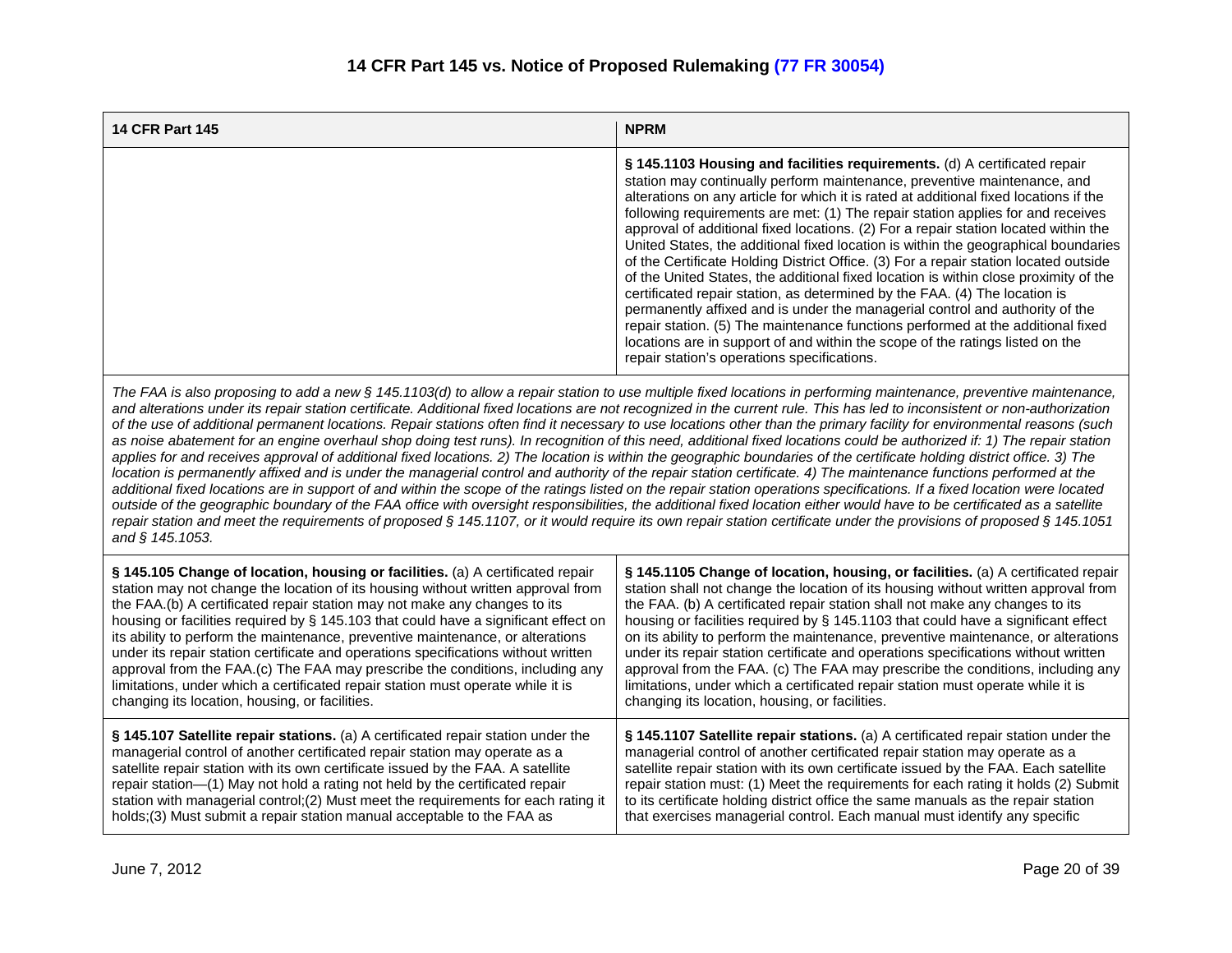| <b>14 CFR Part 145</b>                                                                                                                                                                                                                                                                                                                                                                                                                                                                                                                                                                                                                                                                                                                                                                                                                                                 | <b>NPRM</b>                                                                                                                                                                                                                                                                                                                                                                                                                                                                                                                                                                                                                                                                                                                                                                                                                                                                                                                                                                                                                                                                                                                                                                                                                                                                                                                                                                                                                                                                                                  |
|------------------------------------------------------------------------------------------------------------------------------------------------------------------------------------------------------------------------------------------------------------------------------------------------------------------------------------------------------------------------------------------------------------------------------------------------------------------------------------------------------------------------------------------------------------------------------------------------------------------------------------------------------------------------------------------------------------------------------------------------------------------------------------------------------------------------------------------------------------------------|--------------------------------------------------------------------------------------------------------------------------------------------------------------------------------------------------------------------------------------------------------------------------------------------------------------------------------------------------------------------------------------------------------------------------------------------------------------------------------------------------------------------------------------------------------------------------------------------------------------------------------------------------------------------------------------------------------------------------------------------------------------------------------------------------------------------------------------------------------------------------------------------------------------------------------------------------------------------------------------------------------------------------------------------------------------------------------------------------------------------------------------------------------------------------------------------------------------------------------------------------------------------------------------------------------------------------------------------------------------------------------------------------------------------------------------------------------------------------------------------------------------|
| required by § 145.207; and (4) Must submit a quality control manual acceptable<br>to the FAA as required by $\S$ 145.211(c).(b) Unless the FAA indicates otherwise,<br>personnel and equipment from the certificated repair station with managerial<br>control and from each of the satellite repair stations may be shared. However,<br>inspection personnel must be designated for each satellite repair station and<br>available at the satellite repair station any time a determination of airworthiness<br>or return to service is made. In other circumstances, inspection personnel may<br>be away from the premises but must be available by telephone, radio, or other<br>electronic means. (c) A satellite repair station may not be located in a country<br>other than the domicile country of the certificated repair station with managerial<br>control. | processes or procedures either unique to the satellite repair station or<br>applicable only to the repair station with managerial control. (3) Submit to its<br>certificate holding district office the same training program for approval as the<br>repair station that exercises managerial control. The program must identify any<br>specific processes or procedures either unique to the satellite repair station or<br>applicable only to the repair station with managerial control. (4) Be able to<br>demonstrate compliance with its manual. (5) Meet the housing and facility<br>requirements of § 145.1103. (6) Have its own housing and facilities in a location<br>with a physical address other than the repair station with managerial control. (b)<br>Unless the FAA indicates otherwise, personnel and equipment from a<br>certificated repair station with managerial control and from each of its satellite<br>repair stations may be shared. However, inspection personnel must be<br>designated for each satellite repair station and available at the satellite repair<br>station any time a determination of airworthiness or approval for return to<br>service is made. At other times, inspection personnel may be away from the<br>premises but must be available by telephone, radio, or other electronic means.<br>(c) A satellite repair station may not be located in a country other than the<br>domicile country of the certificated repair station with managerial control. |

*In proposed § 145.1107(a), the FAA proposes to remove the current restriction in § 145.107(a)(1) that a satellite repair station may not hold a rating not held by the certificated repair station with managerial control. The FAA believes that the agency should not impose these restrictions on satellite repair stations. Additionally, the FAA proposes to require that an applicant for a satellite repair station submit the same repair station and quality control system manuals as the repair station*  with managerial control (proposed § 145.1107(a)(2)). The satellite repair station would have to identify any specific processes or procedures unique to the satellite *repair station in appendices or sections of the manuals. The other new paragraphs proposed in § 145.1107(a) would require a satellite repair station to: • Submit the same training program as the repair station with managerial control, with processes or procedures unique to the satellite or managerial repair station identified (proposed paragraph (a)(3)). • Demonstrate compliance with its manual and any additional manual sections applicable to the satellite (proposed paragraph (a)(4)).*  • Meet the housing and facility requirements of proposed § 145.1103 since it is a separately certificated repair station (proposed paragraph (a)(5)). • Have its own *facility in a location with a physical address other than the repair station with managerial control (proposed paragraph (a)(6)). Finally, the requirement currently in § 145.107(a)(2) that the satellite repair station meet the requirements for each rating it holds would be retained in proposed § 145.1107(a)(1).*

| § 145.109 Equipment, materials and data requirements. (a) Except as             | § 145.1109 Technical data, equipment, tools, test apparatus, and materials        |
|---------------------------------------------------------------------------------|-----------------------------------------------------------------------------------|
| otherwise prescribed by the FAA, a certificated repair station must have the    | requirements. (a) Except as otherwise prescribed by the FAA, a certificated       |
| equipment, tools, and materials necessary to perform the maintenance,           | repair station must have and maintain the equipment, tools, test apparatus,       |
| preventive maintenance, or alterations under its repair station certificate and | materials, and, in a format acceptable to the FAA, the technical data necessary   |
| operations specifications in accordance with part 43. The equipment, tools, and | to perform the maintenance, preventive maintenance, or alterations under its      |
| material must be located on the premises and under the repair station's control | repair station certificate and operations specifications in accordance with part  |
| when the work is being done. (b) A certificated repair station must ensure all  | 43 of this chapter. (b) Notwithstanding the requirement in paragraph (a) of this  |
| test and inspection equipment and tools used to make airworthiness              | section for a repair station to have the necessary equipment, tools, and test     |
| determinations on articles are calibrated to a standard acceptable to the FAA.  | apparatus, that requirement may be met for specialized and rarely used            |
| (c) The equipment, tools, and material must be those recommended by the         | equipment, tools, and test apparatus if the repair station can demonstrate to the |
| manufacturer of the article or must be at least equivalent to those             | FAA it has made arrangements with another person to make those items              |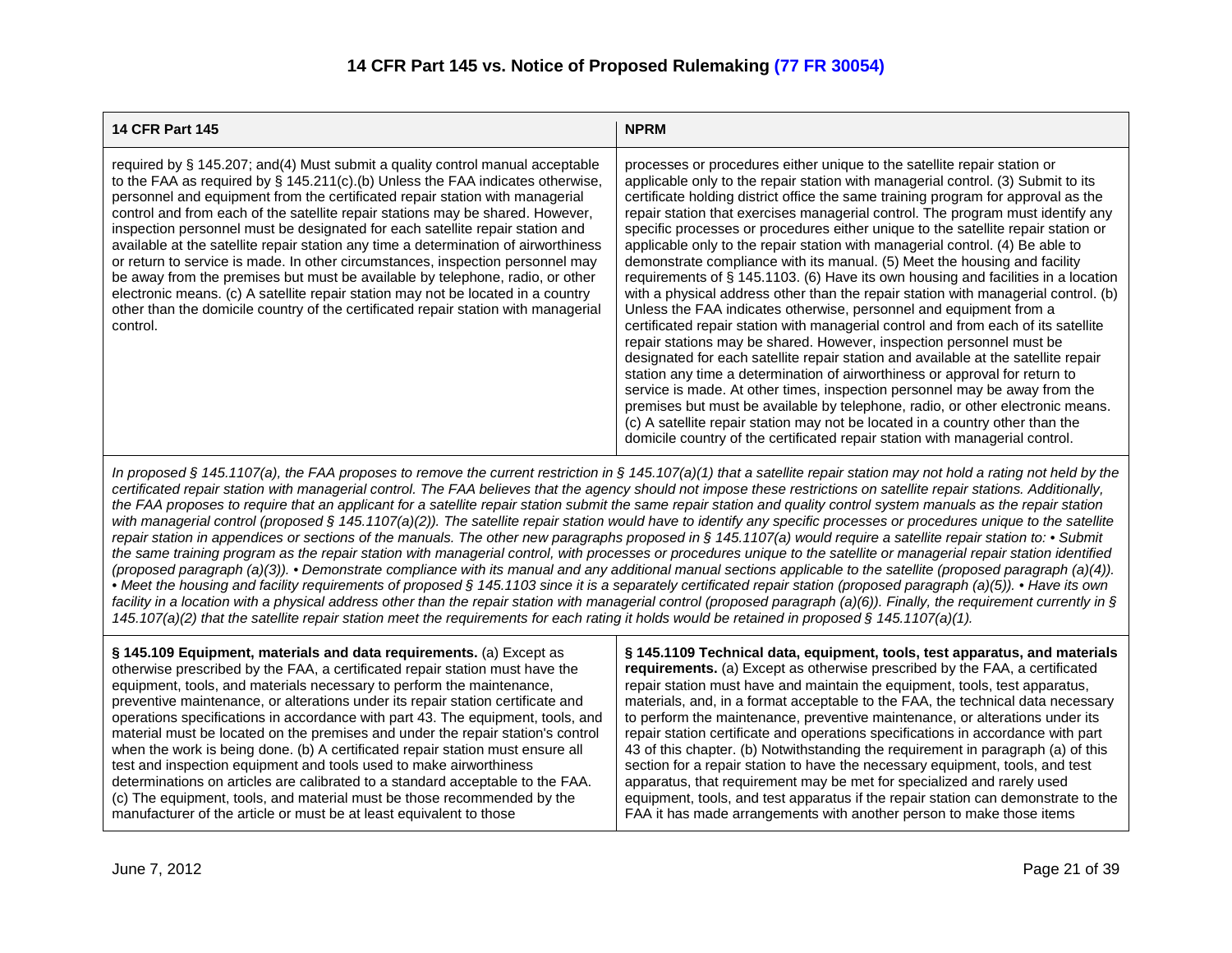| <b>14 CFR Part 145</b>                                                                                                                                                                                                                                                                                                                                                                                                                                                                                                                                                                                                                                                                                                                         | <b>NPRM</b>                                                                                                                                                                                                                                                                          |
|------------------------------------------------------------------------------------------------------------------------------------------------------------------------------------------------------------------------------------------------------------------------------------------------------------------------------------------------------------------------------------------------------------------------------------------------------------------------------------------------------------------------------------------------------------------------------------------------------------------------------------------------------------------------------------------------------------------------------------------------|--------------------------------------------------------------------------------------------------------------------------------------------------------------------------------------------------------------------------------------------------------------------------------------|
| recommended by the manufacturer and acceptable to the FAA. (d) A<br>certificated repair station must maintain, in a format acceptable to the FAA, the<br>documents and data required for the performance of maintenance, preventive<br>maintenance, or alterations under its repair station certificate and operations<br>specifications in accordance with part 43. The following documents and data<br>must be current and accessible when the relevant work is being done: (1)<br>Airworthiness directives, (2) Instructions for continued airworthiness, (3)<br>Maintenance manuals, (4) Overhaul manuals, (5) Standard practice manuals,<br>(6) Service bulletins, and (7) Other applicable data acceptable to or approved<br>by the FAA. | available to the repair station at any time their use is required. (c) A certificated<br>repair station must ensure that all test and inspection equipment and tools used<br>to make airworthiness determinations on articles are calibrated to a standard<br>acceptable to the FAA. |

*The FAA is proposing to add test apparatus and data to the list of items that a repair station would have to have on the premises and under its control when it is performing work requiring its use. This would remove potential uncertainty surrounding whether a necessary piece of test apparatus or data was considered to be ''equipment,'' ''tools,'' or neither. In addition, including test apparatus would be consistent with the requirements in § 43.13(a). Accordingly, the FAA is proposing to revise the section heading to include test apparatus. The FAA is also proposing to include an element of the relief provided in current § 145.51(b) pertaining to meeting the equipment requirement by having a contract with another person to make the equipment available when the work it requires is being performed (see proposed § 145.1109(b)). The issue of whether all the equipment must be on site for initial inspection was discussed above in the context of the agency's proposing to delete the contract provision from the initial certification requirements in proposed § 145.1051(b). Although the agency believes it is important during initial certification to observe all the necessary equipment, tools, and apparatus for its placement on site and to evaluate an applicant's ability to use it, the FAA agrees with previous commenters who voiced concerns about not having to purchase expensive, seldom used equipment and to have it permanently in place when they could instead obtain it through contract when needed. The relief proposed in § 145.1109(b) would allow a repair station to meet the equipment, tools, and test apparatus requirement of proposed § 145.1109(a) for specialized and rarely used equipment, tools, and test apparatus if the repair station demonstrates*  to the FAA that it has made arrangements with another person to make those items available when their use is required. All equipment must be in place during the *demonstration and inspection phase of certification. Currently, § 145.109(d) lists certain documents that repair stations must keep that are necessary for performing maintenance, preventive maintenance, or alterations. It requires that the documents be ''current and accessible when the relevant work is being done.'' A strict reading of the requirement that these documents be current has created unnecessary compliance and enforcement issues. A recent FAA legal interpretation clarified that ''current'' in this context means ''up to date,'' i.e. the most recent version (revision) of the document (e.g. maintenance manual) issued*  by the manufacturer. This is a paperwork requirement only, as the same interpretation made clear that if a maintenance provider used a prior version/revision of a *manual in performing maintenance, there would be no violation of the maintenance performance rules unless the FAA could show that the data used was no longer acceptable. This is so because of the flexibility provided in the maintenance regulations. For example, the performance standards set forth in § 43.13(a) provides that the person performing maintenance shall use the current manufacturer's maintenance manual or Instructions for Continued Airworthiness [ICA], ''or other methods, techniques, and practices acceptable to the Administrator \* \* \*.'' Enforcement issues have arisen because some inspectors have concluded that the requirement to have a document be ''current and accessible'' when work is being done means that the most up-to-the-minute manual revision be incorporated into the repair station's system even though such immediate incorporation may not be realistic. This can be due to a number of real-world constraints, (e.g., mail delays, revision publishing and distribution logistics, and export constraints pertaining to technical data). The housekeeping means for assuring appropriate compliance is contemplated in the current rule through the repair station's quality control system. Currently, § 145.211(a) requires that each repair station establish and maintain a quality control system acceptable to the FAA that ensures the airworthiness of the articles being maintained. Section 145.211(c) provides that, as part of a repair station's acceptable quality control system, the repair station must keep current a quality control manual in a format acceptable to the FAA, and specifies what that manual must include. Section 145.211(c)(1)(v) provides specifically that the manual include a description of the procedures used for ''[e]stablishing and maintaining current technical data for maintaining articles.'' In developing acceptable procedures for assuring the currency of the technical data,*  repair stations typically work with their local Certificate Holding District Offices (CHDOs) to tailor procedures that consider realistic time constraints to incorporate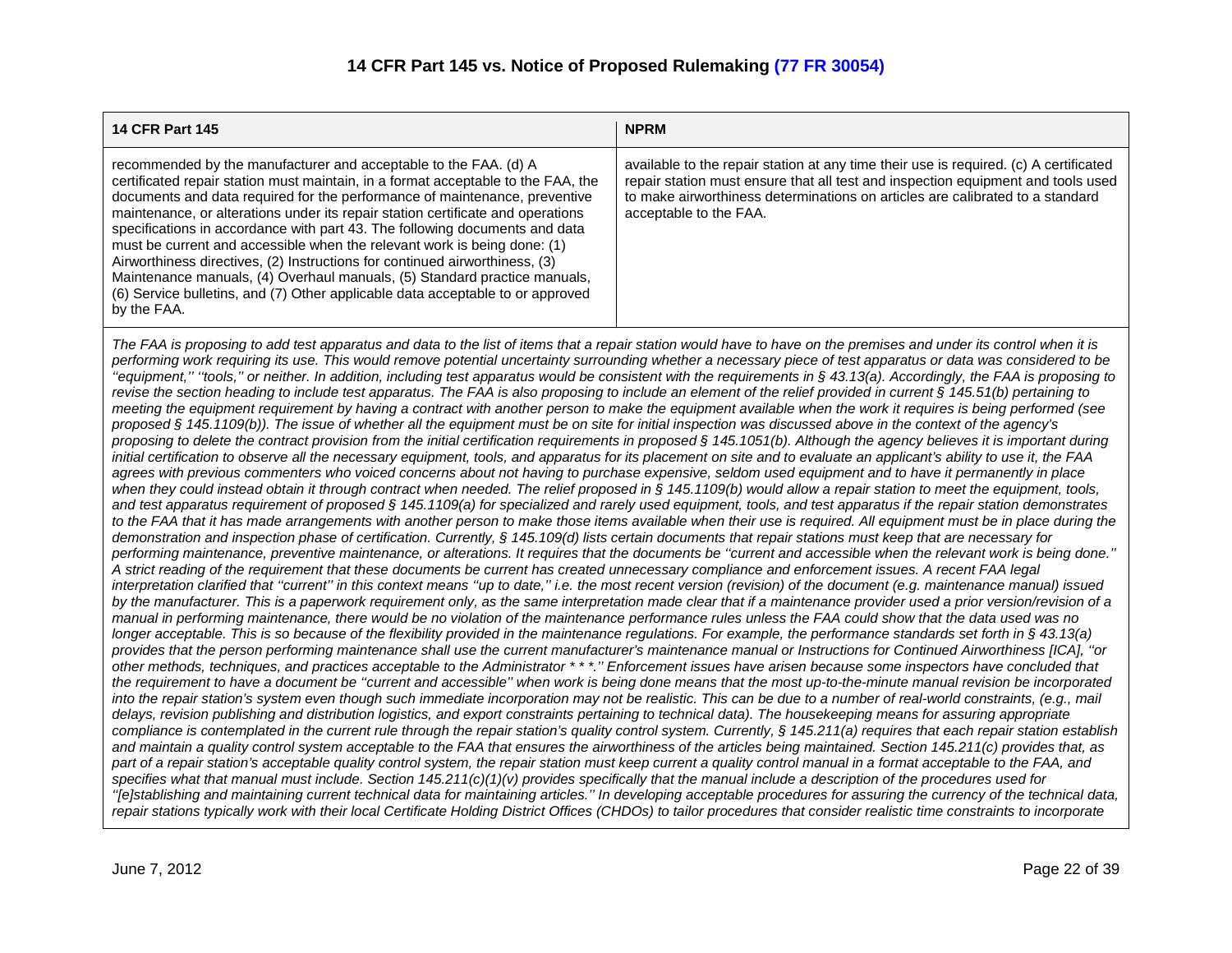| <b>14 CFR Part 145</b>                                                                                                                                                                                                                                                                                                                                                                                                                                                                                                                                                                                                                                                                                                                                                                                                                                                                                                                                                                                                                                                        | <b>NPRM</b>                                                               |
|-------------------------------------------------------------------------------------------------------------------------------------------------------------------------------------------------------------------------------------------------------------------------------------------------------------------------------------------------------------------------------------------------------------------------------------------------------------------------------------------------------------------------------------------------------------------------------------------------------------------------------------------------------------------------------------------------------------------------------------------------------------------------------------------------------------------------------------------------------------------------------------------------------------------------------------------------------------------------------------------------------------------------------------------------------------------------------|---------------------------------------------------------------------------|
| manual revisions and other changes/updates into their systems. So long as a repair station and its CHDO have established and agreed to realistic procedures for<br>establishing and maintaining current data, it would be anomalous for an inspector to threaten enforcement action citing § 145.109(d) because a manufacturer had<br>issued a revision that the repair station had not reasonably, in following its FAA-accepted quality control system, incorporated into its manual system. In view of<br>these considerations, and the fact that proposed § 145.1109(a) would require repair stations to have the technical data, etc., to perform their maintenance in<br>accordance with part 43, a specific list of documents such as that found in current § 145.109(d) would be redundant and possibly limiting. Therefore, because<br>proposed § 145.1109(a) requires the technical data, equipment, tools, test apparatus, and materials required by part 43, we are deleting subparagraph §<br>145.109(d) since it is inclusive in subparagraph $\S$ 145.1109(a). |                                                                           |
| <b>Subpart D-Personnel</b>                                                                                                                                                                                                                                                                                                                                                                                                                                                                                                                                                                                                                                                                                                                                                                                                                                                                                                                                                                                                                                                    | <b>Subpart I-Personnel</b>                                                |
| § 145.151 Personnel requirements. Each certificated repair station must—(a)                                                                                                                                                                                                                                                                                                                                                                                                                                                                                                                                                                                                                                                                                                                                                                                                                                                                                                                                                                                                   | § 145.1151 Personnel requirements. Each certificated repair station must— |

Designate a repair station employee as the accountable manager; (b) Provide qualified personnel to plan, supervise, perform, and approve for return to service the maintenance, preventive maintenance, or alterations performed under the repair station certificate and operations specifications; (c) Ensure it has a sufficient number of employees with the training or knowledge and experience in the performance of maintenance, preventive maintenance, or alterations authorized by the repair station certificate and operations specifications to ensure all work is performed in accordance with part 43; and (d) Determine the abilities of its noncertificated employees performing maintenance functions based on training, knowledge, experience, or practical tests. (a) Designate a repair station employee as the accountable manager; (b) Provide qualified personnel to plan, supervise, perform, and approve for return to service the maintenance, preventive maintenance, or alterations performed under the repair station certificate and operations specifications; (c) Ensure it has a sufficient number of employees with the training or knowledge and experience in the performance of maintenance, preventive maintenance, or alterations authorized by the repair station certificate and operations specifications to ensure all work, including work contracted to a noncertificated person in accordance with § 145.1217(b), is performed in accordance with part 43 of this chapter; and (d) Determine the abilities of its employees performing maintenance functions based on training, knowledge, experience, or practical tests.

*Current § 145.151(c) provides that each repair station must ensure that it has a sufficient number of qualified employees to ensure all work is performed in accordance with part 43. While it is implicit in that rule that those personnel requirements apply when work is contracted to noncertificated persons (because the contracting repair station is responsible for determining the airworthiness of articles before approving them for return to service), the FAA is proposing for clarity to add a phrase in proposed § 145.1151(c) specifically referring to work contracted to a noncertificated person.*

| States, be appropriately certificated under part 65 of this chapter for the work<br>used to perform the maintenance, preventive maintenance, or alterations. (b)<br>being supervised. (2) If employed by a repair station located outside the United<br>Each supervisor must—(1) If employed by a repair station located inside the<br>United States, be certificated under part 65. (2) If employed by a repair station<br>States- (i) Meet the requirements of paragraph (b)(1) of this section; or (ii) Meet<br>located outside the United States-(i) Have a minimum of 18 months of<br>the eligibility requirements of $\S$ 65.101(a)(1), (2), (3) and (5) of this chapter. (c)<br>practical experience in the work being performed; or(ii) Be trained in or<br>A certificated repair station must ensure its supervisors understand, speak,<br>thoroughly familiar with the methods, techniques, practices, aids, equipment,<br>read, and write English. |
|---------------------------------------------------------------------------------------------------------------------------------------------------------------------------------------------------------------------------------------------------------------------------------------------------------------------------------------------------------------------------------------------------------------------------------------------------------------------------------------------------------------------------------------------------------------------------------------------------------------------------------------------------------------------------------------------------------------------------------------------------------------------------------------------------------------------------------------------------------------------------------------------------------------------------------------------------------------|
|---------------------------------------------------------------------------------------------------------------------------------------------------------------------------------------------------------------------------------------------------------------------------------------------------------------------------------------------------------------------------------------------------------------------------------------------------------------------------------------------------------------------------------------------------------------------------------------------------------------------------------------------------------------------------------------------------------------------------------------------------------------------------------------------------------------------------------------------------------------------------------------------------------------------------------------------------------------|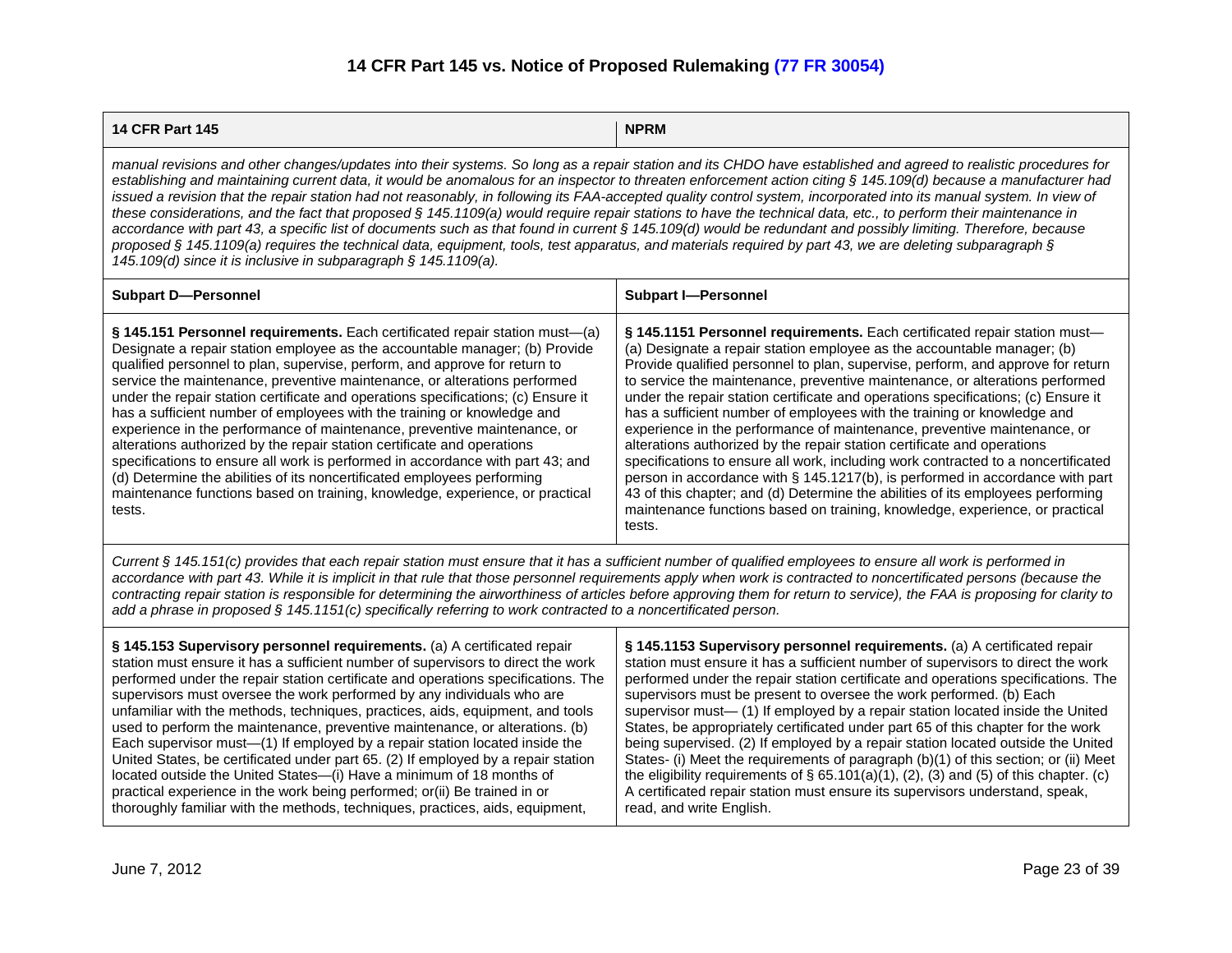| <b>14 CFR Part 145</b>                                                                                                                                                                      | <b>NPRM</b> |
|---------------------------------------------------------------------------------------------------------------------------------------------------------------------------------------------|-------------|
| and tools used to perform the maintenance, preventive maintenance, or<br>alterations. (c) A certificated repair station must ensure its supervisors<br>understand, read, and write English. |             |

*Section 145.153(a) requires supervisors to oversee the work performed by any individuals who are unfamiliar with the methods, techniques, practices, aids,*  equipment, and tools used to perform maintenance. The FAA is proposing to simplify this requirement to specify that supervisors must be present to oversee the *work being performed by the repair station (see proposed § 145.1153(a). Section 145.153(b)(1) requires each supervisor employed by a repair station located*  inside the United States to be certificated under part 65. Supervisors may supervise only as allowed by the privileges of the certificate held as provided in part 65. *For example, a supervisor certificated with only a Powerplant rating may not supervise personnel doing airframe maintenance, as the Powerplant rating does not provide that privilege. The FAA is proposing in § 145.1153(b)(1) to revise this requirement to state that the supervisor be appropriately certificated under part 65 for the work being supervised. Prior to the 2001 rule change, the language was clear in § 145.39(d): ''Each person who is directly in charge of the maintenance*  functions of a repair station must be appropriately certificated under part 65<sup>\*</sup>\*". The omission of "appropriately" in 2001 was an oversight that the FAA will *correct by reinserting ''appropriately certificated under part 65'' where such certification under part 65 is required. The appropriateness of the certificate is based in the privilege of the mechanic or repairman certificate issued under part 65 subpart D or E. For example, a supervisor who holds a mechanic certificate with airframe and powerplant ratings issued under part 65 would not be appropriately certificated to supervise work on instruments. A supervisor would need to hold a repairman certificate to supervise work on instruments. Currently, § 145.153(b)(2) contains a different set of qualifications for a supervisor employed by a repair station located outside the United States. For example, a supervisor in a foreign repair station is not required to be appropriately certificated under part 65. To eliminate these two dissimilar standards, the FAA is proposing two alternative paths for supervisor qualification in a repair station located outside the United States. The first would require the supervisor to have the appropriate certification under part 65; the second would require the supervisor to meet the repairman eligibility requirements of § 65.101(a)(1)(2)(3) and (5) (see proposed § 145.1153(b)(2)(i) and (ii)). Finally, § 145.153(c) requires repair stations to ensure that each supervisor understands, reads, and writes English. The FAA is proposing in § 145.1153(c) that these supervisors also be able to speak English. This would help to confirm that supervisors read and understand English.*

*Section 145.155 sets forth the experience requirements for inspection personnel. Currently, this section requires only that inspectors be able to understand, read, and write English. The FAA is proposing to add a requirement to proposed § 145.1155(b) that inspectors be able to speak English as well. As stated above, the FAA believes this would help to confirm that these inspection personnel read and understand English. Section 145.155(a)(2) currently has the word ''and'' at the*  end of the section. This is an error as there is no § 145.155(a)(3). This error would not be carried over to proposed § 145.1155(a)(2) as the subsequent proposed § *145.1155(b) stands alone.*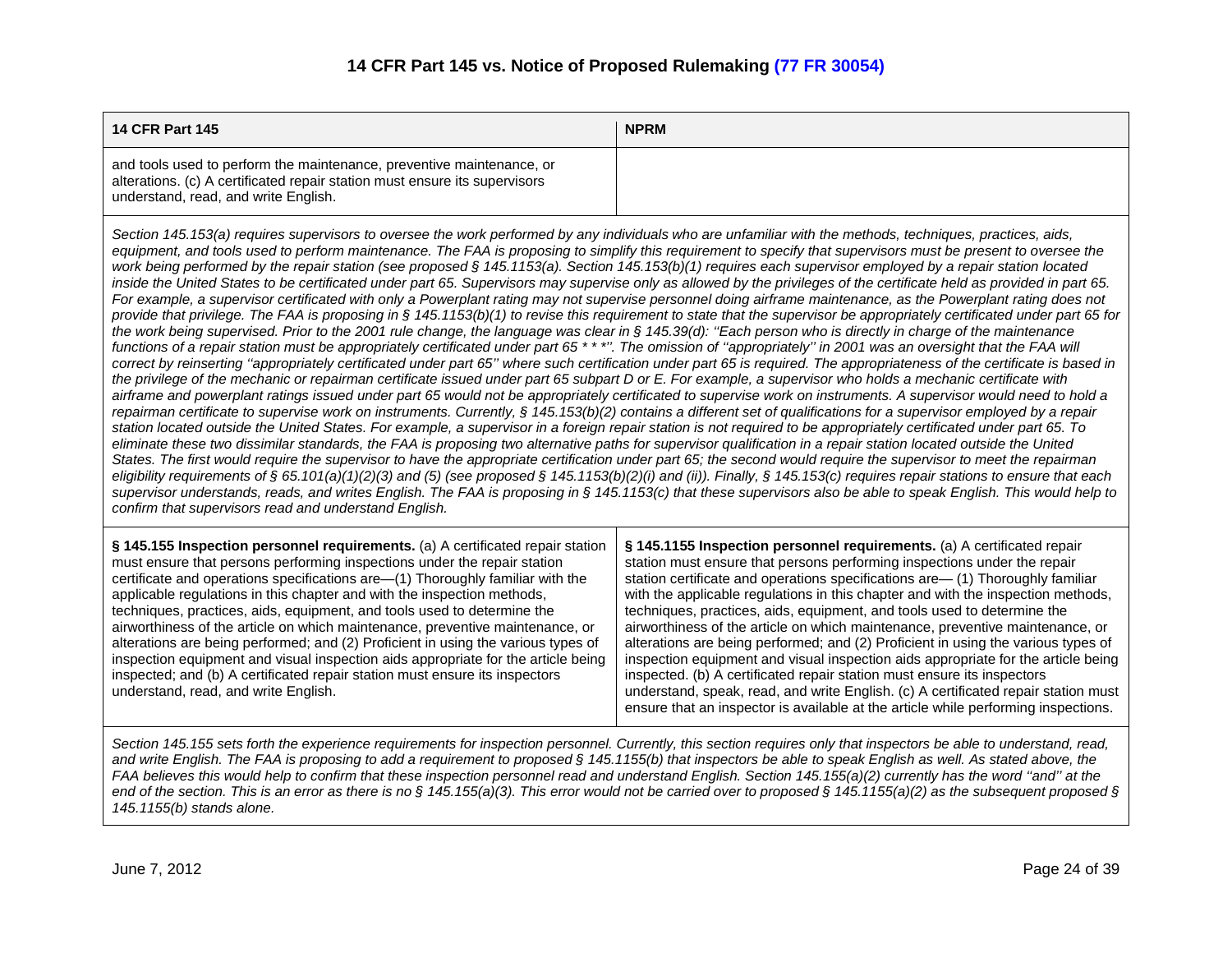| <b>14 CFR Part 145</b>                                                                                                                                                                                                                                                                                                                                                                                                                                                                                                                                                                                                                                                                                                                                                                                                                                                                                                                                                                                                                                                                                                                                                                                                               | <b>NPRM</b>                                                                                                                                                                                                                                                                                                                                                                                                                                                                                                                                                                                                                                                                                                                                                                                                                                                                                                                                                                                                                                                                                                                                                                                                                                                                                                           |
|--------------------------------------------------------------------------------------------------------------------------------------------------------------------------------------------------------------------------------------------------------------------------------------------------------------------------------------------------------------------------------------------------------------------------------------------------------------------------------------------------------------------------------------------------------------------------------------------------------------------------------------------------------------------------------------------------------------------------------------------------------------------------------------------------------------------------------------------------------------------------------------------------------------------------------------------------------------------------------------------------------------------------------------------------------------------------------------------------------------------------------------------------------------------------------------------------------------------------------------|-----------------------------------------------------------------------------------------------------------------------------------------------------------------------------------------------------------------------------------------------------------------------------------------------------------------------------------------------------------------------------------------------------------------------------------------------------------------------------------------------------------------------------------------------------------------------------------------------------------------------------------------------------------------------------------------------------------------------------------------------------------------------------------------------------------------------------------------------------------------------------------------------------------------------------------------------------------------------------------------------------------------------------------------------------------------------------------------------------------------------------------------------------------------------------------------------------------------------------------------------------------------------------------------------------------------------|
| § 145.157 Personnel authorized to approve an article for return to service.<br>(a) A certificated repair station located inside the United States must ensure<br>each person authorized to approve an article for return to service under the<br>repair station certificate and operations specifications is certificated under part<br>65. (b) A certificated repair station located outside the United States must<br>ensure each person authorized to approve an article for return to service under<br>the repair station certificate and operations specifications is—(1) Trained in or<br>has 18 months practical experience with the methods, techniques, practices,<br>aids, equipment, and tools used to perform the maintenance, preventive<br>maintenance, or alterations; and(2) Thoroughly familiar with the applicable<br>regulations in this chapter and proficient in the use of the various inspection<br>methods, techniques, practices, aids, equipment, and tools appropriate for the<br>work being performed and approved for return to service. (c) A certificated<br>repair station must ensure each person authorized to approve an article for<br>return to service understands, reads, and writes English. | § 145.1157 Personnel authorized to approve an article for return to<br>service. (a) Each person authorized to approve an article for return to service<br>must be thoroughly familiar with the applicable regulations in this chapter and<br>proficient in the use of the various applicable inspection methods, techniques,<br>and practices. (b) A certificated repair station located inside the United States<br>must ensure that each person authorized to approve an article for return to<br>service is appropriately certificated under part 65 of this chapter for the work<br>approved. (c) A certificated repair station located outside the United States<br>must ensure that each person authorized to approve an article for return to<br>service: (1) Is certificated as required by paragraph (b) of this section, or; (2)<br>Meets the eligibility requirements of $\S$ 65.101(a) (1), (2), (3) and (5) of this<br>chapter. (d) A certificated repair station must ensure that each person<br>authorized to approve an article for return to service understands, speaks,<br>reads, and writes English. (e) A certificated repair station must ensure that a<br>person authorized to approve an article for return to service is available to<br>inspect the article any time such approval is made. |
| Section 145.157 sets forth the experience requirements for the person authorized to approve an article for return to service. Section 145.157(a) requires each<br>person authorized to approve an article for return to service employed by a repair station located inside the United States to be certificated under part 65. For the<br>recepted discussed above under prepayed $\& 145, 1452$ the $E\Lambda$ is prepaying in $\& 145, 1457/h$ that each person outherized to enprove an orticle for return to                                                                                                                                                                                                                                                                                                                                                                                                                                                                                                                                                                                                                                                                                                                    |                                                                                                                                                                                                                                                                                                                                                                                                                                                                                                                                                                                                                                                                                                                                                                                                                                                                                                                                                                                                                                                                                                                                                                                                                                                                                                                       |

*reasons discussed above under proposed § 145.1153, the FAA is proposing in § 145.1157(b) that each person authorized to approve an article for return to*  service be appropriately certificated under part 65. The appropriateness of the certificate is based in the privilege of the mechanic or repairman certificate issued *under part 65 subpart D or E. Currently, § 145.157(b) contains a different set of qualifications for a person authorized to approve an article for return to service employed by a repair station located outside the United States. To harmonize these two dissimilar standards as much as possible, the FAA is proposing in § 145.1157(c) to require those persons employed by a repair station located outside the United States to meet either the certificate requirements of proposed § 145.1157(a) or the eligibility requirements of § 65.101(a)(1), (2), (3) and (5). Section 145.157(c) requires that a repair station ensure that each person authorized to approve an article for return to service understands, reads, and writes English. For the reasons discussed above, the FAA is proposing in § 145.1157(d) that these persons also be able to speak English. Finally, the FAA believes the requirements in current § 145.157 are set forth in a cumbersome manner. Therefore, the FAA is proposing to rearrange these requirements in proposed § 145.1157.*

| § 145.159 Recommendation of a person for certification as a repairman. A          | § 145.1159 Recommendation of a person for certification as a repairman.           |
|-----------------------------------------------------------------------------------|-----------------------------------------------------------------------------------|
| certificated repair station that chooses to use repairmen to meet the applicable  | A certificated repair station that chooses to use repairmen to meet the           |
| personnel requirements of this part must certify in a format acceptable to the    | applicable personnel requirements of this part must certify in a format           |
| FAA that each person recommended for certification as a repairman—(a) Is          | acceptable to the FAA that each person recommended for certification as a         |
| employed by the repair station, and(b) Meets the eligibility requirements of $\S$ | repairman— (a) Is employed by the repair station, and (b) Meets the eligibility   |
| 65.101.                                                                           | requirements of $\S$ 65.101 of this chapter.                                      |
| § 145.161 Records of management, supervisory and inspection personnel.            | § 145.1161 Records of management, supervisory, and inspection                     |
| (a) A certificated repair station must maintain and make available in a format    | personnel. (a) A certificated repair station must maintain and make available in  |
| acceptable to the FAA the following: (1) A roster of management and               | a format acceptable to the FAA the following: (1) A roster of management and      |
| supervisory personnel that includes the names of the repair station officials who | supervisory personnel that includes the names of the repair station officials who |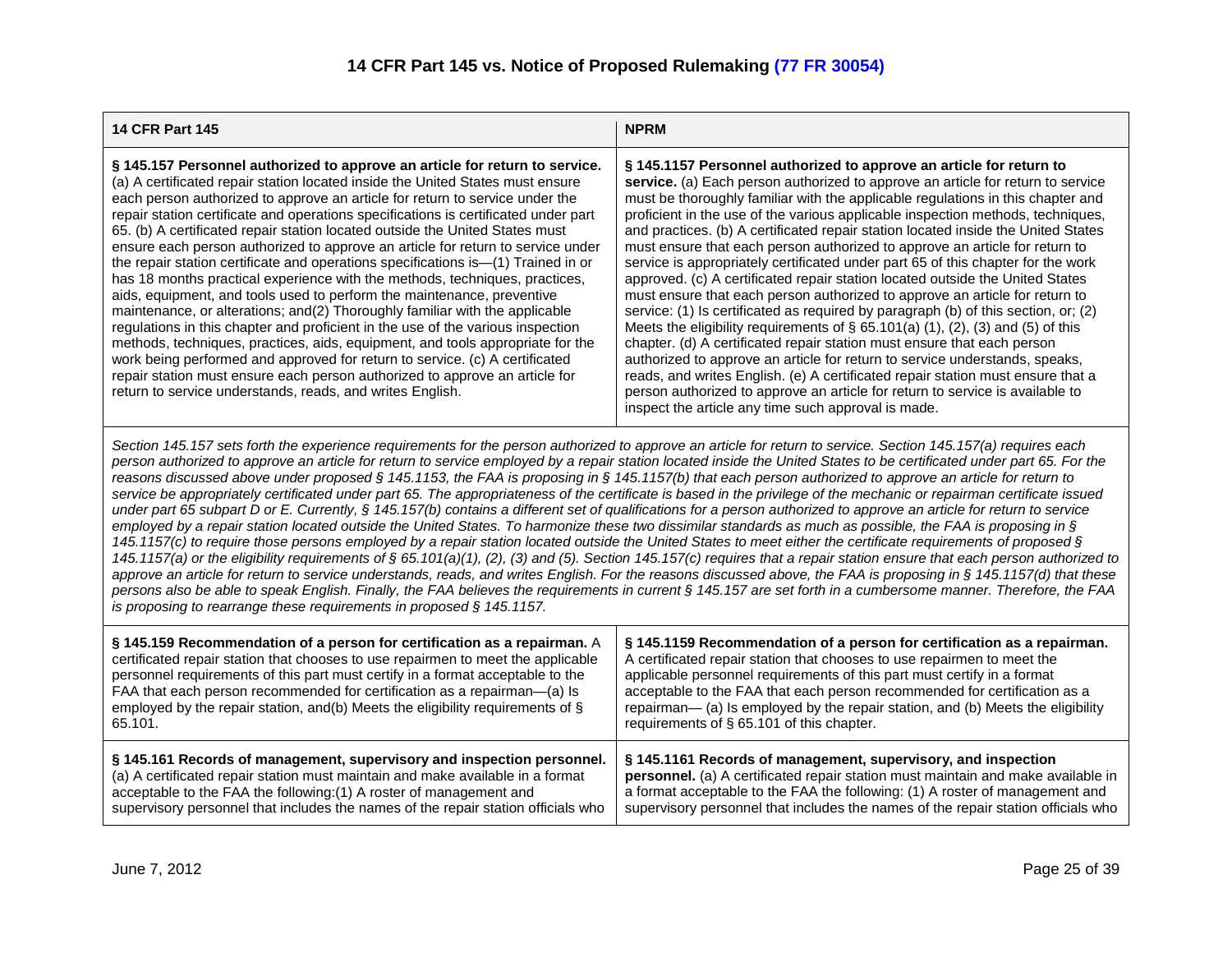| <b>14 CFR Part 145</b>                                                             | <b>NPRM</b>                                                                       |
|------------------------------------------------------------------------------------|-----------------------------------------------------------------------------------|
| are responsible for its management and the names of its supervisors who            | are responsible for its management and the names of its supervisors who           |
| oversee maintenance functions. (2) A roster with the names of all inspection       | oversee maintenance functions. (2) A roster with the names of all inspection      |
| personnel. (3) A roster of personnel authorized to sign a maintenance release      | personnel. (3) A roster of personnel authorized to approve for return to service  |
| for approving a maintained or altered article for return to service. (4) A summary | a maintained or altered article. (4) A summary of the employment history of       |
| of the employment of each individual whose name is on the personnel rosters        | each individual whose name is on the personnel rosters required by paragraphs     |
| required by paragraphs (a)(1) through (a)(3) of this section. The summary must     | $(a)(1)$ through $(a)(3)$ of this section. The summary must contain enough        |
| contain enough information on each individual listed on the roster to show         | information on each individual listed on the roster to show compliance with the   |
| compliance with the experience requirements of this part and must include the      | experience requirements of this part and must include the following: (i) Present  |
| following: (i) Present title, (ii) Total years of experience and the type of       | title, (ii) Total years of experience and the type of maintenance work performed, |
| maintenance work performed, (iii) Past relevant employment with names of           | (iii) Past relevant employment with names of employers and periods of             |
| employers and periods of employment, (iv) Scope of present employment, and         | employment, positions, and types of maintenance performed, (iv) Scope of          |
| (v) The type of mechanic or repairman certificate held and the ratings on that     | present employment, And (v) The type of mechanic or repairman certificate held    |
| certificate, if applicable. (b) Within 5 business days of the change, the rosters  | and the ratings on that certificate, if applicable. (b) Within 5 business days of |
| required by this section must reflect changes caused by termination,               | the change, the rosters required by this section must reflect changes caused by   |
| reassignment, change in duties or scope of assignment, or addition of              | termination, reassignment, change in duties or scope of assignment, or addition   |
| personnel.                                                                         | of personnel.                                                                     |

*Section 145.161 sets forth the management, supervisory, and inspection personnel records that a repair station must maintain and make available to the FAA. Section 145.161(a)(3) requires each repair station to maintain a roster of personnel authorized to sign a maintenance release for approving a maintained or altered article for return to service. To be consistent with the use of the term approval for return to service in §§ 43.5 and 43.7, and to eliminate confusion arising from the use of ''maintenance release for approving an article,'' the FAA is proposing to change this requirement to a roster of personnel authorized to approve for return to service a maintained or altered article (see proposed § 145.1161(a)(3)). Section 145.161(a)(4) requires each repair station to maintain a summary of specified information on the employees listed in the rosters required by §§ 145.161(a)(1) through (a)(3). Section 145.161(a)(4)(iii) requires this summary to include past relevant employment with names of employers and periods of employment. The FAA is proposing in § 145.1161(a)(4)(iii) to require that past positions and types of maintenance performed be included in this format. This would confirm the relevancy of the listed past employment.*

**§ 145.163 Training requirements.** (a) A certificated repair station must have an employee training program approved by the FAA that consists of initial and recurrent training. For purposes of meeting the requirements of this paragraph, beginning April 6, 2006—(1) An applicant for a repair station certificate must submit a training program for approval by the FAA as required by § 145.51(a)(7). (2) A repair station certificated before that date must submit its training program to the FAA for approval by the last day of the month in which its repair station certificate was issued. (b) The training program must ensure each employee assigned to perform maintenance, preventive maintenance, or alterations, and inspection functions is capable of performing the assigned task. (c) A certificated repair station must document, in a format acceptable to the FAA, the individual employee training required under paragraph (a) of this section. These training records must be retained for a minimum of 2 years. (d) A certificated repair station must submit revisions to its training program to its certificate holding district office in accordance with the procedures required by § **§ 145.1163 Training requirements.** (a) A certificated repair station must have an employee training program approved by the FAA that consists of initial and recurrent training. (b) The training program must ensure that each employee assigned to perform maintenance, preventive maintenance, alterations, or inspection functions is— (1) Capable of performing the assigned task; (2) Trained in human factors relevant to aviation maintenance; (3) Trained in the Federal Aviation Regulations as they relate to Part 145; and (4) Trained in the repair station's manuals, quality control program, procedures, and forms. (c) A certificated repair station must document, in a format acceptable to the FAA, the individual employee training required under this section. These records must be retained for a minimum of 2 years. (d) A certificated repair station must submit training program revisions to its certificate holding district office in accordance with the procedures in the repair station manual as required by § 145.1209(e)(2).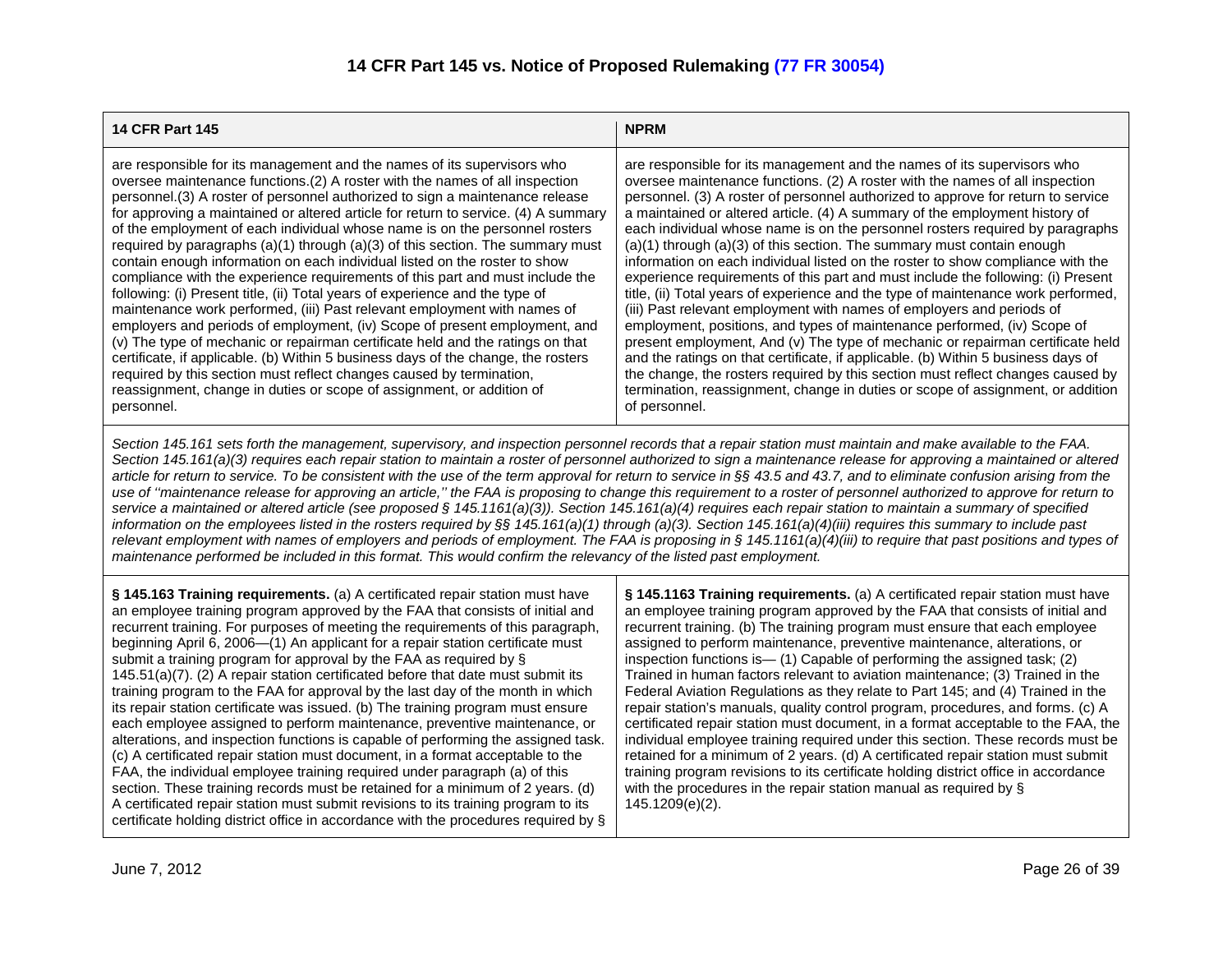| 14 CFR Part 145                                                                                                                                                                                                                                                                                                                                                                                                                                                                                                                                                                                                                                                                                                                                                                                                                                                                                                                                                                                                                                                                                                                                                                                                                                                                                                                                                                                                                                                                     | <b>NPRM</b>                                                                                                                                                                                                                                                                                                                                                                                                                                                                                                                                                                                                                                                                                                                                                                                                                                                                                                                                                                                                                                                                                           |
|-------------------------------------------------------------------------------------------------------------------------------------------------------------------------------------------------------------------------------------------------------------------------------------------------------------------------------------------------------------------------------------------------------------------------------------------------------------------------------------------------------------------------------------------------------------------------------------------------------------------------------------------------------------------------------------------------------------------------------------------------------------------------------------------------------------------------------------------------------------------------------------------------------------------------------------------------------------------------------------------------------------------------------------------------------------------------------------------------------------------------------------------------------------------------------------------------------------------------------------------------------------------------------------------------------------------------------------------------------------------------------------------------------------------------------------------------------------------------------------|-------------------------------------------------------------------------------------------------------------------------------------------------------------------------------------------------------------------------------------------------------------------------------------------------------------------------------------------------------------------------------------------------------------------------------------------------------------------------------------------------------------------------------------------------------------------------------------------------------------------------------------------------------------------------------------------------------------------------------------------------------------------------------------------------------------------------------------------------------------------------------------------------------------------------------------------------------------------------------------------------------------------------------------------------------------------------------------------------------|
| 145.209(e).                                                                                                                                                                                                                                                                                                                                                                                                                                                                                                                                                                                                                                                                                                                                                                                                                                                                                                                                                                                                                                                                                                                                                                                                                                                                                                                                                                                                                                                                         |                                                                                                                                                                                                                                                                                                                                                                                                                                                                                                                                                                                                                                                                                                                                                                                                                                                                                                                                                                                                                                                                                                       |
| Section 145.163 contains the requirements for a repair station's employee training program. The FAA is proposing in § 145.1163(a) to delete the implementation<br>date requirements of § 145.163(a) as this is no longer applicable. The FAA is also proposing that the training program requirements in § 145.163(b) be revised in<br>proposed § 145.1163(b). Currently, the training program must ensure that each employee assigned to perform maintenance, preventive maintenance, or<br>alterations, and inspection functions is capable of performing the assigned task. The FAA believes that the current requirement is too broad and lacks specific<br>elements. Training in human factors, federal regulations, and repair station manuals, procedures, and forms are minimum subject areas that should be covered in<br>all training programs submitted for approval. Therefore, the FAA is proposing in § 145.1163(b) to require that the training program ensure that employees who<br>perform maintenance, preventive maintenance, and alterations be (1) capable of performing the assigned task, (2) trained in human factors relevant to aviation<br>maintenance, (3) trained in the Federal Aviation Regulations as they relate to Part 145, and (4) trained in the repair station's manuals, procedures, and forms. The<br>FAA is also proposing clarifying changes to § 145.163(d) in proposed § 145.1163(d) resulting in the removal of a repetitive "to its". |                                                                                                                                                                                                                                                                                                                                                                                                                                                                                                                                                                                                                                                                                                                                                                                                                                                                                                                                                                                                                                                                                                       |
| § 145.165 Hazardous materials training. (a) Each repair station that meets<br>the definition of a hazmat employer under 49 CFR 171.8 must have a<br>hazardous materials training program that meets the training requirements of 49<br>CFR part 172 subpart H.(b) A repair station employee may not perform or<br>directly supervise a job function listed in § 121.1001 or § 135.501 for, or on<br>behalf of the part 121 or 135 operator including loading of items for transport on<br>an aircraft operated by a part 121 or part 135 certificate holder unless that<br>person has received training in accordance with the part 121 or part 135<br>operator's FAA approved hazardous materials training program.                                                                                                                                                                                                                                                                                                                                                                                                                                                                                                                                                                                                                                                                                                                                                                | § 145.1165 Hazardous materials training. (a) Each repair station that meets<br>the definition of a hazmat employer under 49 CFR 171.8 must have a<br>hazardous materials training program that meets the training requirements of 49<br>CFR part 172, subpart H. (b) A repair station employee shall not perform or<br>directly supervise a job function listed in § 121.1001 or § 135.501 of this chapter<br>for, or on behalf of the part 121 or 135 operator, including loading of items for<br>transport on an aircraft operated by a part 121 or part 135 certificate holder,<br>unless that person has received training in accordance with the part 121 or part<br>135 operator's FAA-approved hazardous materials training program.                                                                                                                                                                                                                                                                                                                                                           |
| Section 145.165 sets forth the requirements for a repair station's employee hazardous materials training program. Section 145.165(b) sets forth the job functions<br>that an employee may not perform or directly supervise without having received appropriate hazardous materials training. Over the years, the FAA has found that<br>the phrase "may not" has not been interpreted as a complete prohibition of the action to which it is linked. To correct this ambiguity, the FAA is proposing in §<br>145.1165(b) to change the phrase "may not" to "shall not."                                                                                                                                                                                                                                                                                                                                                                                                                                                                                                                                                                                                                                                                                                                                                                                                                                                                                                             |                                                                                                                                                                                                                                                                                                                                                                                                                                                                                                                                                                                                                                                                                                                                                                                                                                                                                                                                                                                                                                                                                                       |
| § 145.201 Privileges and limitations of certificate. (a) A certificated repair<br>station may-(1) Perform maintenance, preventive maintenance, or alterations<br>in accordance with part 43 on any article for which it is rated and within the<br>limitations in its operations specifications. (2) Arrange for another person to<br>perform the maintenance, preventive maintenance, or alterations of any article<br>for which the certificated repair station is rated. If that person is not certificated<br>under part 145, the certificated repair station must ensure that the<br>noncertificated person follows a quality control system equivalent to the system<br>followed by the certificated repair station. (3) Approve for return to service any<br>article for which it is rated after it has performed maintenance, preventive<br>maintenance, or an alteration in accordance with part 43. (b) A certificated<br>repair station may not maintain or alter any article for which it is not rated, and<br>may not maintain or alter any article for which it is rated if it requires special                                                                                                                                                                                                                                                                                                                                                                       | § 145.1201 Privileges and limitations of certificate. (a) A certificated repair<br>station may-(1) Perform maintenance, preventive maintenance, or alterations<br>in accordance with part 43 of this chapter on any article for which it is rated and<br>within the limitations in its operations specifications. (2) In accordance with $\S$<br>145.1217, arrange for another person to perform maintenance, preventive<br>maintenance, or alterations of any article for which it is rated. (3) Approve for<br>return to service any article for which it is rated after it has performed<br>maintenance, preventive maintenance, or an alteration in accordance with part<br>43 of this chapter. (b) A certificated repair station shall not approve for return to<br>service under part 43 of this chapter-(1) Any article for which it is not rated;<br>(2) Any article for which it is rated if it requires special technical data,<br>equipment, or facilities that are not available to it; (3) Any article unless the<br>maintenance, preventive maintenance, or alteration was performed in |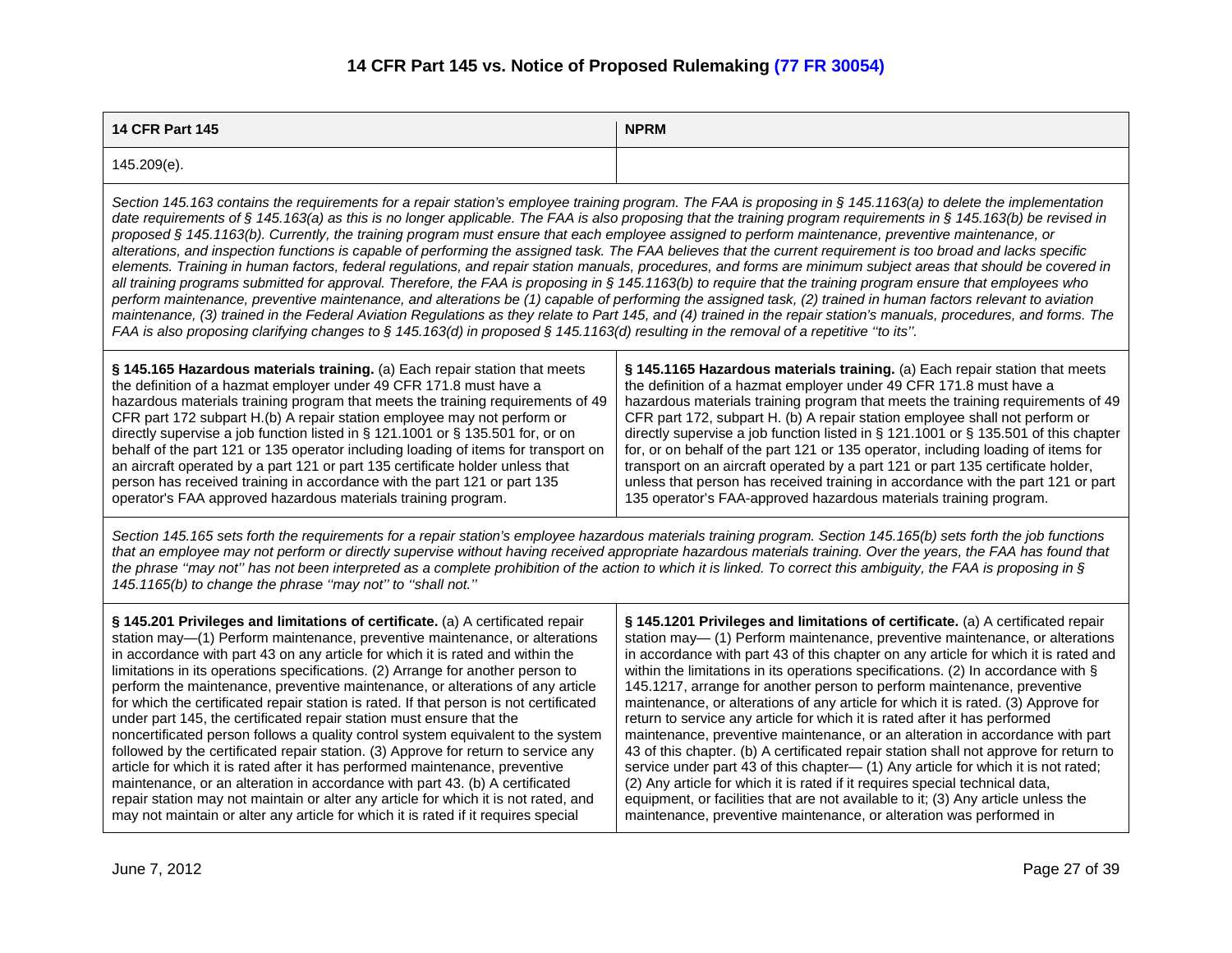| <b>14 CFR Part 145</b>                                                                                                                                                                                                                                                                                                                                                                                                                                                                                                                                                                                                                                                                                                                                                                                                                                                                                                                                                                                                                                                                                                                                                                                                                                                                                                                                                                                                                                                                                                                                                                                | <b>NPRM</b>                                                                                                                                                                                                                                                                                                                                                                                                                                                                                                                                                                                                                                                                                                                               |
|-------------------------------------------------------------------------------------------------------------------------------------------------------------------------------------------------------------------------------------------------------------------------------------------------------------------------------------------------------------------------------------------------------------------------------------------------------------------------------------------------------------------------------------------------------------------------------------------------------------------------------------------------------------------------------------------------------------------------------------------------------------------------------------------------------------------------------------------------------------------------------------------------------------------------------------------------------------------------------------------------------------------------------------------------------------------------------------------------------------------------------------------------------------------------------------------------------------------------------------------------------------------------------------------------------------------------------------------------------------------------------------------------------------------------------------------------------------------------------------------------------------------------------------------------------------------------------------------------------|-------------------------------------------------------------------------------------------------------------------------------------------------------------------------------------------------------------------------------------------------------------------------------------------------------------------------------------------------------------------------------------------------------------------------------------------------------------------------------------------------------------------------------------------------------------------------------------------------------------------------------------------------------------------------------------------------------------------------------------------|
| technical data, equipment, or facilities that are not available to it. (c) A<br>certificated repair station may not approve for return to service'(1) Any article<br>unless the maintenance, preventive maintenance, or alteration was performed<br>in accordance with the applicable approved technical data or data acceptable to<br>the FAA. (2) Any article after a major repair or major alteration unless the major<br>repair or major alteration was performed in accordance with applicable<br>approved technical data; and (3) Any experimental aircraft after a major repair<br>or major alteration performed under § 43.1(b) unless the major repair or major<br>alteration was performed in accordance with methods and applicable technical<br>data acceptable to the FAA.                                                                                                                                                                                                                                                                                                                                                                                                                                                                                                                                                                                                                                                                                                                                                                                                               | accordance with the applicable approved technical data or data acceptable to<br>the FAA, and using methods, techniques, and practices acceptable to the FAA.<br>(4) Any article after a major repair or major alteration unless the major repair or<br>major alteration was performed in accordance with applicable approved<br>technical data; or (5) Any experimental aircraft after a major repair or major<br>alteration performed under $\S$ 43.1(b) of this chapter unless the major repair or<br>major alteration was performed in accordance with methods and applicable<br>technical data acceptable to the FAA.                                                                                                                 |
| Section 145.201 sets forth the privileges and limitations associated with a repair station certificate. Section 145.201(a)(2) allows a repair station to arrange with<br>another person to perform the work for which the repair station is rated. It also contains certain requirements if that person is not certificated under part 145. The<br>FAA is proposing in § 145.1201 to clarify that if a repair station arranges for another person to perform work for the repair station it must comply with proposed §<br>145.1217 (Contract Maintenance). This would clarify the authority of the repair station to contract maintenance to another person and the responsibility it has if it<br>chooses to do so. The current limitation in § 145.201(b) providing that a repair station may not maintain or alter any article for which it is not rated has caused<br>confusion concerning the responsibilities of repair stations and their oversight by the FAA. Part 145 contains the rules repair stations must follow when working on<br>articles to which part 43 applies, yet § 145.201(b) is drafted broadly and would seem to prohibit work on articles not governed by part 43. Rather than proposing an<br>amendment that would explain in the text of the paragraph that the prohibition applies only to articles governed by part 43, the FAA proposes to clarify the issue by<br>combining the text currently in §§ 145.201(b) and (c) into proposed § 145.1201(b). This would provide a single list of when a repair station may not approve an<br>article for return to service. |                                                                                                                                                                                                                                                                                                                                                                                                                                                                                                                                                                                                                                                                                                                                           |
| <b>Subpart E-Operating Rules</b>                                                                                                                                                                                                                                                                                                                                                                                                                                                                                                                                                                                                                                                                                                                                                                                                                                                                                                                                                                                                                                                                                                                                                                                                                                                                                                                                                                                                                                                                                                                                                                      | <b>Subpart J-Operating Rules</b>                                                                                                                                                                                                                                                                                                                                                                                                                                                                                                                                                                                                                                                                                                          |
| § 145.203 Work performed at another location. A certificated repair station<br>may temporarily transport material, equipment, and personnel needed to<br>perform maintenance, preventive maintenance, alterations, or certain<br>specialized services on an article for which it is rated to a place other than the<br>repair station's fixed location if the following requirements are met:(a) The work<br>is necessary due to a special circumstance, as determined by the FAA; or(b) It<br>is necessary to perform such work on a recurring basis, and the repair station's<br>manual includes the procedures for accomplishing maintenance, preventive<br>maintenance, alterations, or specialized services at a place other than the<br>repair station's fixed location.                                                                                                                                                                                                                                                                                                                                                                                                                                                                                                                                                                                                                                                                                                                                                                                                                        | § 145.1203 Work performed at another location. A certificated repair station<br>may temporarily transport material, equipment, and personnel needed to<br>perform maintenance, preventive maintenance, or alterations on an article for<br>which it is rated to a place other than the repair station's fixed location if the<br>following requirements are met: (a) The work is necessary due to a special<br>circumstance, as determined by the FAA, or (b) It is authorized by the FAA to<br>perform such work on a recurring basis, and the repair station's manual<br>includes the procedures for accomplishing maintenance, preventive<br>maintenance, or alterations at a place other than the repair station's fixed<br>location. |
| § 145.205 Maintenance, preventive maintenance and alterations performed<br>for certificate holders under Parts 121, 125 and 135, and for foreign air<br>carriers or foreign persons operating a U.S.-registered aircraft in common<br>carriage under Part 129. (a) A certificated repair station that performs<br>maintenance, preventive maintenance, or alterations for an air carrier or                                                                                                                                                                                                                                                                                                                                                                                                                                                                                                                                                                                                                                                                                                                                                                                                                                                                                                                                                                                                                                                                                                                                                                                                           | § 145.1205 Maintenance, preventive maintenance, and alterations<br>performed for certificate holders under parts 121, 125, and 135, and for<br>foreign air carriers or foreign persons operating U.S.-registered aircraft in<br>common carriage under part 129. (a) A certificated repair station that<br>performs maintenance, preventive maintenance, or alterations for an air carrier                                                                                                                                                                                                                                                                                                                                                 |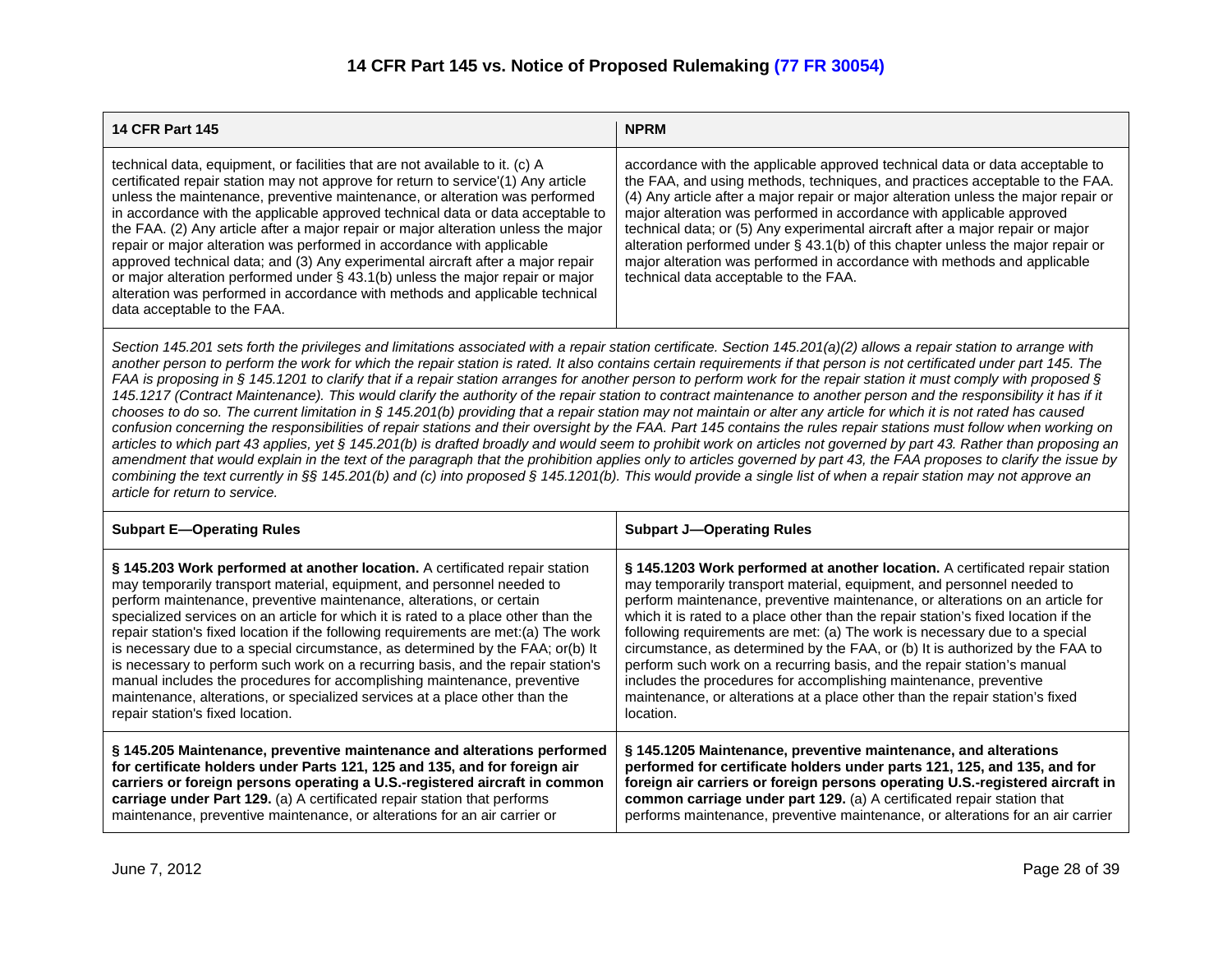| 14 CFR Part 145                                                                                                                                                                                                                | <b>NPRM</b>                                                                                                                                                                                                                                                                                                                                                 |
|--------------------------------------------------------------------------------------------------------------------------------------------------------------------------------------------------------------------------------|-------------------------------------------------------------------------------------------------------------------------------------------------------------------------------------------------------------------------------------------------------------------------------------------------------------------------------------------------------------|
| commercial operator that has a continuous airworthiness maintenance program<br>under part 121 or part 135 must follow the air carrier's or commercial operator's<br>program and applicable sections of its maintenance manual. | or air operator under parts 121 or 135 of this chapter, or for a foreign air carrier<br>or foreign person operating U.S.- registered aircraft in common carriage under<br>part 129 of this chapter, shall perform that work in accordance with the<br>instructions provided by that air carrier, air operator, or foreign air carrier or<br>foreign person. |

*Currently, § 145.205(a) states that a repair station working for an air carrier or a commercial operator that has a continuous airworthiness maintenance program under part 121 or part 135 must follow the carrier's or commercial operator's program and ''applicable sections of its maintenance manual.'' Before the 2001 final rule, § 145.2 specified the additional requirements for repair stations performing maintenance work for air carriers or commercial operators under the continuous airworthiness requirements of parts 121 and 127 and for airplanes under the inspection program required by part 125. The FAA believed that parts of the regulation were difficult to follow because, for example, it required repair stations to comply with identified subparts, e.g., ''subpart L of part 121'' (except for certain*  specified sections). In an attempt at clarity, in the 1999 NPRM the FAA proposed reversing that logic and, in proposed § 145.7, instead of listing the exceptions, *the proposed rule identified the specific sections that, ''as applicable,'' would apply (e.g., ''Each certificated repair station \* \* \* must, as applicable, comply with \* \* \*'' the specified sections as listed.). That proposal also generated adverse comments. The references to the various specified sections in parts 121 and 135 ''as applicable'' continued to confuse some commenters, some of whom also incorrectly inferred that the FAA intended to impose additional requirements by listing specific sections of the rule. Based on these comments, the specific section references were not included in the 2001 final rule. These air carrier maintenance provisions are currently found in § 145.205 and, generally speaking, require repair stations to follow the air carrier's or operator's program and ''applicable sections of its maintenance manual.'' Repair stations that provide this type of work have stated that the term ''applicable sections'' causes confusion because it is subjective*  and vague. They point out that air carriers, air operators, and the FAA's inspectors interpret the term differently. Commenters to the 2006 NPRM voiced similar *concerns for similar reasons with the change proposed there. Specifically, we proposed that repair stations must comply with ''the applicable parts of this chapter and follow the air carrier or commercial operator's program and applicable sections of its maintenance manual.'' The confusion expressed by the commenters carries a common theme, all involving the reference to ''applicable sections'' or ''as applicable.'' In proposed § 145.1205(a), we are attempting to clarify this issue by stating that when a repair station performs work as a maintenance provider for an air carrier or commercial operator, the repair station must perform that work in accordance with the instructions provided by that air carrier or air operator.*

*In proposed § 145.1205(b), the FAA would change the language currently in § 145.205(b) to include all operators that may have an approved aircraft inspection program. Currently, § 145.205(b) references only FAA-approved inspection programs for part 125 operators. However, some persons operating under part 135 may also have an FAA-approved inspection program and others may have selected an inspection program under § 91.409(e). Therefore, references to part 135 and § 91.409(e) would be included in proposed § 145.1205(b).*

**§ 145.205 Maintenance, preventive maintenance and alterations performed**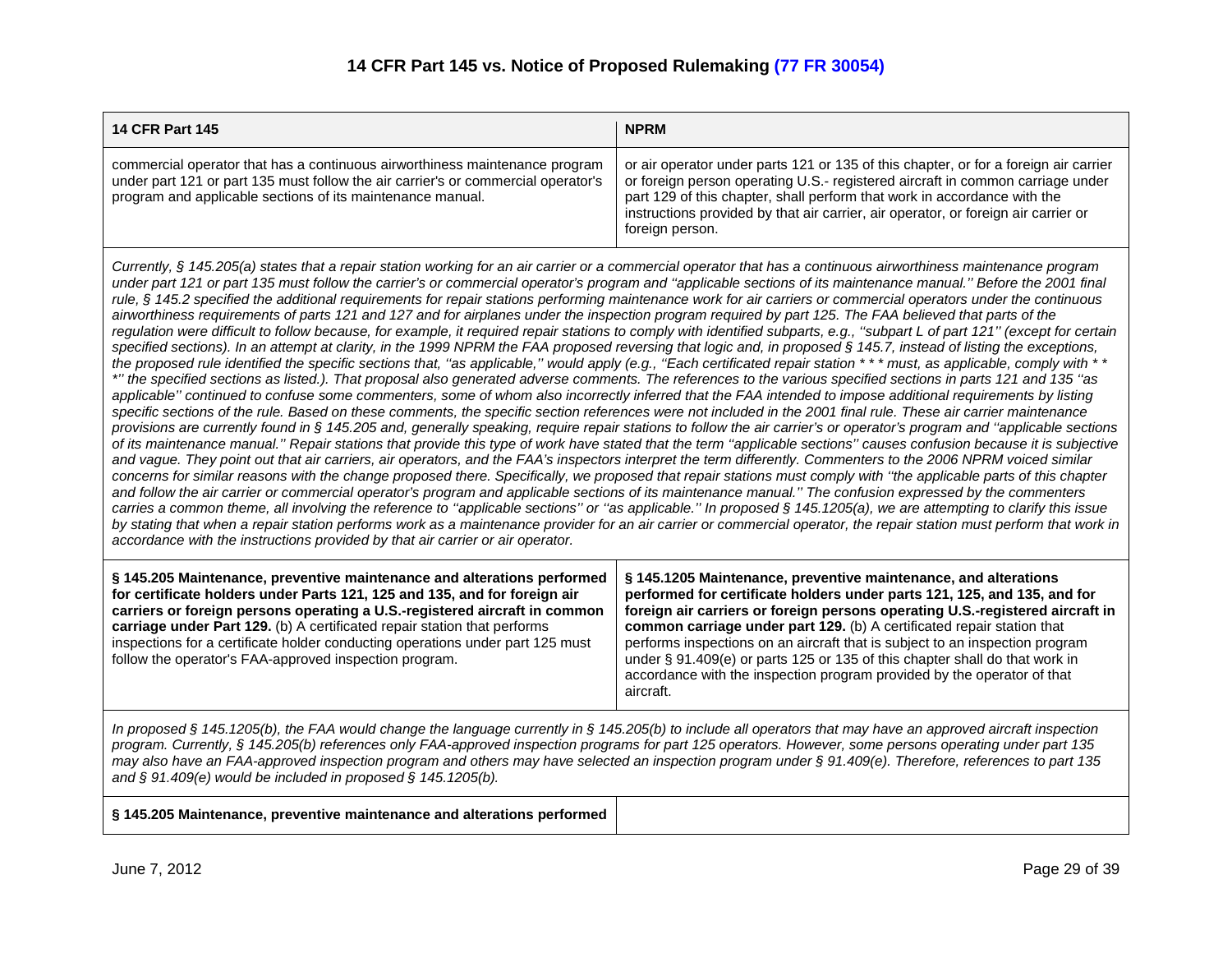| <b>14 CFR Part 145</b>                                                                                                                                                                                                                                                                                                                                                                                                                                        | <b>NPRM</b> |
|---------------------------------------------------------------------------------------------------------------------------------------------------------------------------------------------------------------------------------------------------------------------------------------------------------------------------------------------------------------------------------------------------------------------------------------------------------------|-------------|
| for certificate holders under Parts 121, 125 and 135, and for foreign air<br>carriers or foreign persons operating a U.S.-registered aircraft in common<br>carriage under Part 129. (c) A certificated repair station that performs<br>maintenance, preventive maintenance, or alterations for a foreign air carrier or<br>foreign person operating a U.S.-registered aircraft under part 129 must follow<br>the operator's FAA-approved maintenance program. |             |
| If a reference to a foreign air carrier or foreign person operating a U.S.- registered aircraft under part 129 is added to proposed § 145.1205(a), it is no longer                                                                                                                                                                                                                                                                                            |             |

*necessary to include a provision similar to § 145.205(c) in proposed § 145.1205. Each of these part 129 operators must have an FAA-approved maintenance program that must be followed by persons performing maintenance on these aircraft.*

**§ 145.205 Maintenance, preventive maintenance and alterations performed for certificate holders under Parts 121, 125 and 135, and for foreign air carriers or foreign persons operating a U.S.-registered aircraft in common carriage under Part 129.** (d) Notwithstanding the housing requirement of § 145.103(b), the FAA may grant approval for a certificated repair station to perform line maintenance for an air carrier certificated under part 121 or part 135, or a foreign air carrier or foreign person operating a U.S.-registered aircraft in common carriage under part 129 on any aircraft of that air carrier or person, provided—(1) The certificated repair station performs such line maintenance in accordance with the operator's manual, if applicable, and approved maintenance program;(2) The certificated repair station has the necessary equipment, trained personnel, and technical data to perform such line maintenance; and(3) The certificated repair station's operations specifications include an authorization to perform line maintenance.

*The 1999 NPRM introduced the concept of line maintenance for repair stations. As proposed, line maintenance was intended to allow repair stations currently located at an air carrier's line station to perform simple scheduled servicing and unscheduled maintenance that could be performed safely without the need to house the aircraft. This was intended to provide relief from the requirements of § 145.103(b), which requires a repair station with an airframe rating to have the*  ability to house the largest aircraft for which it is rated. This maintenance would not necessarily require housing the entire aircraft. For reasons unstated, the 2001 *final rule did not include a requirement that line maintenance be limited to those repair stations located at air carrier line stations. In addition, it introduced the concept that a repair station could perform line maintenance upon authorization by the FAA. It also included a definition of line maintenance (in § 145.3) that included ''any unscheduled maintenance resulting from unforeseen events.'' These additions imply that a repair station may perform 'any unscheduled maintenance' without meeting the prerequisites of part 145 for an appropriate rating, simply based on the issuance of an 'authorization' to perform 'line maintenance' for an air carrier or commercial operator. Line maintenance was not intended to be a rating. Rather, it was meant to be an authorization for an appropriately rated repair station. The § 145.103(b) housing requirement applies to a repair station holding an Airframe rating. Section 145.205(d) is an authorization providing relief from that requirement under limited circumstances. However, as applied, line maintenance authorization has been granted to repair stations without the appropriate ratings or facilities because the existing language implies that it is permissible. This was a concern expressed in comments in*  response to the introduction of the line maintenance authorization in 2001. In addition, the line maintenance concept has also resulted in repair stations that were *created simply to perform line maintenance at many geographically disparate locations, which makes it almost impossible for the FAA to reasonably perform its*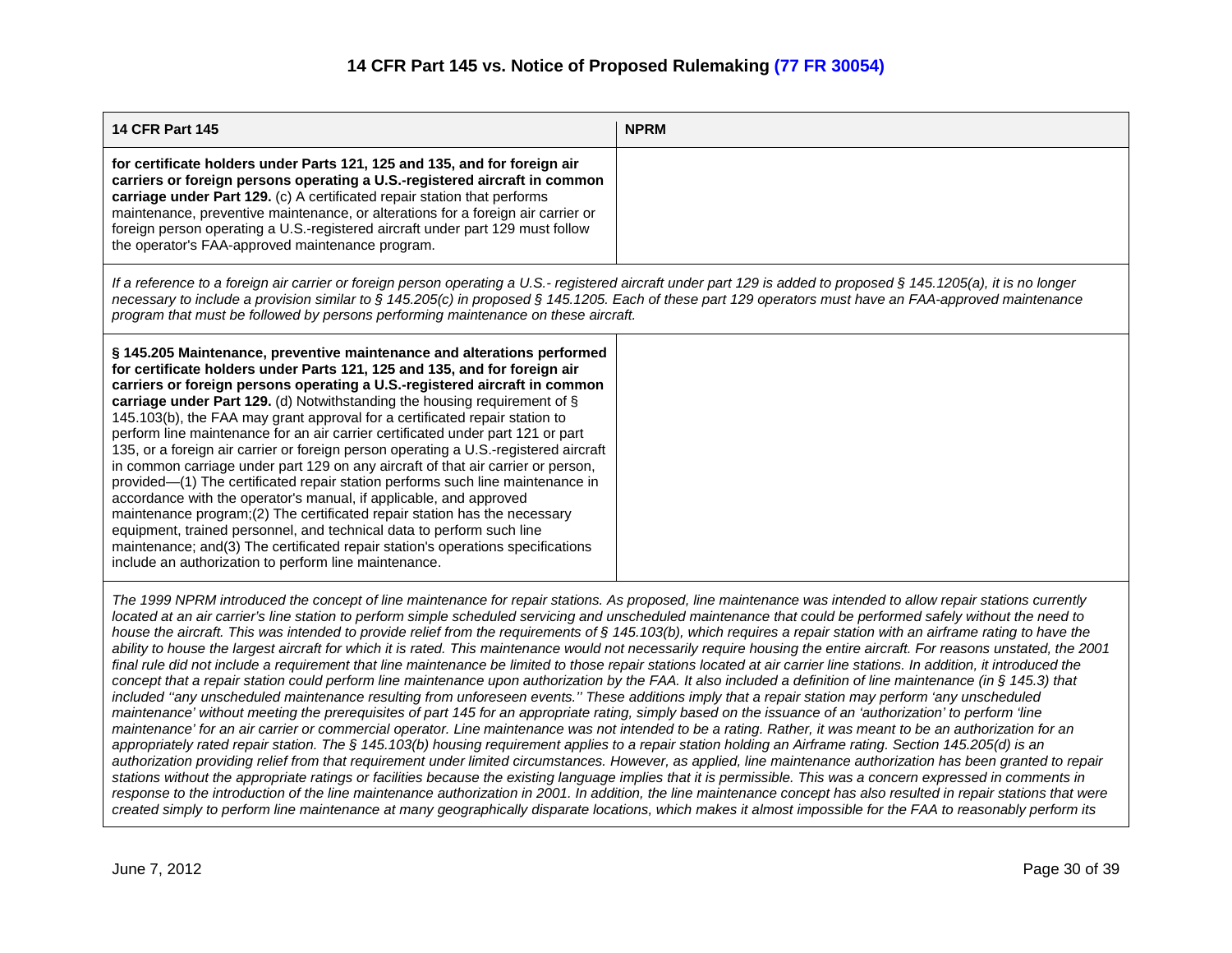| <b>14 CFR Part 145</b>                                                                                                                                                                                                                                                                                                                                                                                                                                                                                                                                                                                                                                                                                                                                                                                                                                                                                                                                                                                                                                                                                                                                                                                                                                                                                                                                                                                                                                                                                                                                                                                                                                                                                                                                                                                                                                                                                                                                                                                                                                                                                                                                                                                                                                                                                                            | <b>NPRM</b>                                                                                                                                                                                                                                                                                                                                                                                                                                                                                                                                                                                                                                                                                                                                                                                                                                                                                                         |
|-----------------------------------------------------------------------------------------------------------------------------------------------------------------------------------------------------------------------------------------------------------------------------------------------------------------------------------------------------------------------------------------------------------------------------------------------------------------------------------------------------------------------------------------------------------------------------------------------------------------------------------------------------------------------------------------------------------------------------------------------------------------------------------------------------------------------------------------------------------------------------------------------------------------------------------------------------------------------------------------------------------------------------------------------------------------------------------------------------------------------------------------------------------------------------------------------------------------------------------------------------------------------------------------------------------------------------------------------------------------------------------------------------------------------------------------------------------------------------------------------------------------------------------------------------------------------------------------------------------------------------------------------------------------------------------------------------------------------------------------------------------------------------------------------------------------------------------------------------------------------------------------------------------------------------------------------------------------------------------------------------------------------------------------------------------------------------------------------------------------------------------------------------------------------------------------------------------------------------------------------------------------------------------------------------------------------------------|---------------------------------------------------------------------------------------------------------------------------------------------------------------------------------------------------------------------------------------------------------------------------------------------------------------------------------------------------------------------------------------------------------------------------------------------------------------------------------------------------------------------------------------------------------------------------------------------------------------------------------------------------------------------------------------------------------------------------------------------------------------------------------------------------------------------------------------------------------------------------------------------------------------------|
| safety oversight function. To rectify this situation, the FAA is proposing to eliminate the current line maintenance concept by not including a provision similar to §<br>145.205(d) in proposed § 145.1205. However, the performance of maintenance that could include line maintenance would still be an available option for a repair<br>station. A repair station could be issued a limitation to an Airframe rating to identify and limit the work the repair station could perform. This could include line<br>maintenance. With appropriate limitations, line maintenance is simply one example of work for which a limitation to an Airframe rating could be issued. With a<br>limitation of line maintenance for a specified air carrier or commercial operator, the repair station would be permitted to perform maintenance limited to line<br>maintenance, but there would be no authorization for line maintenance beyond the limitation to the rating. If the line maintenance work is to be accomplished<br>temporarily away from the repair station, this could be accommodated under the provisions of § 145.1203 (Work Performed at Another Location). If the location is<br>in the United States and intended to be permanent, and is within the geographical boundaries of the local FAA Certificate Holding District Office, an additional fixed<br>facility of the repair station as provided by proposed § 145.1103(d) may be appropriate. If the location is not within the geographical boundaries of the Certificate<br>Holding District Office, certification of a separate repair station or satellite repair station under proposed § 145.1107 may be appropriate. This would reintroduce<br>the original intent that this type of work would be limited to currently certificated repair stations at such locations where the work is needed. The current definition of<br>line maintenance does not correctly describe the scope of this level of maintenance. Therefore the FAA is also proposing to revise the definition of line<br>maintenance in proposed § 145.1003(e). The definition would now reinforce that line maintenance is performed for air carriers, is generally performed at the ramp,<br>parking area or gate, and typically will not exceed 24 continuous hours per aircraft. |                                                                                                                                                                                                                                                                                                                                                                                                                                                                                                                                                                                                                                                                                                                                                                                                                                                                                                                     |
| § 145.206 Notification of hazardous materials authorizations. (a) Each<br>repair station must acknowledge receipt of the part 121 or part 135 operator<br>notification required under §§ 121.1005(e) and 135.505(e) of this chapter prior<br>to performing work for, or on behalf of that certificate holder. (b) Prior to<br>performing work for or on behalf of a part 121 or part 135 operator, each repair<br>station must notify its employees, contractors, or subcontractors that handle or<br>replace aircraft components or other items regulated by 49 CFR parts 171<br>through 180 of each certificate holder's operations specifications authorization<br>permitting, or prohibition against, carrying hazardous materials. This notification<br>must be provided subsequent to the notification by the part 121 or part 135<br>operator of such operations specifications authorization/designation.                                                                                                                                                                                                                                                                                                                                                                                                                                                                                                                                                                                                                                                                                                                                                                                                                                                                                                                                                                                                                                                                                                                                                                                                                                                                                                                                                                                                                 | § 145.1206 Notification of hazardous materials authorizations. (a) Each<br>repair station must acknowledge receipt of the part 121 or part 135 operator<br>notification required under §§ 121.1005(e) and 135.505(e) of this chapter prior<br>to performing work for, or on behalf of, that certificate holder. (b) Prior to<br>performing work for or on behalf of a part 121 or part 135 operator, each repair<br>station must notify its employees, contractors, or subcontractors that handle or<br>replace aircraft components or other items regulated by 49 CFR parts 171<br>through 180 of each certificate holder's operations specifications authorization<br>permitting, or prohibition against, carrying hazardous materials. This notification<br>must be provided subsequent to the notification by the part 121 or part 135<br>operator of such operations specifications authorization/designation. |
| § 145.207 Repair station manual. (a) A certificated repair station must prepare<br>and follow a repair station manual acceptable to the FAA. (b) A certificated<br>repair station must maintain a current repair station manual. (c) A certificated<br>repair station's current repair station manual must be accessible for use by<br>repair station personnel required by subpart D of this part. (d) A certificated<br>repair station must provide to its certificate holding district office the current<br>repair station manual in a format acceptable to the FAA.(e) A certificated repair<br>station must notify its certificate holding district office of each revision of its<br>repair station manual in accordance with the procedures required by §<br>$145.209(j)$ .                                                                                                                                                                                                                                                                                                                                                                                                                                                                                                                                                                                                                                                                                                                                                                                                                                                                                                                                                                                                                                                                                                                                                                                                                                                                                                                                                                                                                                                                                                                                               | § 145.1207 Repair station and quality control manuals. A certificated repair<br>station must: (a) Prepare and follow repair station and quality control manuals<br>acceptable to the FAA; (b) Maintain current repair station and quality control<br>manuals; (c) Ensure the manuals required by this section are accessible for use<br>by repair station personnel; (d) Provide to its certificate holding district office the<br>current manuals in a format acceptable to the FAA; and (e) Notify its certificate<br>holding district office of each revision to its manuals in accordance with the<br>procedures required by $\S$ 145.1209(e)(7) and 145.1211(c)(3).                                                                                                                                                                                                                                            |

*Section 145.207 contains the requirement for a repair station manual and sets forth a repair station's obligations for making its manual accessible to its personnel*  and providing current copies to its FAA district office, while Section 145.211 contains the requirement for a quality control manual. For readability and to eliminate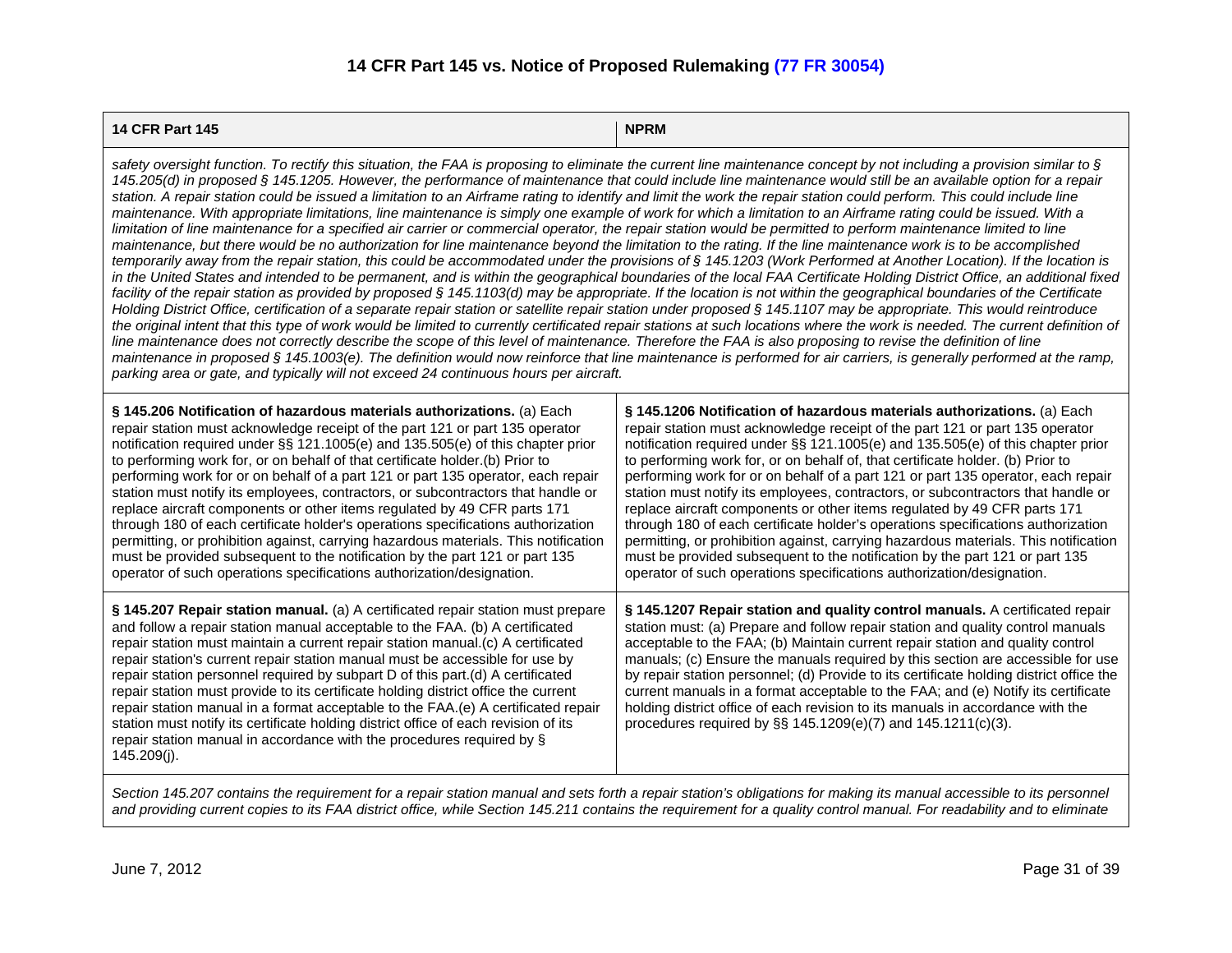| <b>14 CFR Part 145</b>                                                                                                                                                                                                                                                                                                                                                                                                                                                                                                                                                                                                                                                                                                                                                                                                                                                                                                                                                                                                                                                                                                                                                                                                                                                                                                                                                                                                                                                                                                                                                                                                                                                                                                                                                                                                                                                                                                                                                                                                                                                                                                                                                                                                                                                                                                                                                                                                                                                                                                                                                                           | <b>NPRM</b>                                                                                                                                                                                                                                                                                                                                                                                                                                                                                                                                                                                                                                                                                                                                                                                                                                                                                                                                                                                                                                                                                                                                                                                                                                                                                                                                                                                                                                                                                                                                                                                                                                                                                                                                                                                                                                                                                                                                                                                                                                                                                                                                                                                                                                                                                                                                                                                                                                                                                                                                                                                                                                                                                                                                                                                                                                                                                                                                                                           |
|--------------------------------------------------------------------------------------------------------------------------------------------------------------------------------------------------------------------------------------------------------------------------------------------------------------------------------------------------------------------------------------------------------------------------------------------------------------------------------------------------------------------------------------------------------------------------------------------------------------------------------------------------------------------------------------------------------------------------------------------------------------------------------------------------------------------------------------------------------------------------------------------------------------------------------------------------------------------------------------------------------------------------------------------------------------------------------------------------------------------------------------------------------------------------------------------------------------------------------------------------------------------------------------------------------------------------------------------------------------------------------------------------------------------------------------------------------------------------------------------------------------------------------------------------------------------------------------------------------------------------------------------------------------------------------------------------------------------------------------------------------------------------------------------------------------------------------------------------------------------------------------------------------------------------------------------------------------------------------------------------------------------------------------------------------------------------------------------------------------------------------------------------------------------------------------------------------------------------------------------------------------------------------------------------------------------------------------------------------------------------------------------------------------------------------------------------------------------------------------------------------------------------------------------------------------------------------------------------|---------------------------------------------------------------------------------------------------------------------------------------------------------------------------------------------------------------------------------------------------------------------------------------------------------------------------------------------------------------------------------------------------------------------------------------------------------------------------------------------------------------------------------------------------------------------------------------------------------------------------------------------------------------------------------------------------------------------------------------------------------------------------------------------------------------------------------------------------------------------------------------------------------------------------------------------------------------------------------------------------------------------------------------------------------------------------------------------------------------------------------------------------------------------------------------------------------------------------------------------------------------------------------------------------------------------------------------------------------------------------------------------------------------------------------------------------------------------------------------------------------------------------------------------------------------------------------------------------------------------------------------------------------------------------------------------------------------------------------------------------------------------------------------------------------------------------------------------------------------------------------------------------------------------------------------------------------------------------------------------------------------------------------------------------------------------------------------------------------------------------------------------------------------------------------------------------------------------------------------------------------------------------------------------------------------------------------------------------------------------------------------------------------------------------------------------------------------------------------------------------------------------------------------------------------------------------------------------------------------------------------------------------------------------------------------------------------------------------------------------------------------------------------------------------------------------------------------------------------------------------------------------------------------------------------------------------------------------------------------|
| repetition, the FAA is proposing in § 145.1207 to address similar requirements for each manual in a combined introductory section. The FAA will also simplify the<br>listing of manual requirements by removing the repeated preliminary term "A certificated repair station must ***" currently in each paragraph of § 145.207. The<br>FAA also proposes to add an introductory statement "A certificated repair station must:". To recognize the combined introduction, section 145.1207 is titled Repair<br>Station and Quality Control Manuals.                                                                                                                                                                                                                                                                                                                                                                                                                                                                                                                                                                                                                                                                                                                                                                                                                                                                                                                                                                                                                                                                                                                                                                                                                                                                                                                                                                                                                                                                                                                                                                                                                                                                                                                                                                                                                                                                                                                                                                                                                                              |                                                                                                                                                                                                                                                                                                                                                                                                                                                                                                                                                                                                                                                                                                                                                                                                                                                                                                                                                                                                                                                                                                                                                                                                                                                                                                                                                                                                                                                                                                                                                                                                                                                                                                                                                                                                                                                                                                                                                                                                                                                                                                                                                                                                                                                                                                                                                                                                                                                                                                                                                                                                                                                                                                                                                                                                                                                                                                                                                                                       |
| § 145.209 Repair station manual contents. A certificated repair station's<br>manual must include the following:(a) An organizational chart identifying-(1)<br>Each management position with authority to act on behalf of the repair station,<br>(2) The area of responsibility assigned to each management position, and(3)<br>The duties, responsibilities, and authority of each management position; (b)<br>Procedures for maintaining and revising the rosters required by $\S$ 145.161; (c) A<br>description of the certificated repair station's operations, including the housing,<br>facilities, equipment, and materials as required by subpart C of this part; (d)<br>Procedures for-(1) Revising the capability list provided for in § 145.215 and<br>notifying the certificate holding district office of revisions to the list, including<br>how often the certificate holding district office will be notified of revisions; and(2)<br>The self-evaluation required under $\S$ 145.215(c) for revising the capability list,<br>including methods and frequency of such evaluations, and procedures for<br>reporting the results to the appropriate manager for review and action; (e)<br>Procedures for revising the training program required by § 145.163 and<br>submitting revisions to the certificate holding district office for approval; (f)<br>Procedures to govern work performed at another location in accordance with §<br>145.203; (g) Procedures for maintenance, preventive maintenance, or<br>alterations performed under § 145.205; (h)Procedures for-(1) Maintaining and<br>revising the contract maintenance information required by $\S$ 145.217(a)(2)(i),<br>including submitting revisions to the certificate holding district office for<br>approval; and (2) Maintaining and revising the contract maintenance information<br>required by $\S$ 145.217(a)(2)(ii) and notifying the certificate holding district office<br>of revisions to this information, including how often the certificate holding district<br>office will be notified of revisions; (i) A description of the required records and<br>the recordkeeping system used to obtain, store, and retrieve the required<br>records; (j) Procedures for revising the repair station's manual and notifying its<br>certificate holding district office of revisions to the manual, including how often<br>the certificate holding district office will be notified of revisions; and(k) A<br>description of the system used to identify and control sections of the repair<br>station manual. | § 145.1209 Repair station manual contents. A certificated repair station's<br>manual must include at least the following: (a) An organizational chart<br>identifying-(1) Each management position with authority to act on behalf of<br>the repair station; (2) The area of responsibility assigned to each management<br>position; and (3) The duties, responsibilities, and authority of each management<br>position. (b) A description of the certificated repair station's operations,<br>including the technical data, housing, facilities, equipment, and materials as<br>required by this part; (c) A description of - (1) The required records and the<br>recordkeeping system used to obtain, store, and retrieve the required records;<br>and (2) The system used to identify and control sections of the repair station<br>manual. (d) Procedures for revising the capabilities list if used, including- (1)<br>Submitting the revisions to the certificate holding district office for approval; or<br>(2) The self-evaluation permitted under § 145.1215(d)(2) for making changes to<br>the capability list, including— (i) Determining that the repair station has all of the<br>technical data, housing, facilities, equipment, material, processes, and trained<br>personnel in place; (ii) Methods and frequency of such evaluations, including<br>procedures for reporting the results to the appropriate repair station manager<br>for review and action; (iii) Notifying the certificate holding district office of<br>changes to the list, including how often the certificate holding district office will<br>be notified of changes; and (iv) Documenting the self evaluation and periodic<br>review, including making such documentation available to the FAA, and<br>retaining it for a period of 2 years. (e) Procedures for-(1) Maintaining and<br>revising the rosters required by $\S$ 145.1161; (2) Revising the training program<br>required by § 145.1163 and submitting revisions to the certificate holding district<br>office for approval; (3) Governing work performed at another location in<br>accordance with § 145.1203; (4) Performing maintenance, preventive<br>maintenance, or alterations under § 145.1205; (5) Maintaining and revising a list<br>of the maintenance functions approved by the FAA that may be performed<br>under contract by another person in accordance with $\S$ 145.1217(a)(1),<br>including submitting revisions to the certificate holding district office for<br>approval; (6) Maintaining and revising the contract maintenance information<br>required by $\S$ 145.1217(a)(2) including how and when the certificate holding<br>district office is notified of revisions; and (7) Revising the repair station's manual<br>and notifying its certificate holding district office of revisions to the manual,<br>including how often the certificate holding district office will be notified of<br>revisions. |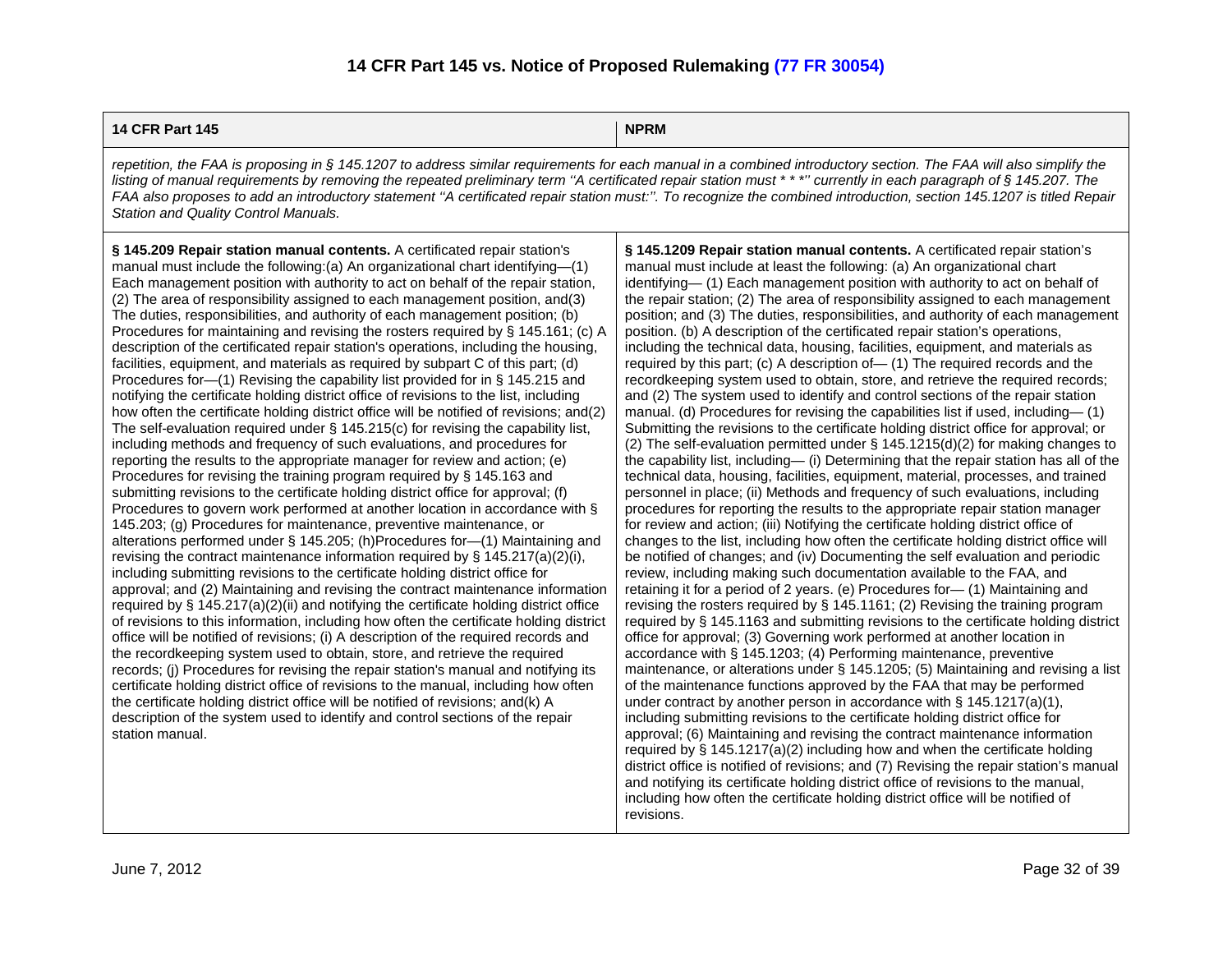| <b>14 CFR Part 145</b> | <b>NPRM</b> |
|------------------------|-------------|
|                        |             |
|                        |             |

*The content requirements for a repair station's manual are currently located in § 145.209. Of the 11 listed paragraphs, seven require listing procedures and three require descriptions. The FAA is proposing to consolidate and resequence the requirements in § 145.209(b), (c) and (d) and include updated references in proposed § 145.1209. This consolidation would eliminate repetitive terms (''Procedures for'' and ''A description of''), reduce the number of paragraphs from eleven to five, and require a resequencing. The FAA is also proposing to revise the text currently in § 145.209(d)(1) in proposed § 145.1209(d)(1) to add procedural requirements to the repair station manual for FAA approval of capability list changes when selfevaluation is not authorized. Proposed § 145.1209(d)(2) would also be revised to include what would be expected of a repair station when performing a selfevaluation. Finally, the FAA is proposing to add a requirement in § 145.1209(d)(2)(iv) that repair stations retain documentation of the self-evaluation for two years.*

§ 145.211 Quality control system. (a) A certificated repair station must establish and maintain a quality control system acceptable to the FAA that ensures the airworthiness of the articles on which the repair station or any of its contractors performs maintenance, preventive maintenance, or alterations. (b) Repair station personnel must follow the quality control system when performing maintenance, preventive maintenance, or alterations under the repair station certificate and operations specifications. (c) A certificated repair station must prepare and keep current a quality control manual in a format acceptable to the FAA that includes the following: (1) A description of the system and procedures used for—(i) Inspecting incoming raw materials to ensure acceptable quality; (ii) Performing preliminary inspection of all articles that are maintained; (iii) Inspecting all articles that have been involved in an accident for hidden damage before maintenance, preventive maintenance, or alteration is performed; (iv) Establishing and maintaining proficiency of inspection personnel; (v) Establishing and maintaining current technical data for maintaining articles; (vi) Qualifying and surveilling noncertificated persons who perform maintenance, prevention maintenance, or alterations for the repair station; (vii) Performing final inspection and return to service of maintained articles; (viii) Calibrating measuring and test equipment used in maintaining articles, including the intervals at which the equipment will be calibrated; and (ix) Taking corrective action on deficiencies; (2) References, where applicable, to the manufacturer's inspection standards for a particular article, including reference to any data specified by that manufacturer; (3) A sample of the inspection and maintenance forms and instructions for completing such forms or a reference to a separate forms manual; and (4) Procedures for revising the quality control manual required under this section and notifying the certificate holding district office of the revisions, including how often the certificate holding district office will be notified of revisions. (d) A certificated repair station must notify its certificate holding district office of revisions to its quality control manual.

§ 145.1211 Quality control system. (a) A certificated repair station must establish and maintain a quality control system acceptable to the FAA that ensures the airworthiness of the articles on which the repair station or any of its contractors performs maintenance, preventive maintenance, or alterations. (b) Repair station personnel must follow the quality control system when performing maintenance, preventive maintenance, or alterations under the repair station certificate and operations specifications. (c) The quality control manual must include at least the following: (1) A description of the quality control system and procedures used for— (i) Inspecting incoming materials to ensure acceptable quality; (ii) Performing preliminary inspection of all articles that are maintained; (iii) Inspecting all articles that have been involved in an accident for hidden damage before maintenance, preventive maintenance, or alteration is performed; (iv) Establishing and maintaining proficiency of inspection personnel; (v) Establishing and maintaining current technical data for maintaining articles; (vi) Qualifying and surveilling noncertificated persons who perform maintenance, preventive maintenance, or alterations for the repair station in accordance with 145.1217; (vii) Performing final inspection and approval for return to service of maintained articles; (viii) Calibrating measuring and test equipment used in maintaining articles, including the intervals at which the equipment will be calibrated; (ix) Taking corrective action on deficiencies; (x) Identifying and managing suspected unapproved parts; and (xi) Ensuring that maintenance not completed as a result of shift change or similar interruption is properly completed. (2) A sample of the inspection and maintenance forms and instructions for completing such forms or a reference to a separate forms manual; and (3) Procedures for revising the quality control manual required under this section and notifying the certificate holding district office of the revisions, including how often the certificate holding district office will be notified of revisions.

*This section would remain essentially unchanged, with the exception of adding requirements for suspected unapproved parts and ensuring maintenance not*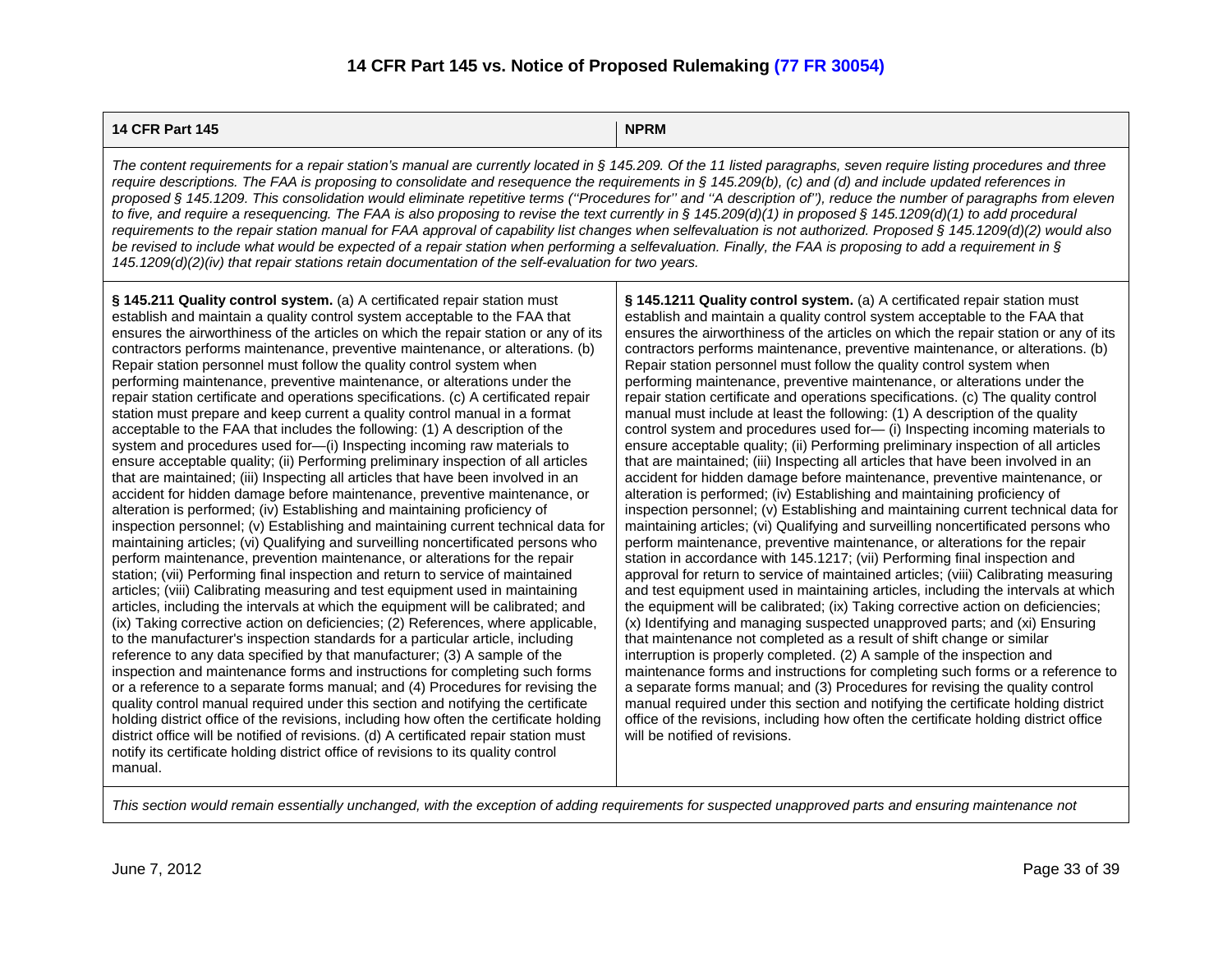| <b>14 CFR Part 145</b>                                                                                                                                                                                                                                                                                                                                                                                                                                                                                                                                                                                                                                                                                                                                                                                                                                                                                                                                                                                                                                                                                                                         | <b>NPRM</b>                                                                                                                                                                                                                                                                                                                                                                                                                                                                                                                                                                                                                                                                                                                                                                                                                                                                           |
|------------------------------------------------------------------------------------------------------------------------------------------------------------------------------------------------------------------------------------------------------------------------------------------------------------------------------------------------------------------------------------------------------------------------------------------------------------------------------------------------------------------------------------------------------------------------------------------------------------------------------------------------------------------------------------------------------------------------------------------------------------------------------------------------------------------------------------------------------------------------------------------------------------------------------------------------------------------------------------------------------------------------------------------------------------------------------------------------------------------------------------------------|---------------------------------------------------------------------------------------------------------------------------------------------------------------------------------------------------------------------------------------------------------------------------------------------------------------------------------------------------------------------------------------------------------------------------------------------------------------------------------------------------------------------------------------------------------------------------------------------------------------------------------------------------------------------------------------------------------------------------------------------------------------------------------------------------------------------------------------------------------------------------------------|
| completed as a result of shift change or similar interruption is properly completed.                                                                                                                                                                                                                                                                                                                                                                                                                                                                                                                                                                                                                                                                                                                                                                                                                                                                                                                                                                                                                                                           |                                                                                                                                                                                                                                                                                                                                                                                                                                                                                                                                                                                                                                                                                                                                                                                                                                                                                       |
| § 145.213 Inspection of maintenance, preventive maintenance or<br>alterations. (a) A certificated repair station must inspect each article upon<br>which it has performed maintenance, preventive maintenance, or alterations as<br>described in (b) and (c) of this section before approving that article for return to<br>service. (b) A certificated repair station must certify on an article's maintenance<br>release that the article is airworthy with respect to the maintenance, preventive<br>maintenance, or alterations performed after-(1) The repair station performs<br>work on the article; and (2) An inspector inspects the article on which the repair<br>station has performed work and determines it to be airworthy with respect to the<br>work performed. (c) For the purposes of (a) and (b) of this section, an inspector<br>must meet the requirements of § 145.155. (d) Except for individuals employed<br>by a repair station located outside the United States, only an employee<br>certificated under part 65 is authorized to sign off on final inspections and<br>maintenance releases for the repair station. | § 145.1213 Inspection of maintenance, preventive maintenance, or<br>alterations. (a) A certificated repair station must inspect each article upon<br>which it has performed maintenance, preventive maintenance, or alterations as<br>described in paragraphs (b) and (c) of this section before approving that article<br>for return to service. (b) A certificated repair station must certify that the article<br>is airworthy with respect to the maintenance, preventive maintenance, or<br>alterations performed after-(1) The repair station performs work on the article;<br>and (2) An inspector inspects the article on which the repair station has<br>performed work and determines it to be airworthy with respect to the work<br>performed. (c) For the purposes of paragraphs (a) and (b) of this section, an<br>inspector must meet the requirements of $\S$ 145.1155 |
| Section 145.213(d) states that only an employee certificated under part 65 is authorized to sign off on final inspections and maintenance releases for the repair                                                                                                                                                                                                                                                                                                                                                                                                                                                                                                                                                                                                                                                                                                                                                                                                                                                                                                                                                                              | . The FAA is added to a few compared the account in a contract CAAF ACAC on it is added to a contract the interesting of a contract of a contract of CAAF AAFT                                                                                                                                                                                                                                                                                                                                                                                                                                                                                                                                                                                                                                                                                                                        |

*stations. The FAA is proposing to remove this paragraph in proposed § 145.1213 as it is repetitive and conflicts with the requirements of proposed § 145.1157. The FAA is also proposing to remove the term ''maintenance release'' from proposed § 145.1213 to be consistent with part 43.*

**§ 145.215 Capability list.** (a) A certificated repair station with a limited rating may perform maintenance, preventive maintenance, or alterations on an article if the article is listed on a current capability list acceptable to the FAA or on the repair station's operations specifications.(b) The capability list must identify each article by make and model or other nomenclature designated by the article's manufacturer and be available in a format acceptable to the FAA.(c) An article may be listed on the capability list only if the article is within the scope of the ratings of the repair station's certificate, and only after the repair station has performed a self-evaluation in accordance with the procedures under § 145.209(d)(2). The repair station must perform this self-evaluation to determine that the repair station has all of the housing, facilities, equipment, material, technical data, processes, and trained personnel in place to perform the work on the article as required by part 145. The repair station must retain on file documentation of the evaluation.(d) Upon listing an additional article on its capability list, the repair station must provide its certificate holding district office with a copy of the revised list in accordance with the procedures required in § 145.209(d)(1).

**§ 145.1215 Capability list.** (a) A certificated repair station may establish and maintain, in a format acceptable to the FAA, a capability list that includes all the articles for which it is rated to perform maintenance, preventive maintenance, or alterations. (b) An article may be listed on the capability list only if it is within the scope of the repair station's ratings and operations specifications. (c) Within the rating categories identified in § 145.1059, the capability list must identify each airframe, powerplant, or propeller by manufacturer, model, and series as applicable. For a component rating, the list must identify each component for which the repair station is rated by manufacturer, manufacturer-designated nomenclature, and basic part number. (d) Changes may be made to the capabilities list: (1) By submitting a request to the FAA for approval; or (2) Upon application, as prescribed in § 145.1058, the repair station may request authorization in its operations specifications to make additions to the capabilities list through self-evaluation. The self-evaluation must be documented and include a determination that the repair station has all of the technical data, housing, facilities, equipment, material, processes, and trained personnel in place to perform maintenance, preventive maintenance, or alterations on the article in accordance with this part. (e) Following changes to its capabilities list, the repair station must provide its certificate holding district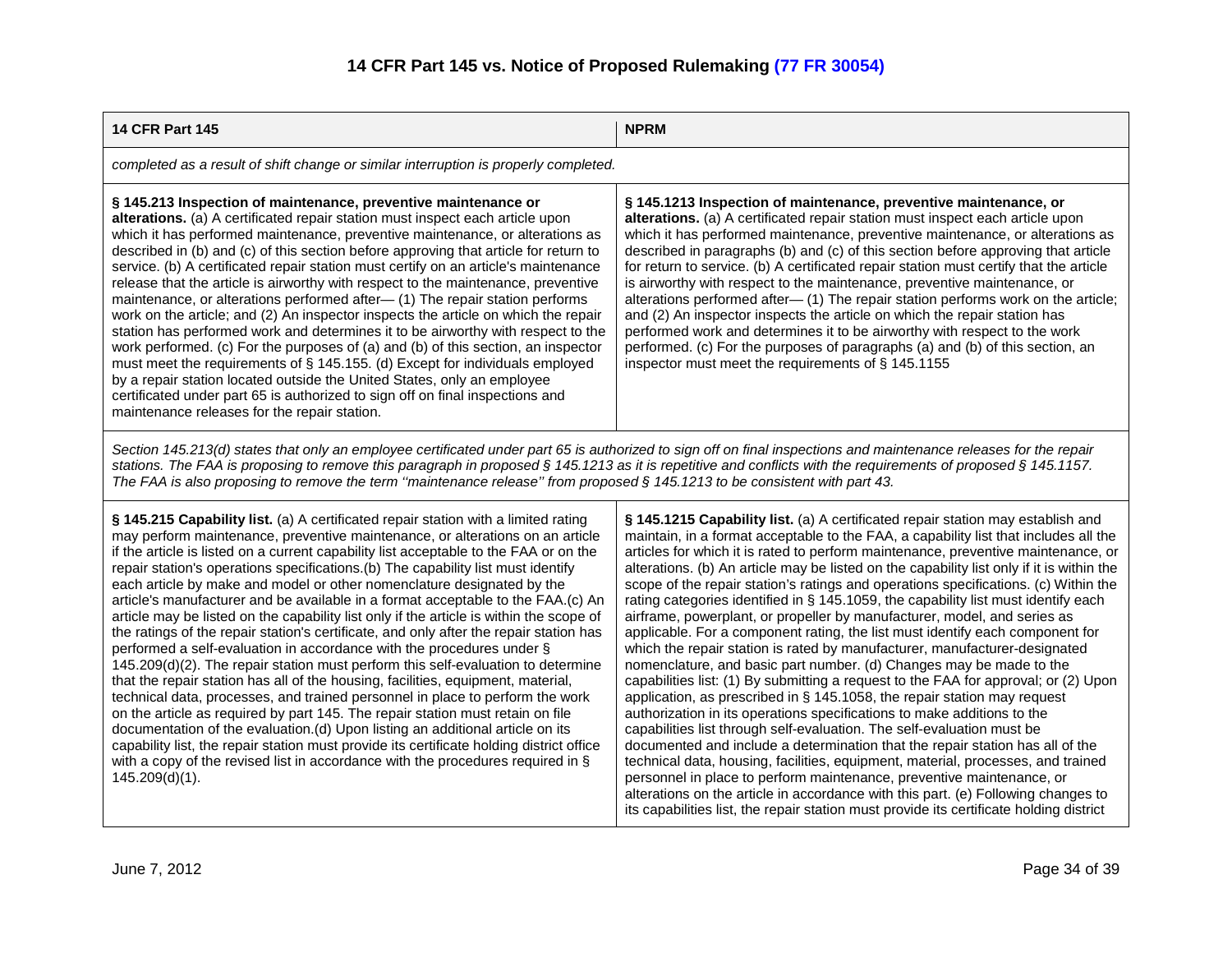| <b>14 CFR Part 145</b> | <b>NPRM</b>                                                                                                                                                                                                                                                                                                                                                                                                                                                                                                                                            |
|------------------------|--------------------------------------------------------------------------------------------------------------------------------------------------------------------------------------------------------------------------------------------------------------------------------------------------------------------------------------------------------------------------------------------------------------------------------------------------------------------------------------------------------------------------------------------------------|
|                        | office with a copy of the revised list in accordance with the procedures required<br>in $\S$ 145.1209(d). (f) A periodic review of the capability list must be<br>accomplished at least every 2 years to determine if it is current. Following the<br>periodic review, the capability list shall be revised to remove those articles for<br>which the repair station no longer has the technical data, housing, facilities,<br>equipment, material, processes, or trained personnel necessary to perform<br>maintenance or alterations on the article. |

*During the repair station certification process, an applicant's ratings are established following a demonstration to the FAA that the applicant is capable of performing maintenance on specific articles. Following certification, the FAA expects that a repair station continues to manage and control its capabilities on each individual article it maintains. This is accomplished by the repair station ensuring that it has, for example, trained personnel, and the necessary data, facilities, and*  equipment. Under the current Limited rating, a repair station is required to document each article it maintains on either a capability list, or on the repair station's *operations specifications. For Class ratings, the FAA assumes that a repair station, using its own methods, manages its capabilities with the same level of detail (although this is not required). Under this Class rating system, what an individual repair station is actually capable of maintaining is for the most part known only to the repair station and the individual FAA principal inspector(s) assigned to manage that repair station's certificate. The FAA believes it is critical that both a repair*  station and the FAA are able to identify the actual certified capabilities of that repair station at any given time. It is important that the actual capabilities of a repair *station are documented and that the documentation is current. The 2006 NPRM was not clear as to how the articles should be listed on the capability list. The FAA is proposing to define what is required on the capability list by adding two terms. The first, ''series as applicable,'' would recognize that not all models have series. The second, ''basic part number,'' would be added to clarify that it is not necessary to list each model or part ''dash number.'' The requirements for identifying articles on the capabilities list would provide clarity, consistency, and flexibility. If the repair station chooses to use a capability list, the proposed rule would require that it identify each airframe, powerplant, or propeller by manufacturer, model, and series as applicable. For a component rating, the proposed rule would require that the list identify each component for which the repair station is rated by manufacturer, manufacturer-designated nomenclature, and basic part number. Currently, it is required that this level of documentation exists for each repair station with a Limited rating. The documentation is either on a capability list or listed on the repair station's operations specifications. For all ratings under the current rule, including Class ratings, a repair station must ensure that it has the housing,*  facilities, equipment, material, technical data, and trained personnel in place prior to performing maintenance on an article. To make this determination today, a *repair station must be aware of the manufacturer, model, series, nomenclature, and basic part number, for example, of each article it wishes to maintain. Otherwise, the repair station would not know what data to obtain, what subjects to train personnel in, and what equipment to purchase. The current practice of issuing Class ratings was found to have limitations and unforeseen consequences that were not apparent until the advent of new technology components and aircraft. Class ratings entitled repair stations to work on articles neither they nor the FAA ever envisioned would exist at the time the rating was issued. That the*  repair station would limit itself from working on certain articles for which it was not fully capable essentially provided, in effect, a limited Class rating. This proposed *rule would eliminate Class ratings and require the ''writing down'' of this identifying information in a standard format for all repair stations. From this perspective, the FAA believes the burden on the industry would be an administrative one, in particular for those currently holding a class rating. However, the burden should be, for the most part, limited to the onetime transfer of the capability list to a standard format acceptable to the FAA. The FAA requests specific comments, observations, and suggestions regarding the elimination of class ratings. To ease this burden and to standardize the method used to document capabilities, the FAA may develop a web-based capability list. The FAA believes that an FAA-hosted automated capability list, if created, should have a positive impact on FAA staff and resources. Currently, a certificated repair station with a Limited rating has the option to list the articles for which it is rated on a capabilities list, and to expand that list through a self-evaluation process. Under this proposed rule, all repair stations could proceed in one of two ways to add an article to their capabilities list. First, a repair station could submit a request to the FAA for approval. The request would have to document that the repair station is capable of performing the requested work—it would have to demonstrate that it has the technical data, housing, facilities, equipment, material, processes, and trained personnel to perform the work on the article for which it seeks approval. Second, either during the repair station's initial application process, or later through an amendment to its operations specifications in accordance with proposed § 145.1058, the repair station could seek a general authorization in its operations*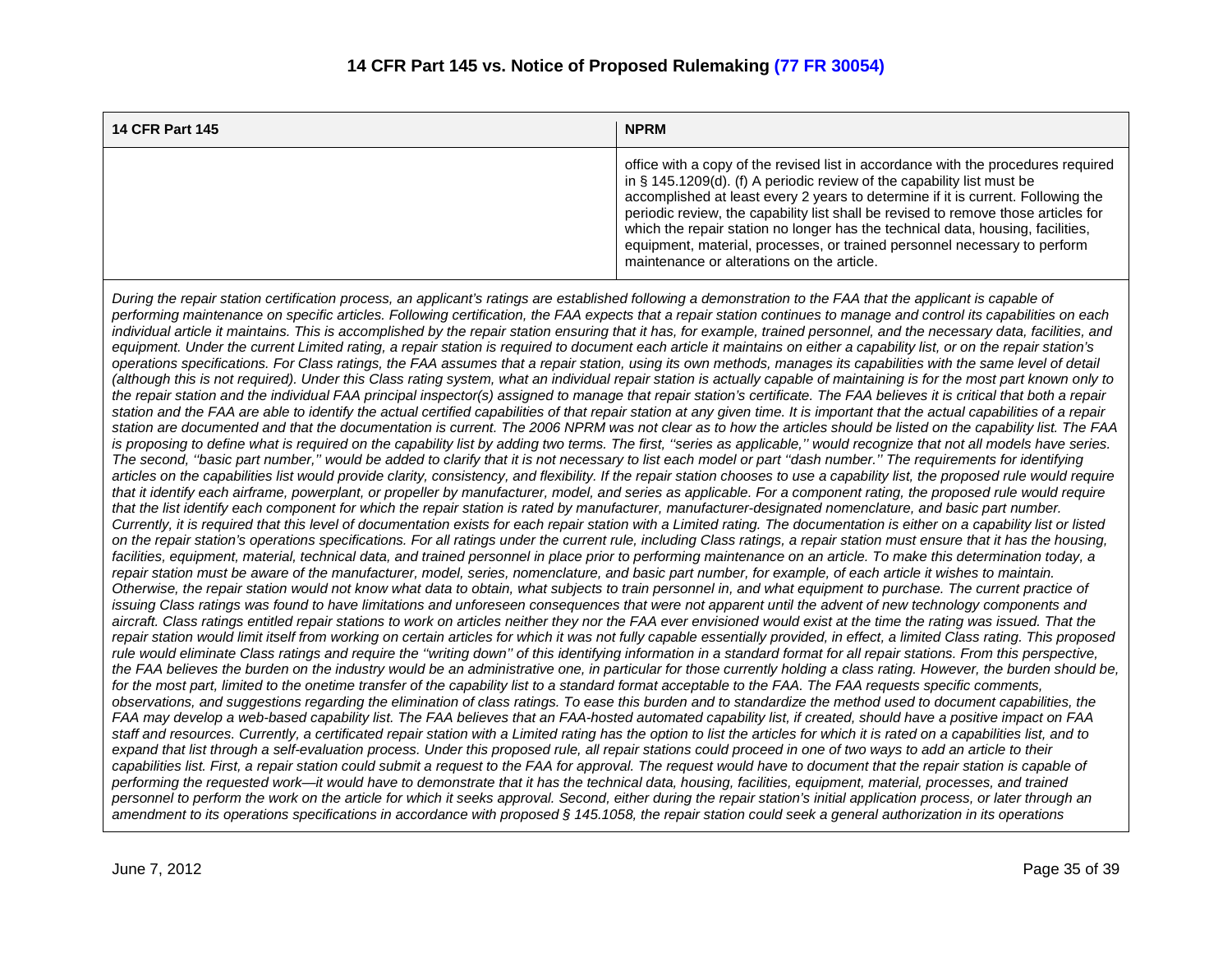| <b>14 CFR Part 145</b>                                                                                                                                                                                                                                                                                                                                                                                                                                                                                                                                                                                                                                                                                                                                                                                                                                                                                                                                                                                                                                                                                                                                                                                                                                                                                                                                                                                                                                                                                                                                                                                                                                                                                                                                                                                                                                                                                                                                                                                                                                                                                                                                                                                                                                                                                                                                                                                                                                                                                                                     | <b>NPRM</b>                                                                                                                                                                                                                                                                                                                                                                                                                                                                                                                                                                                                                                                                                                                                                                                                                                                                                                                                                                                                                                                                                                                                                                                                                                                                                                                                                                                                                                                                                                                                                                                                                                                                                                                                                                                                                        |
|--------------------------------------------------------------------------------------------------------------------------------------------------------------------------------------------------------------------------------------------------------------------------------------------------------------------------------------------------------------------------------------------------------------------------------------------------------------------------------------------------------------------------------------------------------------------------------------------------------------------------------------------------------------------------------------------------------------------------------------------------------------------------------------------------------------------------------------------------------------------------------------------------------------------------------------------------------------------------------------------------------------------------------------------------------------------------------------------------------------------------------------------------------------------------------------------------------------------------------------------------------------------------------------------------------------------------------------------------------------------------------------------------------------------------------------------------------------------------------------------------------------------------------------------------------------------------------------------------------------------------------------------------------------------------------------------------------------------------------------------------------------------------------------------------------------------------------------------------------------------------------------------------------------------------------------------------------------------------------------------------------------------------------------------------------------------------------------------------------------------------------------------------------------------------------------------------------------------------------------------------------------------------------------------------------------------------------------------------------------------------------------------------------------------------------------------------------------------------------------------------------------------------------------------|------------------------------------------------------------------------------------------------------------------------------------------------------------------------------------------------------------------------------------------------------------------------------------------------------------------------------------------------------------------------------------------------------------------------------------------------------------------------------------------------------------------------------------------------------------------------------------------------------------------------------------------------------------------------------------------------------------------------------------------------------------------------------------------------------------------------------------------------------------------------------------------------------------------------------------------------------------------------------------------------------------------------------------------------------------------------------------------------------------------------------------------------------------------------------------------------------------------------------------------------------------------------------------------------------------------------------------------------------------------------------------------------------------------------------------------------------------------------------------------------------------------------------------------------------------------------------------------------------------------------------------------------------------------------------------------------------------------------------------------------------------------------------------------------------------------------------------|
| specifications to perform a selfevaluation each time it wishes to add an article to its capabilities list. Similar to the criteria used in the individual request to the FAA<br>method discussed in option one, the self-evaluation would be done to determine that the repair station has the technical data, housing, facilities, equipment,<br>material, processes, and trained personnel to perform the work on the article it wishes to add to its capabilities list. If the self-evaluation determines that those<br>criteria are met, the repair station could add the article without specific FAA approval. The FAA considers the capabilities list self-evaluation process to be similar in<br>concept to the self-evaluation process expected under the current Class ratings system. Both processes allow for a repair station to add to its capabilities list<br>independent from FAA review. It is not the FAA's intent to reduce this flexibility with this proposed rule. However, under the current rule, Class ratings should not<br>be authorized unless the repair station can prove the capability to maintain a representative number of products under the rating. Unlike the Class rating which<br>considers a repair station's ability to maintain a range of product models, the proposed capability list self-evaluation authorization would take into account the<br>adequacy of a repair station's quality control system to control the expansion of its capabilities independent from FAA review. A risk-assessment process would be<br>used by the FAA to evaluate a new repair station applicant's ability to manage a self-evaluation program. Existing repair stations using a capability list and those<br>with Class ratings could be authorized to perform self-evaluations for future capability changes and would not be required to reapply for this authorization. During<br>the 24 months of the transition period, there would be no requirement for existing repair stations to perform selfevaluations on their current capabilities beyond<br>what is contained in their current procedures. Proposed § 145.1215(f) would require each repair station with a capability list to review its capabilities at least every<br>two years, and to remove any article from the list that it is no longer capable of maintaining. The FAA believes this is a necessary quality element to ensure a<br>repair station's capability list continually reflects its actual repair station capabilities. |                                                                                                                                                                                                                                                                                                                                                                                                                                                                                                                                                                                                                                                                                                                                                                                                                                                                                                                                                                                                                                                                                                                                                                                                                                                                                                                                                                                                                                                                                                                                                                                                                                                                                                                                                                                                                                    |
| § 145.217 Contract maintenance. (a) A certificated repair station may contract<br>a maintenance function pertaining to an article to an outside source provided-<br>(1) The FAA approves the maintenance function to be contracted to the outside<br>source; and (2) The repair station maintains and makes available to its<br>certificate holding district office, in a format acceptable to the FAA, the following<br>information: (i) The maintenance functions contracted to each outside facility;<br>and (ii) The name of each outside facility to whom the repair station contracts<br>maintenance functions and the type of certificate and ratings, if any, held by<br>each facility. (b) A certificated repair station may contract a maintenance<br>function pertaining to an article to a noncertificated person provided—(1) The<br>noncertificated person follows a quality control system equivalent to the system<br>followed by the certificated repair station; (2) The certificated repair station<br>remains directly in charge of the work performed by the noncertificated person;<br>and (3) The certificated repair station verifies, by test and/or inspection, that the<br>work has been performed satisfactorily by the noncertificated person and that<br>the article is airworthy before approving it for return to service. (c) A certificated<br>repair station may not provide only approval for return to service of a complete<br>type-certificated product following contract maintenance, preventive<br>maintenance, or alterations.                                                                                                                                                                                                                                                                                                                                                                                                                                                                                                                                                                                                                                                                                                                                                                                                                                                                                                                                                                  | § 145.1217 Contract maintenance. (a) A certificated repair station may<br>contract a maintenance function pertaining to an article to another person<br>provided— (1) The maintenance function to be contracted is approved by the<br>FAA; and (2) The repair station maintains and makes available to its certificate<br>holding district office, in a format acceptable to the FAA, the following<br>information: (i) The name of each person with whom the repair station contracts<br>maintenance functions; (ii) The type of certificate and ratings, if any, held by<br>each person to whom the repair station contracts a maintenance function; and<br>(iii) The maintenance function(s) contracted to each person. (b) If a<br>maintenance function is contracted under paragraph (a) of this section to a<br>person not certificated to perform the work, the repair station must: (1)<br>Determine, in accordance with the procedures required under $\S$ 145.1211(c) (1)<br>(vi), that the noncertificated person follows a quality control system equivalent<br>to the system followed by the certificated repair station; (2) Remain directly in<br>charge of the work performed by the noncertificated person; (3) Verify, by test<br>and/or inspection, that the work has been performed satisfactorily and that the<br>article is airworthy before approving it for return to service; and (4) Ensure the<br>repair station employee requirements of $\S$ 145.1151(c) are met when<br>accomplishing the requirements of paragraphs (b) (1) and (b) (3) of this section.<br>(c) A certificated repair station may not exercise the privileges of its certificate<br>by providing only approval for return to service of an article following contracting<br>of maintenance, preventive maintenance, or alterations. |

*The FAA placed this section, Contract Maintenance, under the discussion of the proposed certification requirements because a repair station's contracting capability must be understood and evaluated during the certification of the repair station. With the exception of a new paragraph (b)(4), and an expansion of the*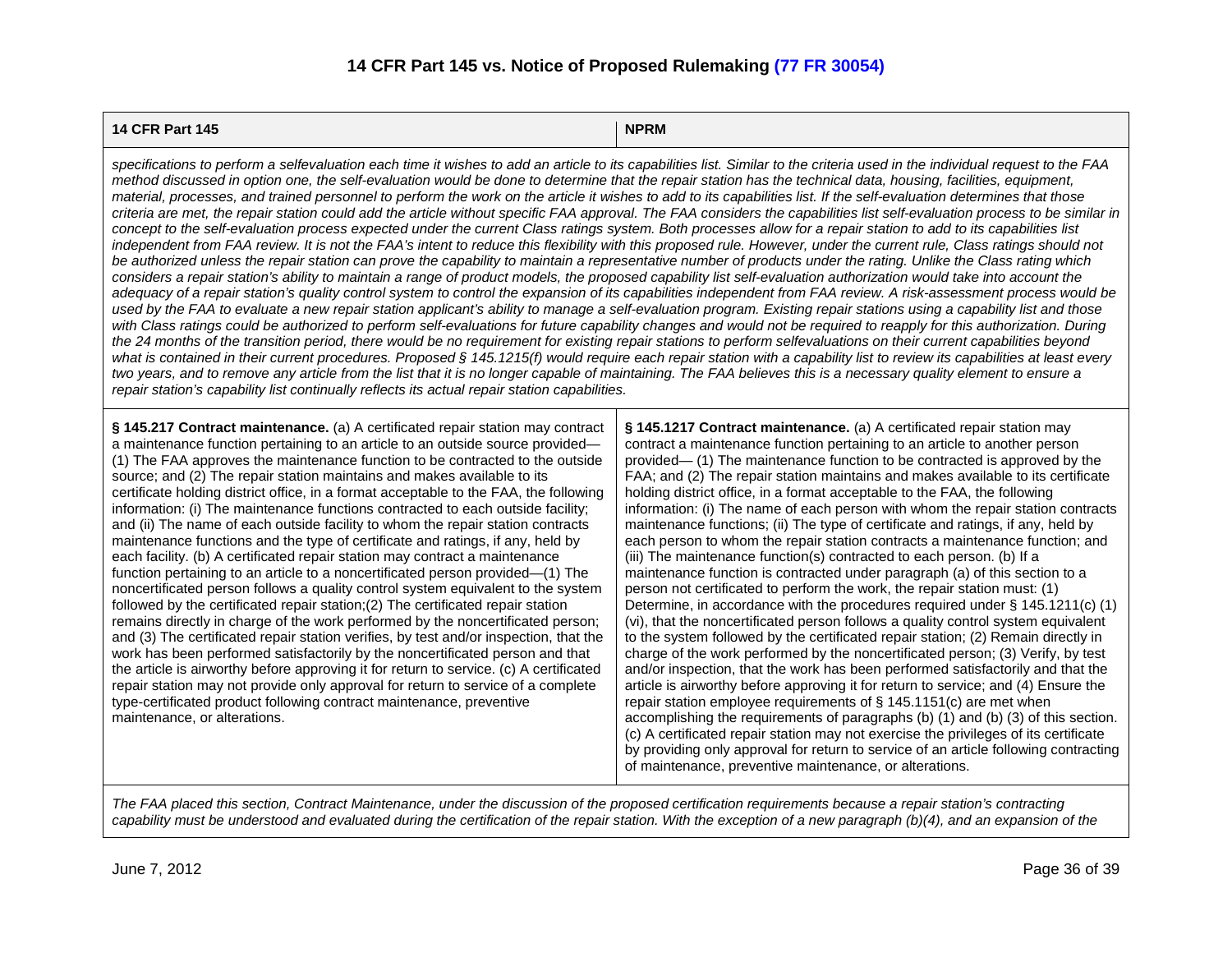#### **14 CFR Part 145 NPRM** *restrictions in paragraph (c), the proposed changes in this section are made to clarify the intent of the current rule. As in the current rule, proposed § 145.1217(a) allows a repair station to contract a ''maintenance function'' to an outside source provided certain conditions are met. Much confusion exists around the term ''maintenance function'' and when FAA approval is required when a repair station contracts such a function to an outside source. The FAA does not approve who a certificated repair station contracts with. While this information must be maintained and made available to the FAA, each repair station is free to choose with whom it contracts. However, the rule currently requires, and this proposed rule would continue to require, that the FAA approve the maintenance function to be contracted. The basis of this requirement extends back to the original certification of the repair station. When an applicant applies for a rating, the applicant must declare what functions within the rating the repair station will contract out. For example, an applicant for a Component rating to overhaul a specific fuel pump model may not be capable of rewinding armatures and may plan to contract this function out. Although the Component rating is a blanket authorization to overhaul the pump, the applicant has formally declared what functions within the rating it will contract out—in this case, armature rewinding. Another example would be an*  applicant for an Airframe rating who does not plan on developing capabilities for component overhaul and repair. The function contracted out would be component *overhaul and repair. Proposed §§ 145.1217(a)(1) and 145.1209(e)(5) would continue to require the certificated repair station to maintain this contracted function information for the duration of the repair station certificate. The overriding intent of current § 145.217(a)(1), and proposed § 145.1217(a)(1) is not for the FAA to restrict the ability of a repair station to contract out maintenance, but rather to ensure the repair station's capabilities are clearly stated at all times. Nevertheless, as currently provided in § 145.217(c) and in proposed § 145.1217(c), the FAA will not approve the contracting out of all maintenance functions encompassed in the repair station's rating. Such a practice would effectively render the part 145 certificate meaningless. Clarification is needed as to what is not contract maintenance. Part 145 does not regulate the ''brokering'' of a complete article by a repair station. If a repair station is not exercising the privilege of its certificate, it is not contracting a maintenance function as covered by the proposed rule. A repair station can, as can any other certificated or noncertificated person, receive, ship, arrange for maintenance, or act as agent in the brokering of maintenance for others without being considered to be contracting maintenance. When a repair station exercises the privilege of its certificate by engaging in maintenance for which it is rated, and then initiates the involvement of another person in that maintenance, the repair station is engaging in contract maintenance. For example, if a repair station with an Airframe rating removes an engine and ships the engine to a repair station with a Powerplant rating, it is not engaging in contract maintenance because it is not rated to perform powerplant maintenance. However, if during inspection it discovers a damaged engine mount, and subsequently sends the engine mount to another repair station or noncertificated facility for a weld repair and approves the work for return to service, it would be contracting maintenance under the repair station rating (see proposed § 145.1217). The repair station is contracting maintenance because, under its rating, it is authorized to do the work and approved it for return to service. Therefore, the repair station is exercising the privilege of its certificate in performing maintenance and it is rated for the weld repair by virtue of its Airframe rating. Throughout § 145.217, the terms ''outside source'', ''outside facility'', and ''facility'' are used interchangeably. These terms are undefined and subject to inconsistent usage and confusion. For consistency and to eliminate confusion, the FAA proposes to replace these undefined terms in proposed § 145.1217 with the term ''person,'' which is defined in § 1.1. The FAA is proposing in § 145.1217(b)(1) to add a reference to the quality control system procedures proposed in § 145.1211(c)(1)(vi) to emphasize that the quality control system of each noncertificated person with whom a repair station contracts a maintenance function must be equivalent to its own. The contracting repair station must physically observe the quality control system of each noncertificated person with whom it wishes to contract and determine that it meets this standard before any maintenance is performed by that person. The FAA is also proposing a new provision (§ 145.1217(b)(4)) to the contracting rule to emphasize specifically that the personnel requirements set forth in proposed § 145.1151(c) apply when maintenance is contracted to a noncertificated person. Current § 145.151(c) provides that each repair station must ensure that it has a sufficient number of qualified employees to ensure all work is performed in accordance with part 43. While it is implicit in that rule that those personnel requirements apply when work is contracted to noncertificated persons (because the contracting repair station is responsible for determining the airworthiness of articles before approving them for return to service), the FAA is proposing for clarity to add a phrase in proposed § 145.1151(c) specifically referring to work contracted to a noncertificated person. To adequately perform the surveillance and verification requirements of § 145.1217(b), a certificated repair station would need a sufficient number of employees with the training or knowledge and experience in the maintenance function performed by the noncertificated person. This is necessary to assess the noncertificated person's ability to correctly perform the work and the proper completion of the work. In contracting a maintenance function to a noncertificated person, a repair station is not absolved from having corporate technical knowledge of the work performed under its rating. If it is not able to ensure such knowledge base in its employees, a repair station must be limited from, and broker the maintenance function to, a person appropriately certificated to perform and approve the work for return to service.*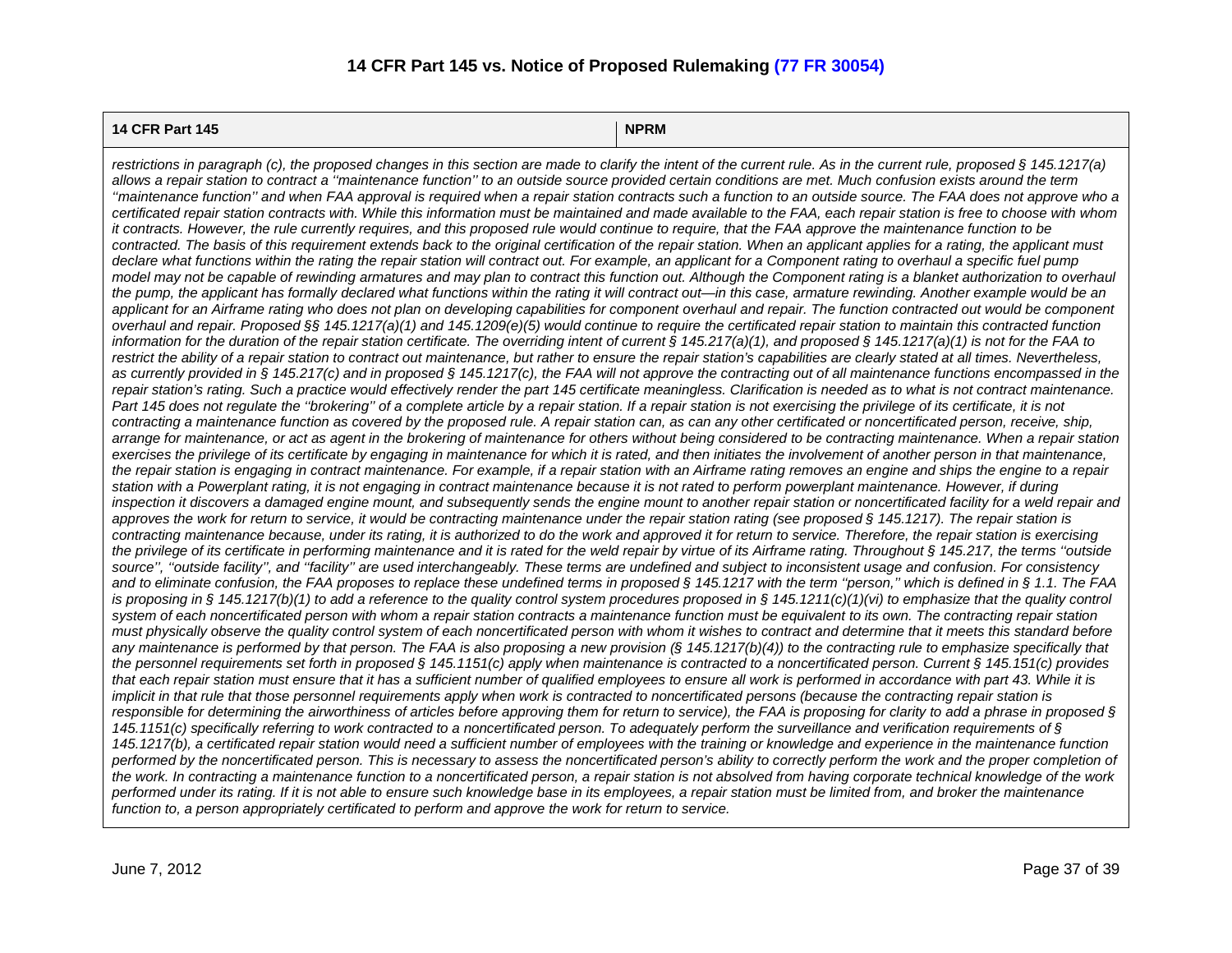| <b>14 CFR Part 145</b>                                                                                                                                                                                                                                                                                                                                                                                                                                                                                                                                                                                                                                                                                                                                                                                                                                                                                                                                                                                            | <b>NPRM</b>                                                                                                                                                                                                                                                                                                                                                                                                                                                                                                                                                                                                                                                                                                                                                                                                                                                                                                                                                                                                                   |
|-------------------------------------------------------------------------------------------------------------------------------------------------------------------------------------------------------------------------------------------------------------------------------------------------------------------------------------------------------------------------------------------------------------------------------------------------------------------------------------------------------------------------------------------------------------------------------------------------------------------------------------------------------------------------------------------------------------------------------------------------------------------------------------------------------------------------------------------------------------------------------------------------------------------------------------------------------------------------------------------------------------------|-------------------------------------------------------------------------------------------------------------------------------------------------------------------------------------------------------------------------------------------------------------------------------------------------------------------------------------------------------------------------------------------------------------------------------------------------------------------------------------------------------------------------------------------------------------------------------------------------------------------------------------------------------------------------------------------------------------------------------------------------------------------------------------------------------------------------------------------------------------------------------------------------------------------------------------------------------------------------------------------------------------------------------|
| § 145.219 Recordkeeping. (a) A certificated repair station must retain records<br>in English that demonstrate compliance with the requirements of part 43. The<br>records must be retained in a format acceptable to the FAA. (b) A certificated<br>repair station must provide a copy of the maintenance release to the owner or<br>operator of the article on which the maintenance, preventive maintenance, or<br>alteration was performed. (c) A certificated repair station must retain the records<br>required by this section for at least 2 years from the date the article was<br>approved for return to service. (d) A certificated repair station must make all<br>required records available for inspection by the FAA and the National<br>Transportation Safety Board.                                                                                                                                                                                                                               | § 145.1219 Recordkeeping. (a) A certificated repair station must retain records<br>in English that demonstrate compliance with the requirements of part 43 of this<br>chapter. The records must be retained in a format acceptable to the FAA. (b) A<br>certificated repair station must provide a copy of the approval for return to<br>service in accordance with $\S$ 43.5 of this chapter to the owner or operator of the<br>article on which maintenance, preventive maintenance, or alteration was<br>performed. (c) A certificated repair station must retain the records required by<br>this section for at least 2 years from the date the article was approved for return<br>to service. (d) A certificated repair station must make all required records<br>available for inspection by the FAA and the National Transportation Safety<br>Board.                                                                                                                                                                   |
| Section 145.219 sets forth the recordkeeping requirements for a repair station. Section 145.219(b) requires a repair station to provide a copy of the maintenance<br>release to the owner or operator of the article on which the work was performed. To be consistent with § 43.5 (Approval for return to service after maintenance,<br>preventive maintenance, rebuilding, or alteration) and § 43.7 (Persons authorized to approve aircraft, airframes, aircraft engines, propellers, appliances, or<br>component parts for return to service after maintenance, preventive maintenance, rebuilding, or alteration), the FAA is proposing in § 145.1219 to replace the term<br>"maintenance release" with "approval for return to service."                                                                                                                                                                                                                                                                    |                                                                                                                                                                                                                                                                                                                                                                                                                                                                                                                                                                                                                                                                                                                                                                                                                                                                                                                                                                                                                               |
| § 145.221 Service difficulty reports. (a) A certificated repair station must<br>report to the FAA within 96 hours after it discovers any serious failure,<br>malfunction, or defect of an article. The report must be in a format acceptable to<br>the FAA.(b) The report required under paragraph (a) of this section must<br>include as much of the following information as is available: (1) Aircraft<br>registration number; (2) Type, make, and model of the article; (3) Date of the<br>discovery of the failure, malfunction, or defect; (4) Nature of the failure,<br>malfunction, or defect; (5) Time since last overhaul, if applicable; (6) Apparent<br>cause of the failure, malfunction, or defect; and(7) Other pertinent information<br>that is necessary for more complete identification, determination of seriousness,<br>or corrective action.(c) The holder of a repair station certificate that is also the<br>holder of a part 121, 125, or 135 certificate; type certificate (including a | § 145.1221 Service difficulty reports. (a) A certificated repair station must<br>report to the FAA discovery of any serious failure, malfunction, or defect of an<br>article in a format acceptable to the FAA. The report must be submitted within<br>96 hours of approving the article for return to service. (b) The report required<br>under paragraph (a) of this section must include as much of the following<br>information as is available: (1) Aircraft registration number; (2) Type, make, and<br>model of the article; (3) Date of the discovery of the failure, malfunction, or<br>defect; (4) Nature of the failure, malfunction, or defect; (5) Time since last<br>overhaul, if applicable; (6) Apparent cause of the failure, malfunction, or defect;<br>and (7) Other pertinent information that is necessary for more complete<br>identification, determination of seriousness, or corrective action. (c) The holder<br>of a repair station certificate that is also the holder of a part 121, 125, or 135 |

supplemental type certificate); parts manufacturer approval; or technical standard order authorization, or that is the licensee of a type certificate holder, does not need to report a failure, malfunction, or defect under this section if the failure, malfunction, or defect has been reported under parts 21, 121, 125, or 135 of this chapter.(d) A certificated repair station may submit a service difficulty report for the following:(1) A part 121 certificate holder, provided the report meets the requirements of part 121 of this chapter, as appropriate.(2) A part 125 certificate holder, provided the report meets the requirements of part 125 of this chapter, as appropriate.(3) A part 135 certificate holder, provided the report meets the requirements of part 135 of the chapter, as appropriate.(e) A certificated repair station authorized to report a failure, malfunction, or defect

certificate; type certificate (including a supplemental type certificate); parts manufacturer approval; or technical standard order authorization, or that is the licensee of a type certificate holder, does not need to report a failure, malfunction, or defect under this section if the failure, malfunction, or defect has been reported under parts 21, 121, 125, or 135 of this chapter. (d) A certificated repair station may submit a service difficulty report for the following: (1) A part 121 certificate holder, provided the report meets the requirements of part 121 of this chapter, as appropriate. (2) A part 125 certificate holder, provided the report meets the requirements of part 125 of this chapter, as appropriate. (3) A part 135 certificate holder, provided the report meets the requirements of part 135 of the chapter, as appropriate. (e) A certificated repair station authorized to report